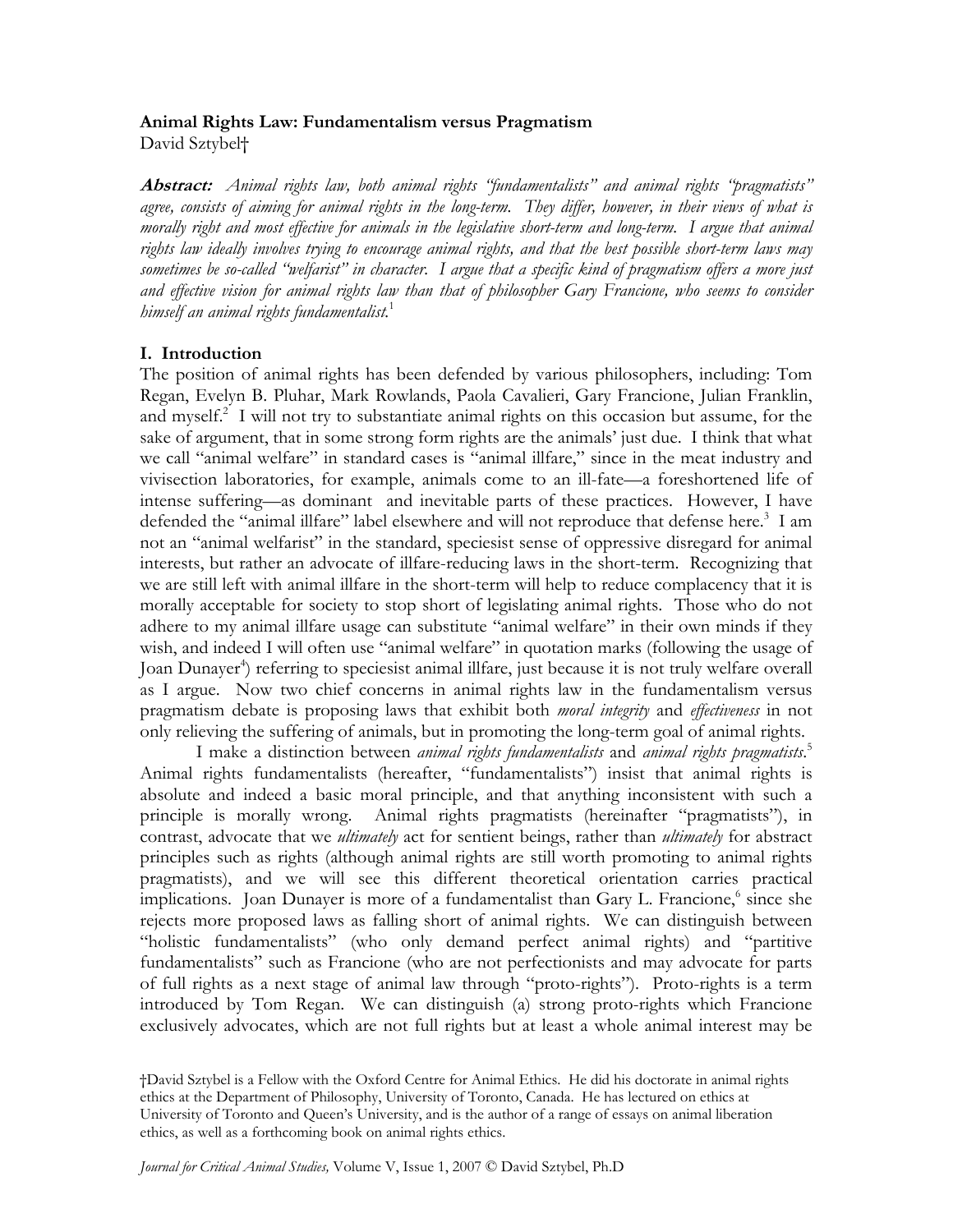protected, and (b) weak proto-rights, in which case there is interest protection, but there may only be a degree of an interest that is protected.

This distinction avoids the problem that pragmatism is often associated with amorality or utilitarianism because it advances a view that rights, although ideal, are not ultimate ends in themselves in a way that I will explain. I am not a philosophical pragmatist who argues for theories solely on the grounds of whether they "work," but rather am using pragmatism solely in the context of legal and political reform. Moreover, I am not insultingly suggesting that fundamentalists do not have a practical program. I will now defend the idea that "welfarist" laws aiming to reduce animal suffering may be best morally and practically from a pragmatist perspective. However, I concede that Francione's insistence on strong proto-rights exclusively (see below) may one day be appropriate once further progress is made.

## **II. Ethics : Animal Rights and Suffering-Reduction**

People for the Ethical Treatment of Animals (PETA) exemplifies the approach that has a long-term goal of animals rights and that is why its motto is that "animals are not ours to eat, wear, experiment on, or exploit for entertainment," and why it promotes veganism as the ideal diet. At the same time, PETA advocates suffering-reduction laws. These laws have brought PETA under fire by fundamentalists for being both immoral and ineffective. Banning factory farming is an example of a suffering-reduction law supported by PETA that falls short of animal rights as articulated by fundamentalists since on family farms animals would still be exploited and subject to speciesist discrimination.

From a fundamentalist perspective, we will see that Francione rejects legislative proposals that do not achieve at least a part of animal rights in the form of his version of proto-rights. He rejects "welfarist" legislation. However, the ethics of supporting "welfarist" suffering-reduction laws have not been clearly illuminated, and Francione only acknowledges one theorist, British political thinker Robert Garner, as having made any attempt to form a reasoned concession to "animal welfarism."<sup>7</sup>

Key aspects of my own ethical stance here are: (a) dilemma reasoning, and (b) reflecting on what is ultimately morally right. The dilemma reasoning component is simply that there is perhaps no dilemma about what to advocate in the long-term—i.e., animal rights. However, in the short-term, important legislative dilemma options include:

(1) No change in the law;

(2) Cosmetic changes that do not significantly or even negatively affect animal welfare (cruelties can be made worse by creating the false impression that animals are "well off," which may encourage more animal consumption, thus multiplying the misery);

(3) Suffering-reduction laws which substantially improve conditions for animals under oppression by at least curtailing suffering without necessarily obtaining animal rights or proto-rights;

(4) Suffering-reduction laws that *only* try to secure rights or strong proto-rights for animals, excluding all other forms of suffering-reduction laws;

(5) Animal rights/vegan education as a short-term means of building long-term legal changes.

Laws that would satisfy the requirement of animal rights are generally not a possibility in the short-term for legislatures, although individuals or groups can indeed adopt an animal rights ethic.<sup>8</sup> So pure animal rights law in the short-term is not a "better" choice if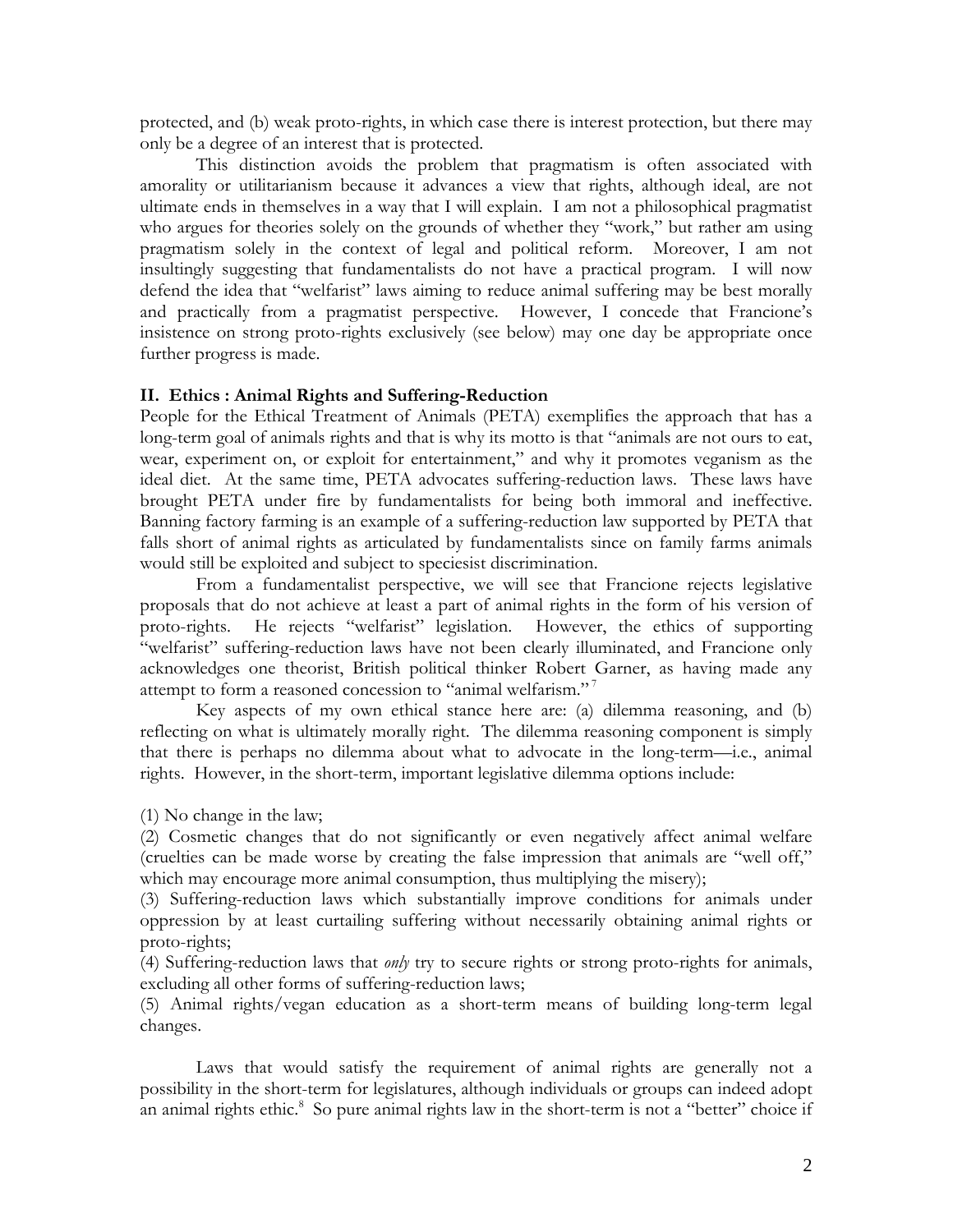it is not a choice at all. I agree with Francione that strong proto-rights may sometimes be best to demand as legal reforms (e.g., ending animal circus acts), but contrary to his option (4), I argue for (3) above that "welfarist" suffering-reduction may be acceptable or even superior to advocate in near-future contexts in which more stringent measures are unobtainable, which will often be the case. All animal rights proponents presumably agree with option (5). Or if some legal reformers do not agree, since they are afraid that any use of the terms "animal rights" or "vegan" will hurt their credibility as legal advocates, then I will have to disagree since we cannot fail to ask for anyone's just due.<sup>9</sup> Alternative (2) involving cosmetic changes is the worst choice since it may entrench speciesism but not benefit animals while option (1) that brings no legal changes is second-worst—no relief for animals can be found there.

How could option (3) be right if it involves speciesism which is morally wrong?

It may help to think of these options for the short-term as a dilemma in which none of the options deliver animals from speciesism, so we should choose the best one(s). Think of the classic burning house situation. In such a case, one can only rescue one animal from the fire, and so not everyone's right to life can be satisfied. This is an important way in which a rights proponent accepts that rights cannot dictate the outcome of every single decision. Perhaps we can likewise only choose in the short-term among laws that fall short of anything strongly resembling rights.

Yet it can be argued that law-advocacy is not like the burning building. We can coolly decide whether to advocate (a) only animal rights or strong proto-rights in the law, since that is allegedly morally right, or else (b) strong proto-rights, and/or "welfarist" suffering-reduction laws (short of strong proto-rights) in the short-term, and animal rights in the long-term. Not all uses of dilemma reasoning are acknowledged as legitimate by animal rightists. Vivisectionists—contrary to animal rightists—often insist that we would save a human instead of a rat in a burning building, therefore we can use rats to find cures for human diseases. I agree that dilemma reasoning by itself is insufficient for justifying "welfarist" laws, and indeed no one to my knowledge has tried to use dilemma reasoning at all thus far for justifying legal reform strategies.

 The opponent of "welfarist" suffering-reduction laws can say that we do not face a *moral* dilemma if option (3), which permits "welfarism," is morally wrong "merely" to reduce animal suffering. This can be expressed in various ways. Fundamentalists might contend that (3), even if it *does* mean less suffering for animals, involves *complicity* (i.e., partnership in wrong-doing) with speciesists. Not every improvement of welfare, they would warn, is compatible with moral rightness. Theft might improve the welfare of a thief after all. Complicity allegedly leads to a co-opting of animal rights people by animal industries and speciesists more generally. Another way of stating the fundamentalist point is that there is a departure from what is morally right, as embodied by animal liberation, and therefore some proponents of suffering-reduction laws are morally wrong. Yet another way to express this idea is that certain suffering-reduction advocates such as PETA are part of the problem, not the solution of the abolition of animal exploitation.<sup>10</sup>

I can see too how this fundamentalist belief regarding what is morally right links to conceptions of what is effective. How can we eventually get to what is morally right through complicity with what is morally wrong? From this fundamentalist perspective, it would seem like veering off course from the morally right, or plunging into and entrenching corruption, not embarking on a promising road towards more ethical rightness than ever through, say, Francione's very limited forms of incremental liberation. Adding to the seeming hopelessness of this situation, as perceived by fundamentalists, is that the wrong-doers with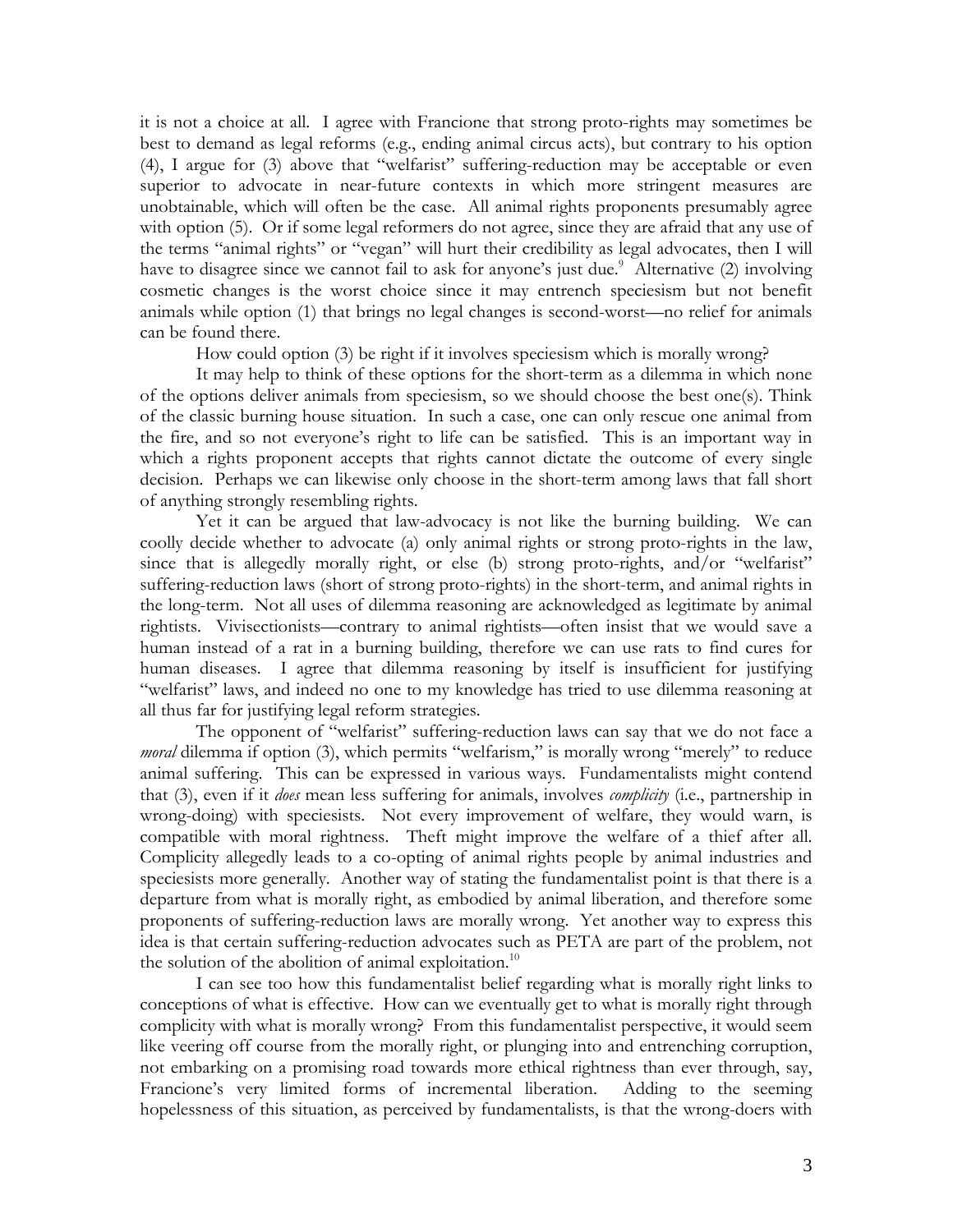whom one might collude are politically and socially dominant and so might be presumed to prolong this stopping short of animal rights indefinitely.

 This is a powerful argument. It has strong emotional resonances since people often resent complicity in any form. But the complicity charge could never be fully made since the pragmatists' long-term goal of abolition is by all accounts not cooperating with speciesists but trying to convert them. Also, we accept complicity with governments by paying taxes even if we strongly disagree as to how some public monies are spent, or vegans may indirectly be complicit in the profiteering of grocers who traffic in animal corpses. I would argue that some "welfarist" suffering-reduction laws lead to a *lessening* of wrong-doing on the part of speciesists by curbing their cruelty. If I am right, such laws also help conduce towards eventually *removing the whole wrong of speciesism* (see III. below). However the question still remains: are animal rights pragmatists *themselves* morally wrong by getting involved in producing additional speciesist laws in the first place?

The crux of the issue I think lies in: what is ultimately morally right? If some "welfarist" suffering-reduction laws can be shown to be consistent with an ultimate principle of what is morally right, then such advocacy does not involve a partnership in wrong-doing or complicity but rather a cooperation with doers of right. If animal rights and antispeciesism are ultimate principles of moral rightness, then perhaps complicity is occurring, and pragmatists simply condone what is morally wrong. As vegan advocate Howard Lyman writes regarding this very question: "anytime you join a team...of somebody doing something wrong, *you're* doing something wrong."<sup>11</sup>

 However, I argue that rights themselves are not fundamental, in the sense of things being ultimate ends in themselves. I argue that only sentient beings can be ultimate ends in themselves. Rights are at best means to an end. Rights secure goods and protections from harm, and that for me is their rationale. Anti-speciesism, I think, is really about avoiding systematic harms. Alasdair MacIntyre argues that rights are inventions from the Middle Ages, and rights appeals have no bearing on cultures before that time: it would be like using checks in the time of cave people.12 I argue that the ultimate principle of moral right, as best as I can tell, is: *Produce what is best for sentient beings at all times*.We should wish our actions to have positive significance, but nothing has any positive or negative significance to nonsentient things. Therefore we must act ultimately for *sentient beings*, since we cannot do anything that ultimately has any significance to any nonsentient thing. Mere things include ovens and rocks, but also principles such as rights and anti-speciesism. We cannot rationally act ultimately for the sake of a principle, such as *abolition*. Nothing is of value to "abolition," and rather abolition is good for sentient beings. I call those who advocate ultimately acting for the sake of any nonsentient thing "nonsentientists." For some theorists, ethical principles simply emerge from intuitions,<sup>13</sup> but no amount of intuition can change the fact that I cannot ultimately act for or against any mere thing. Becoming obsessed with principles is understandable, but it may distract from the pragmatic focus on what is ultimately important.<sup>14</sup> Centering on human-made abstractions above all, instead of on the animals themselves as individuals is oddly anthropocentric. My way of thinking does not lead to the problem cited earlier of complicity with moral wrongness as a means to moral rightness, or moral corruption and veering off course, since there is here a defensible idea of moral rightness and no departure from it, and a systematic building of ever greater moral rectitude on a societal level even as what is best for individual animals—which includes reference to their welfare and freedom—becomes ever more possible and actual.

Of course, fundamentalist opponents of "welfarist" suffering-reduction laws may argue that they also favor what is best for sentient beings: it is best for animals to have rights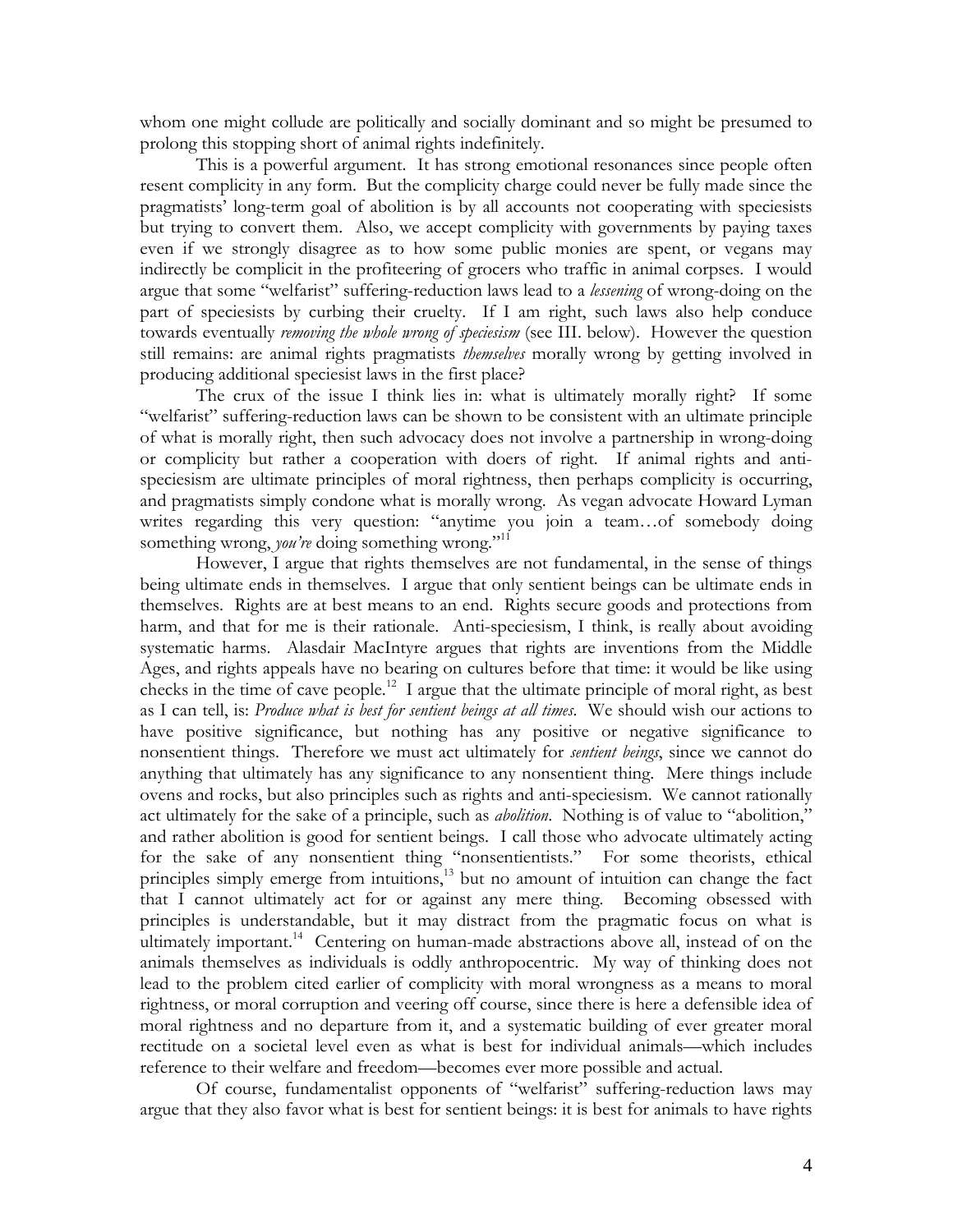and not to be oppressed under speciesism. I concede this last is true in the "timeless" abstract: that is why rights are advocated to be entrenched as soon as can be. It is vital although by no means easy—to distinguish between the best that is *conceivable/imaginable* and the best that is *really possible*. The latter is what is relevant in seeking what is best in a dilemma, since indeed there would *be* no dilemmas if the best we can fantasize were always really possible. Abolition is not the best that can be realized for animals in the concrete short-term, in terms of what is really possible, so doing nothing to affect current laws, or futilely advocating only rights or strong proto-rights, may sometimes be inconsistent with a sentientist ultimate principle of moral rightness: doing what is best for sentient beings. If the best that can *really* be achieved in the short-term is cage-enlargement, then that is what is best for animals in the short-term. It would be difficult to argue that it is actually *better* for animals in the short-term to suffer horribly cramped quarters, let alone *best* for that to be the case. Anything better is further progress towards what is best—the converse cannot be gainsaid, that what is worse is somehow progress towards what is best.

I also reverse the charge of complicity. I argue that there is tacit or passive complicity in *allowing* the wrongs of cruelty to continue without effective challenge, or permitting them to continue longer than necessary, or failing to do what is most conducive to animal *rights* by failing to advocate such "welfarist" suffering-reduction laws (more on this below). Indeed, by not favoring what is best for sentient beings at every turn, one is in danger of being complicit in wronging these beings. This is not to say that a pragmatist would automatically donate \$100 to groups promoting larger cages. I might give it to a group promoting veganism. But I would not criticize but rather support the United Farm Workers, founded by Cesar Chavez, who are trying to improve conditions for workers and animals alike.

Of course not everyone need agree with my ultimate ethical principle. Some people might act *only* for animal rights. But to me that is like idol worship—performing excessive homage to a mere thing. The "real" solution, to me, is doing what is morally right at every stage of personal and social development. Now Francione will say that not rights but "proto-rights" are best for animals in the short-term. So rather than urging tactics that "merely" *reduce* suffering, he favors measures consistent with *abolishing* suffering altogether. He is right that this *is* concretely best in the short-term *if it is possible*, but if it is not, I argue that "merely" reducing suffering may be the best for animals that can really be achieved. Less suffering is often better for animals than advocating a proto-right only that dies in a legislature, leaving in its wake a largely wasted campaign (save for its educational value although it may teach wrong lessons about animal rights law unlike wiser campaigns).

It will be objected that of course *all* principles, including proto-rights, are advocated for the sake of sentient beings. However, one can agree that *any* ethical principle, including that of ethical egoism (which is hostile to animal rights<sup>15</sup>), ultimately has significance in relation to sentient beings. The real issue is: what is *best* for sentient beings? Again, it seems that—failing the obtainability of strong (proto-)rights—that option (3) which permits "welfarism" secures what is really best for animals in the short-term. I agree that animal rights laws are really as well as conceptually best for the long term. The issue under consideration here is *what is really best for the short-term,* and what is really best for the long-term does not settle that issue. As Paul Shapiro (formerly of the group Compassion Over Killing), wrote of banning battery cages for "laying hens": "We should not be willing to abandon millions of animals to endure significantly worse cruelty than they have to."<sup>16"</sup> By the way, when I speak of what is best for animals, and animal rights pragmatism, I do not advocate utilitarianism, or "optimal utility." I speak of securing what is best for you, me, this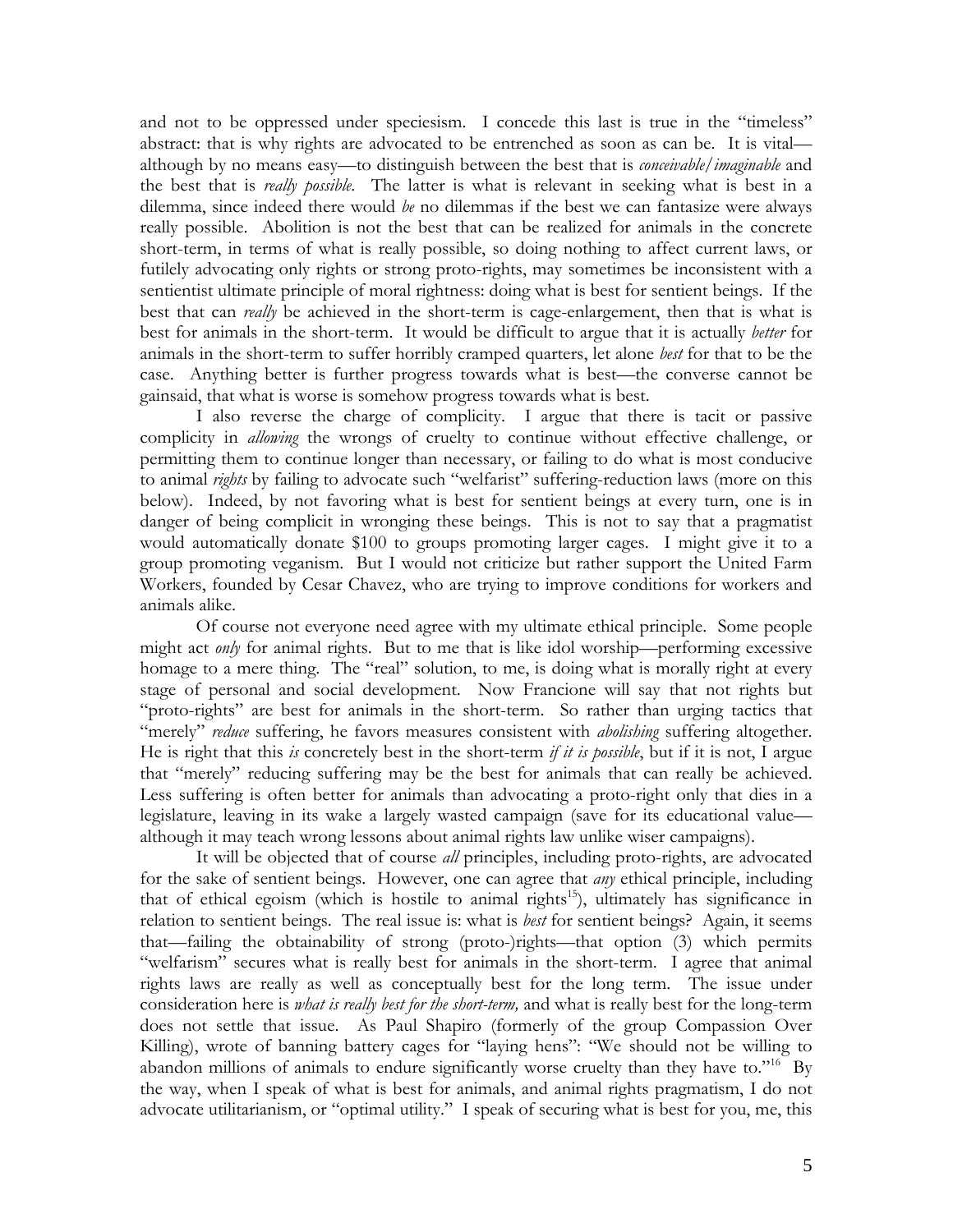sentient being, that sentient being, up to and including all of the subjects of rights that there are rather than optimal utility.17 This vision is strongly suggestive of individual rights. For now, I have at least tried to clarify why there is no objectionable complicity, or partnership in wrong-doing, because rights themselves arguably get their justification from the supreme principle of moral rightness—doing what is best for sentient beings—and that supreme principle tells us that concrete options falling short of rights are in fact sometimes the best that can really be won for nonhuman sentient beings in the legislative short-term, or at least such measures may be significantly better than the status quo or other non-viable proposals.

We can move towards the goods named by animal rights (including freedom and welfare on my framework) by degrees. I favor short-term laws that approximate animal rights in the greatest degree. Laws permitting factory farming are *non-animal rights laws*. However laws banning factory farming may be *proto-animal rights laws* in my sense although not *necessarily* in Francione's sense (e.g., pragmatists may accept larger cages unlike Francione). Note that proto-forms need not even be much recognizable, like a redwood seedling or sapling may not be seen for what it will become. Thus proto-animal rights laws need not much resemble animal rights. Banning whole areas of exploitation such as animal circuses are by contrast very strong forms of proto-animal rights laws.18 *Securing maximum proto-animal-rights law* I argue is a goal of progressive animal rights law.19 Animal rightists must as surely be concerned with proto-animal rights law, even in certain cases modest degrees of it, even as farmers are concerned with proto-forms of plantlings before the harvest. Francione's proto-rights require *eliminating* suffering when suffering is an issue, but my proto-rights view allows substantial *reduction* of suffering as well. I will illustrate this contrast with examples later on.

I speak of animal suffering-reduction in the *shortest* term because animal rights will displace "welfarist" laws as soon as possible. I do not embrace "gradualism" in the sense that there is a right and proper series of stages short of animal rights to go through—by all means let us skip stages as we can. I argue that two single-minded approaches are morally indefensible in light of my arguments: (1) calling for animal rights—or parts of them without suffering-reduction,<sup>20</sup> and (2) Bernard Rollin's profession of animal rights as a personal ethic but giving up on its political advocacy because he deems it to be a hopeless cause at the societal level.<sup>21</sup>

It may be objected that we do not propose abolishing child abuse by degrees or asking to make it merely "kinder." However this is not an analogous case, since there are already laws and norms against such abuse. Even calling for the norm in child abuse cases means calling for its end, since that form of violence is normally unacceptable in modern societies. But calling for "normal treatment" of animals merely invites further abuse of these beings. Normal treatment of farm animals means confinement, tail-docking, other cruel treatments, and death at the slaughter-house. People can in effect shut down child abuse by exposing it, but exposing factory farms does not now lead to their closure. Ongoing calls for eliminating animal abuse still go largely unanswered. Anti-speciesism is morally right as a general ideal, but that ideal rightness does not make anti-speciesism a practical possibility to realize in the legislative shortest-term.

If we confuse the long-term and the short-term, and ultimate and subordinate ethical principles, there is a superficial appearance of inconsistency: acting in breach of animal rights. But there is no deep inconsistency if one acts in accord with a higher principle of moral rightness in the long- and short-terms. Now if speciesists attempted to be rigorously humane the world over, we should simply advocate strong (proto-)rights flat-out as the best thing for animals, but that is lamentably far from being the case. Francione may have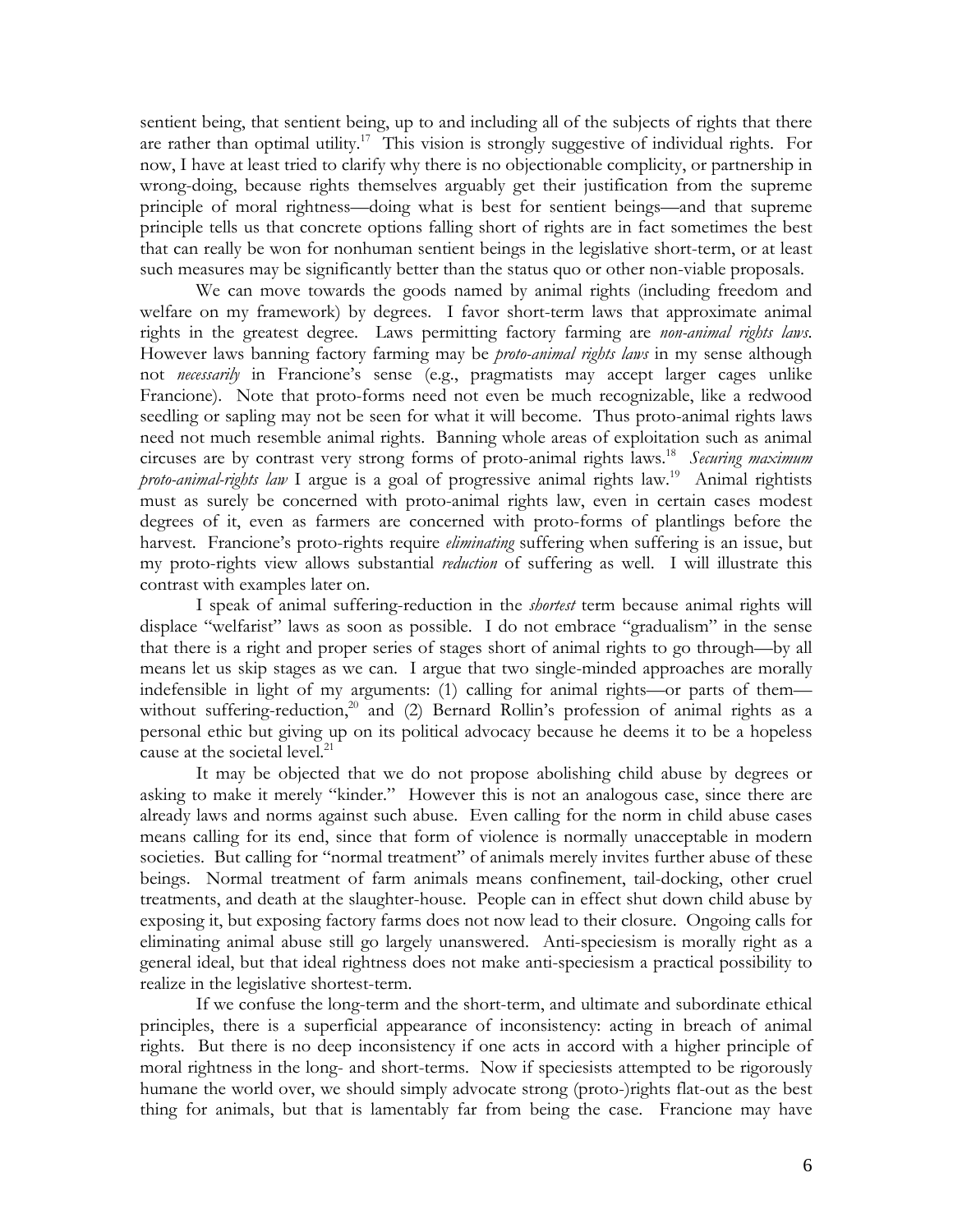outlined a progressive insistence for later in history. What is best for animals is partially time-sensitive, for although abstract ideas of the best may to some extent involve timeless absolutes, concrete realizations of the best are dependent upon what is available in specific contexts.

Part of my framework is that full animal welfare can be a positive thing. Indeed, I argue that we should eventually, once speciesism is abolished, entrench a right to welfare (in the true meaning of this last word, without quotation marks) for humans and other animals. It throws out the baby with the bathwater to not designate a right to welfare out of misguided opposition to speciesist forms of "welfarism" as temporary measures, or out of opposition to utilitarianism (the purpose of which is to maximize welfare in a sense). It can be appealingly suggested that animals have a right to welfare if they have a right to respect. If we only grant animals a right to life and freedom, they may live long and roam widely but still be abused and made miserable. Welfare or well-being is rooted in the idea of the good. No one can respect anyone while negating their good.<sup>22</sup> It would be odd to advocate an ethic that is unconcerned with the good of animals. There are degrees of well-being, and merely abolishing factory farming, while "welfarist" in a speciesist sense, would nevertheless bring the oppression of welfare that much closer to zero than no change at all. Something is often better than nothing.

We cannot disregard animal welfare any more than we can morally disregard human welfare. There is a continual storm over human welfare issues. The issues of a minimum wage, unemployment insurance, welfare payments, disability support, old age pensions, standards for treating prisoners, arbitration of labor disputes, job security, state-sponsored medical care and so on often have human welfare as part of their justification. On my reasoning, it would be speciesist to allow for human-centered, *truly* welfarist legislation but to disallow non-speciesist welfare in the case of other animals.

By contrast, Francione's negativity about animal welfare is revealed when he takes exception to the following statement by abolitionist Zoe Weil: "Animal welfare *does* mean something good and positive."<sup>23</sup> He just objects to this statement in passing, without indicating what is wrong with it, even though he himself explicitly supports what he calls "micro" animal welfare (see below). Perhaps he has a point if he insists that we should say that animal welfare *can* mean something good and positive, but it *does* not necessarily depending on the sense of "animal welfare" being used. Weil might rightly respond that welfare always does mean something good and positive if we are discussing *true* animal welfare.

Francione is erroneous when he writes that "no form of animal welfare has ever challenged the basic assumption that animals are somehow 'inferior' to humans and that humans are justified in exploiting animals,"<sup>24</sup> and also in his claims that "animal welfare…though it comes in many different shapes and sizes, always endorses some version of instrumentalism, or the treatment of nonhumans exclusively as means to human ends."<sup>25</sup> An animal right to welfare in a non-speciesist society easily belies Francione's statements. He also points out that since the enemies of animal rights support animal "welfare," therefore we should distance ourselves from that idea.<sup>26</sup> This commits the genetic fallacy of rejecting something based on its origin. We do not reject the use of money because Nazis used it. In fact it would be a travesty to leave the defining of "animal welfare" to the enemies of animal rights. Crucially, Francione fails in these above-cited remarks clearly to distinguish different senses of "animal welfare."<sup>27</sup> Dunayer makes the point that if we have to choose between animal liberation and merely improving conditions for animals we should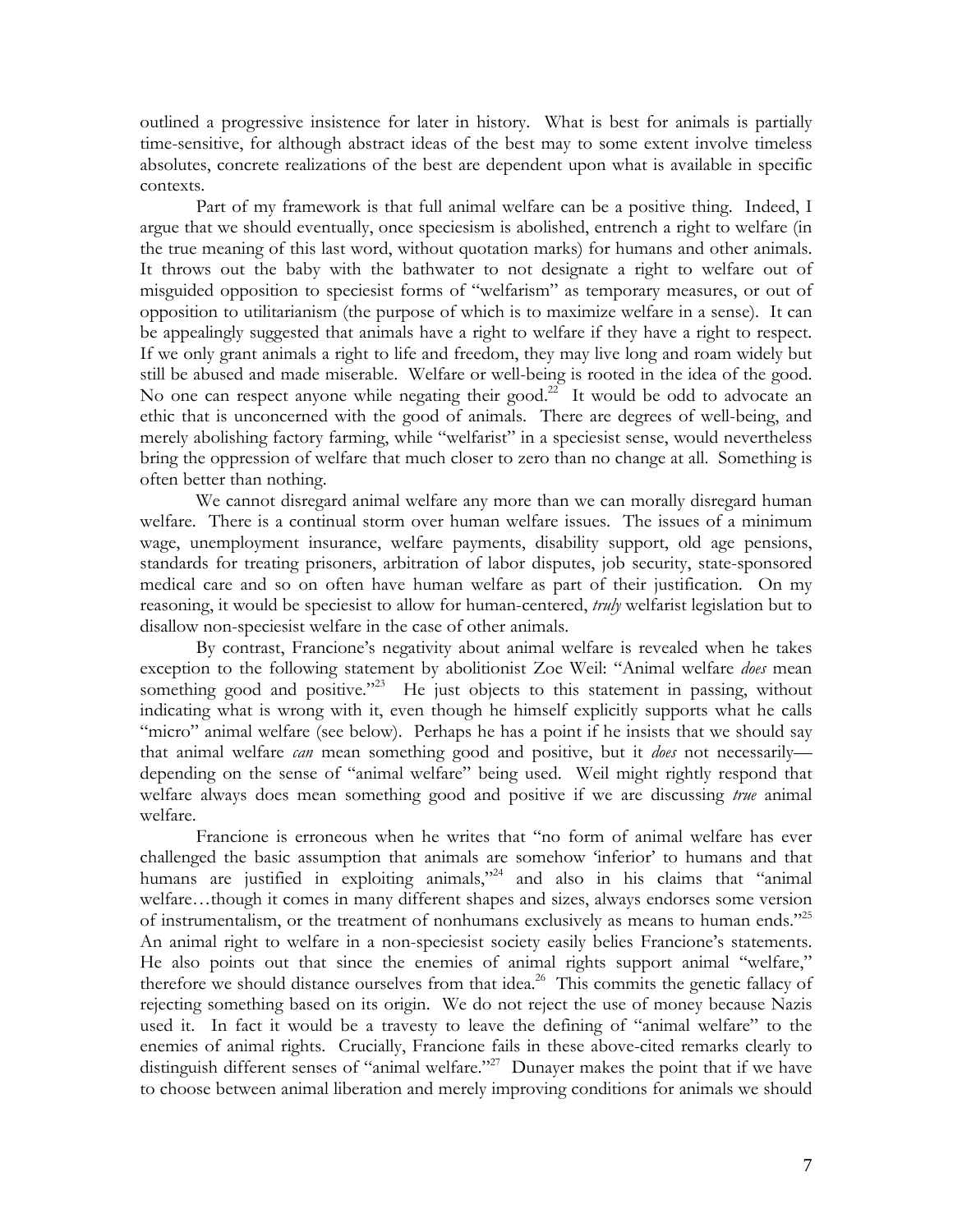choose the former.28 I agree, but that is a false dilemma. I have argued that in some cases, strong "welfarism" in the shortest term *and* animal liberation in the shortest term is best.

## **III. Short- and Long-Term Effectiveness: The Example of Sweden**

It is useful to distinguish between short-term and long-term efficacy. The two are ideally linked: short-term effects at their best will promote, or at least not negate, long-term goals in this case animal rights. Short-term effectiveness means the aptitude to be *successful* in achieving the best possible immediate results while also striving for long-term goals. I do not think it is up for debate that in an intensely speciesist society, "welfarist" sufferingreduction law is more likely to be achieved in the short-term than Francione's more ambitious proposed measures, which we will see aspire to either wholly protecting an animal's interest (although actually, his proposals often amount to less than that) or abolishing a facet of animal exploitation. For Francione to argue that his proposals are more likely to be successful in the short-term, he would have to say either that achievability is not a factor in short-term effectiveness, which is unintelligible, or that his proposals are more realizable in the short-term, which is unbelievable.

Now for long-term effectiveness. Promoting kindness I argue is not a stumblingblock for animal rights. On the contrary, animal rights seems *ridiculous and contemptible* in an unkind society. In countries with no animal welfare laws, such as  $China<sub>2</sub><sup>29</sup>$  there are few vegans and animal rights sympathizers.<sup>30</sup> Therefore there are fewer animal rights law advocates. Therefore, straightforwardly, there is far less democratic potential for animal rights law in a cruel culture. Kindness promotes a concern for animals' goods such as freedom and well-being, and rights would protect similar goods. Therefore the opposite of animal rights is not animal "welfare," but subjecting animals to unmitigated misery such as commonly occurs on factory farms or in nations without a broad culture of animal concern. Any significant kindness can enhance both the lives of animals and, to some extent, a culture of kindness towards animals. Animal rights advocates need to believe that kind—indeed very kind—culture is possible, although admittedly great social, economic, and political changes may be necessary first.

Yet Francione argues that the "kindness" approach of "welfarism" is futile. He writes that "because animals are property, the prohibition on the infliction of unnecessary suffering is wholly without meaning."<sup>31</sup> However pragmatists might point to the example of "welfarist" banning of factory farming in Sweden which is meaningless neither semantically nor in terms of its significance for animals. Sweden banned anti-biotics, $32$  which are a staple feature of factory farming since animals cannot survive in intensive confinement conditions without such drugs, and indeed the drugs are also used as de facto "growth-promoters." As a result, Swedish law mandated that pigs have more room, better surroundings, less stress,<sup>33</sup> and straw bedding.<sup>34</sup> Sweden also banned the farrowing crate<sup>35</sup> which cruelly confines sows while they suckle their offspring. In general legal "welfarist" changes in Sweden mean that animals spend more time outdoors, have toys for mental stimulation, and have greater stall space.<sup>36</sup> As well Swedes have banned battery cages for hens<sup>37</sup> and *foie gras*<sup>38</sup> (force-feeding ducks and geese to promote a fatty liver). Sweden has also outlawed the leg-hold trap<sup>39</sup> and has signaled its intent to prohibit "fur farms."<sup>40</sup> This last example shows a "welfarist" culture making progress towards banning animal exploitation. These laws were enacted for "welfarist" reasons. Francione can rightly point out that his proto-rights might support some of these bans such as banning the leghold trap.<sup>41</sup> He notes that "incremental measures" that are acceptable to welfarists and to rights advocates may very well overlap."<sup>42</sup> So why is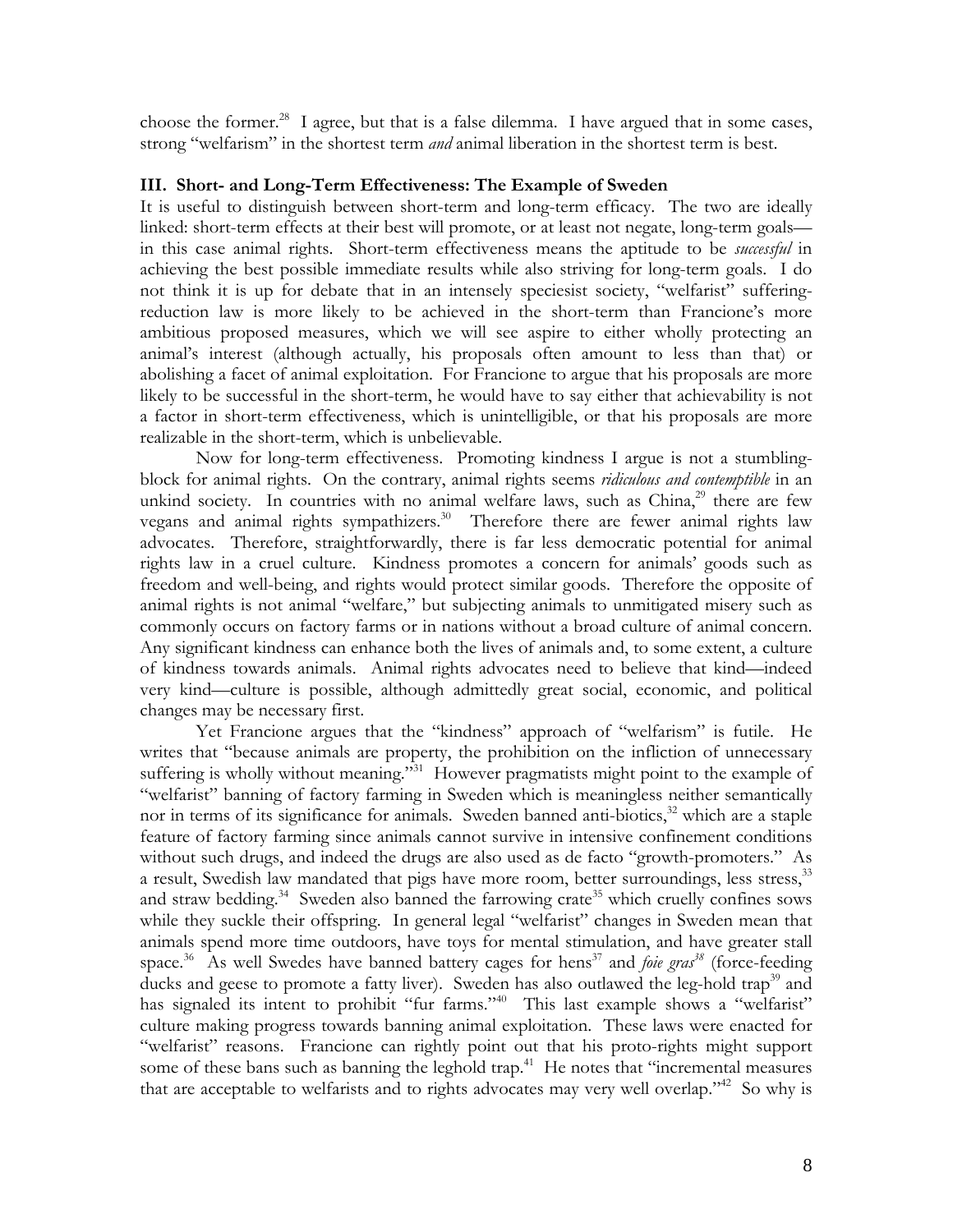it that Francione's proposal is part of a potent movement for animal rights, but an astonishingly similar ban from a "welfarist" is futile?

Francione proposes various reasons why "welfarist" initiatives cannot work for animals so long as they are regarded as property. Still, he does not say that only rights advocacy leads to rights since instead he favors strong proto-rights as a precursor to full rights (elaborated in section IV). I will summarize his reasons why "welfarism" is useless in his view:

(1) Such laws would create complacency that animals are well-treated and thus lead to more animal consumption;

(2) Empirically it cannot be shown that "welfarist" laws have been good for animals;

(3) So long as animals are property, only the owners' interests will be considered, such including how to exploit the property more efficiently;  $43$ 

(4) Property (in this case animals) cannot have legal relations with owners or other property, so animals as property cannot have rights against mistreatment;<sup>44</sup>

(5) "So long as animals are viewed as property, if they have no market value, then they have no value at all,"45 he argues, giving the poignant example that if a veterinarian negligently kills a cherished family pet, only the fair market value of the animal can be recovered<sup>46</sup>;

(6) A pen cannot have rights against its owner and animals are also property, so animals likewise cannot have their interests balanced against owners' interests $47$ ;

(7) there is a presumption that "animal property" owners "look after" animals or they would not be able to rear them for use<sup>48</sup>; and

(8) Animal "welfare" laws are not adjudicated in the animals' favor, penalties are minor, judgments in favor of animals are typically not enforced, anti-cruelty laws require proving cruel intent (it is almost impossible to prove a mental state)<sup>49</sup> and many species of animals are legally exempt from lawful protection.<sup>50</sup>

I think that Francione has not demonstrated the futility in question given his reasons. Leaving aside (1), the complacency and increased consumption issues, for section VII below, we can respond to point (2) by way of the empirical example of the Swedes abolishing of factory farming, which occurred despite the pleas of animal proprietors; these measures were not passed using his proto-rights model but rather "welfarist" principles. The last example also disproves his contention (3) that only human interests are considered while animals are property since the animals' own interests are considered, such that animals are not merely subject to the will of owners. Moreover, it shows (4) possible legal relations between humans and animals-as-property, and debunks point (5), since animal interests are protected and valued in Sweden even if it means less profit for farmed animal industries. His pen analogy (6) is misleading since pens have no interests, but welfarists at times recognize interests in the case of animals.<sup>51</sup> The Swedes did not presume  $(7)$  that owners "look after" their animals. In a country with a greater kindness culture, a pragmatist would expect, as regards (8), that animal welfare laws may become more fairly adjudicated, penalized and enforced. Fewer if any species of animals would be exempt from legal protection; such a culture could also reject proof of mental state requirements for anti-cruelty statutes. Francione cites many important complaints against contemporary animal law that do not demonstrate so much the futility of reform as the utility and *urgency* of needed reforms. He writes: "The status of animals as property renders meaningless our claim that we reject the status of animals as things,"52 but again, no such pessimistic exaggeration paralyzed the minds of the Swedes. Francione defines *legal welfarism* as that "which comprehends animal welfare as that level of animal care that will efficiently facilitate the exploitation of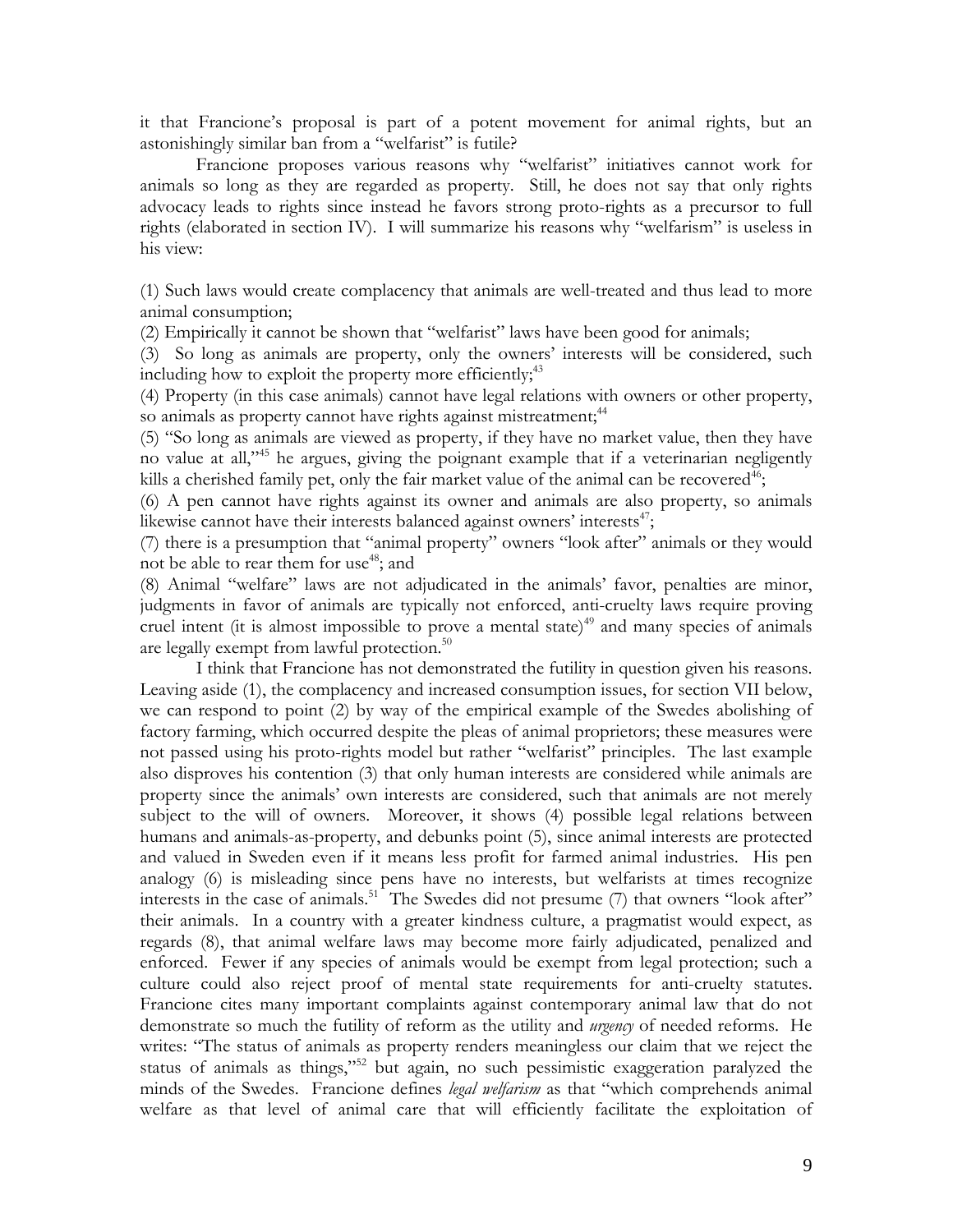nonhuman property."53 For example, animals will be kept alive and "well" enough for slaughter. Francione's concept of legal welfarism is a clear misnomer, however. Swedish legislators succeeded in passing laws that constrained profit-making by protecting animal welfare to some extent.

The European Union's abolishing of the battery cage will no doubt not respect hens' full liberty of movement via, in effect, a lovingly designed bird sanctuary (only loving or at least "most caring" regard I find fully respects interests). Francione's proto-rights seem to require respect for full liberty of movement. Yet it is *better for animals* to ban battery cages now—which is part of my version of animal rights pragmatism. As argued above, even "welfarist" laws can conduce towards animal rights by shoring up a culture of kindness rather than cruelty—an objective that is hardly futile. A culture of cruelty cannot take animal rights seriously, and there are more animal rights activists and advocacy groups in countries with laws requiring "animal welfare" in some form. We are by no means at the end of any test period which has shown the failure of advocating animal "welfare" laws as a partial means towards animal rights, especially since animal rights advocacy itself is relatively novel in historical terms. There are forward and backward strides, but overall one would expect incremental progress along animal rights lines in a kinder culture rather than a less kind one. Animal rightists *more than anyone else* need to believe that progress in all areas of animal law is possible, although euphemistic "humane" standards (as in the use of deceptive language) and lack of enforcement, for example, can present a discouraging picture at times.

Still, just because I favor laws that have the most concrete benefits for animals does not mean that I have to advocate the *language* used in certain laws and policies. Having longterm goal of *animal rights* means a certain dissatisfaction with suffering-reduction laws. Whole Foods is a commercial food chain operated by a vegan, John Mackey, who sells what is called "humane meat" using so-called "compassionate standards" for "meat production." While legislatures cannot be made to pass animal rights law in the short term, nothing compels animal rights supporters to call meat-eating "humane" or "compassionate," even if intentions along these lines exist.<sup>54</sup> Co-option of animal rights discourse need not be an option. We need not agree with wording of laws, but in any event the concrete short-term and long-term implications are more significant for animals than the words.

To be clear, animal "welfarist" laws do not play a "causal role" in abolition as Francione claims supporters of such laws believe. I do not know anyone who thinks that just creating "welfarist" legal reforms will somehow magically bring about abolition all by itself. Indeed, "welfarist" reforms do not even contain in them anything directly related to abolition, and therefore such laws are obviously insufficient *causes* to bring about the destruction of speciesism. Fundamentalists tend to consider causation in black and white terms. So if "welfarist" laws do not "cause" abolition, they are prepared to reject such proposals as doing more harm than good.

Here I make a relevant distinction between causation and what I call "conduciveness." In causation, if A causes B, then A being present ensures that B will come about. In conduciveness, if A conduces to B, then A may make it more likely that B will occur, *in conjunction with other factors*, but does not guarantee its occurrence and in many cases one can have A without B occurring, or A at first leading to an improvement in the form of B and then a regressing even to a state worse than A. I am not saying that so-called "welfarism" causes abolition, then, but that "welfarist" norms *favorably influence* abolition to grow as I have argued above, like good conditions for growing a plant. Sunshine, water, air and soil do not *cause* a plant to be—these conditions can exist without any plants—but are *part* of what favorably conduces towards growth. A plant could still suddenly die of drought,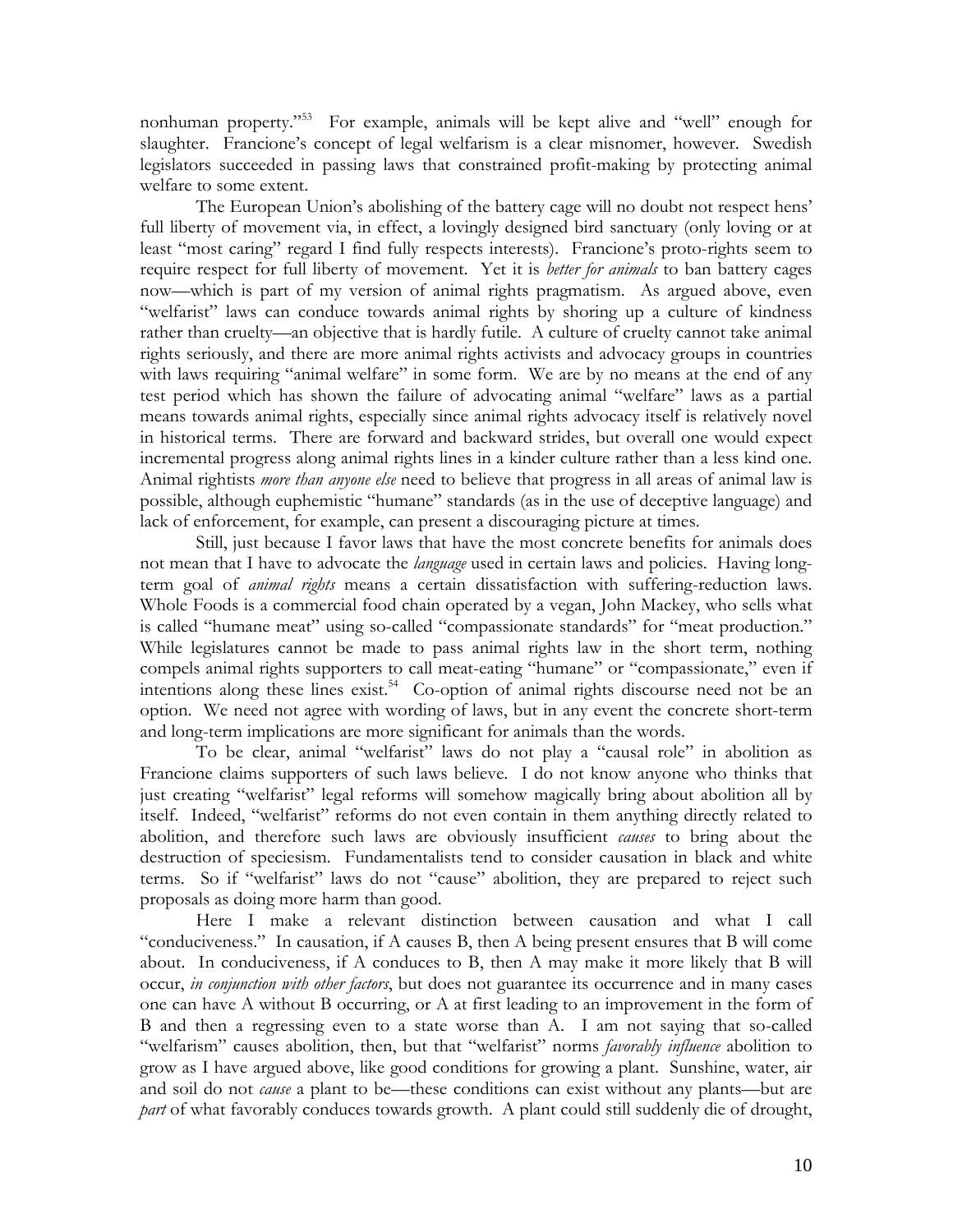but this does not change the fact that the conditions aforenamed are generally favorable to plant growth. The plant can only come to be in a place by appropriate seeding or transplanting. Radical<sup>55</sup> abolition can only be caused by abolitionist tactics, not only by the "sunshine" of kindness to animals.

According to the principle of sufficient reason, a politically distinctive demand for abolition must eventually move the body politic to abolitionism for the cause to succeed. Abolition needs to grow in people's minds using the seeds of education and to be transplanted into the minds of others. Conduciveness is admittedly a bit of a hit and miss matter. Still, it is not blind faith but what *tends* to work pragmatically that makes one put stock in what is conducive. Textbooks do not "cause" learning but often conduce towards it in concert with other factors. I have clearly argued above how "kind culture" is more conducive to animal rights and how unkind culture is conducive to the absence of animal rights in the long term.

## **IV. Francione's Program of Incremental Reform Based on Proto-Rights**

We now turn to Francione's proposed program for acceptable legal changes for animals which incorporates both ethical principles and strategies for effectiveness. Although Francione fails to show that "welfarism" does not work, he nevertheless advocates incremental reforms based on what he calls "proto-rights," which are supposed to have moral integrity in contrast to "merely" affording less suffering for animals. So Francione does not criticize activists for falling short of animal rights in the law but rather for failing at least to institute proto-rights in his sense. In fairness, he states that one can reasonably abstain from any sort of legal initiatives at this point in history.<sup>56</sup> Rather, one can mobilize to educate and engage in protests and boycotts, $57$  but especially vegan education.

He notes that animal rights advocates will not gain "insider status" with governments and will not be taken seriously as reformers because they are too radical.<sup>58</sup> He calls insiderstatus-seeking "counterproductive" because it would mean having to give up animal rights advocacy,<sup>59</sup> which he calls essentially an *outsider* position. This need not be the case, however, since one can massively advocate animal rights in the short-term for individuals and animal rights law in the long-term as PETA does. He predicts the animal rights movement will lose its radicalism in proportion to how much it seeks "insider status." <sup>60</sup> This implies a distancing from the entire legislative process.

He states that legal reform must be concerned with the interests that animals would have if they were no longer considered property,<sup>61</sup> which go beyond the "welfarist" interest in reducing pain and suffering.<sup>62</sup> Francione's program seeks to "abolish the institutionalized exploitation of animals, the treatment of animals exclusively as means to ends," <sup>63</sup> and insists on a "claim against *instrumental treatment*."64 Francione characterizes a right as a prohibition imposed "not to interfere with the right-holder's interest protected by that right."<sup>65</sup> Examples of interests that may be protected by rights which Francione discusses are bodily integrity and liberty of movement. He gives no complete list of interests to be protected by rights. So his proposals must be consistent with the inherent value of animals and not merely make the exploitation of animals more profitable, and the measures must not involve a substitute form of exploitation.<sup>66</sup>

 Important to Francione's proto-rights thinking is that a *whole interest* must be respected. So for example confining fewer hens to a battery cage is not consistent with a hen's "freedom of movement...appropriate to their species."<sup>67</sup> Also, he rejects restricting vivisectors from doing experiments with a certain rating on a "pain scale" since that "includes the implicit judgment that some forms and amounts of pain are acceptable."<sup>68</sup>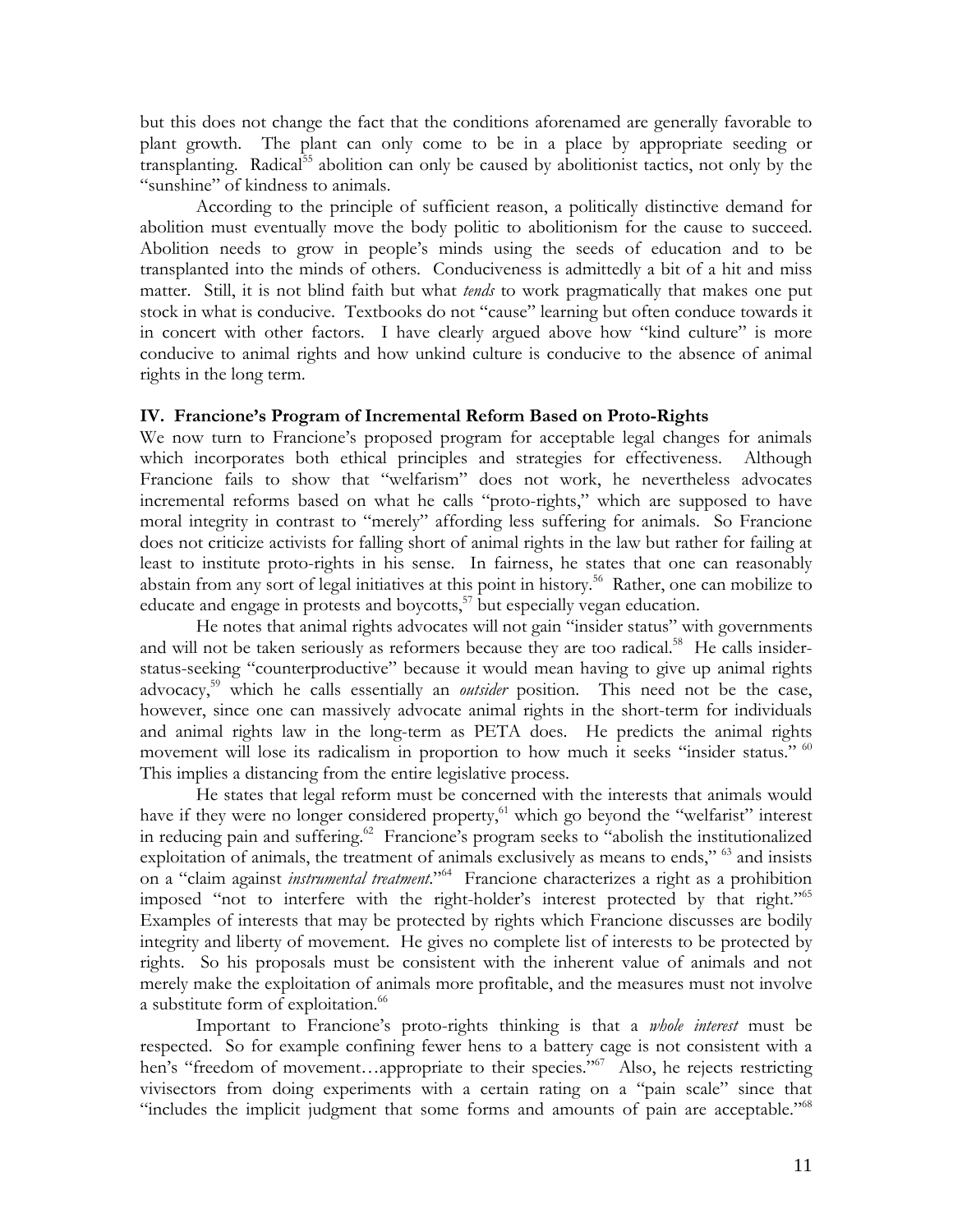Another acceptable ban would be "a complete ban on experiments that cause pain in animals without complete and effective pain relief,"69 which would *completely* respect the interest in not feeling pain. Now this would permit vivisection *with* anesthetics, violating bodily integrity, but he is only suggesting the ban completely protects one interest, in not feeling pain, not that it ensures all interests protected by rights. I add there would also be acute psychological or emotional pain resulting from confinement in laboratories anesthetics cannot remove all pain. He would approve of banning dehorning and castration of bulls, $\sqrt{10}$  and while this would not completely protect the interest in bodily integrity of the bulls (these cows might still be branded for example and will be sent to slaughter), and thus may be seen as self-contradictory, it may still be consistent with his emphasis on banning particular activities or behaviors and his concern to prohibit insults to bodily integrity by concrete increments.

Other examples include banning vivisection involved in products-testing and drugaddiction experiments.<sup>71</sup> Here again no interest of animals is completely guaranteed as in true rights, since other experiments would be allowed, but proto-rights proposals may be seen as consistent with achieving increments against animal exploitation or instrumentalization in a different way: a part of that exploitation itself is eliminated. So although Francione does not explicitly distinguish between these options, there are two ways he seeks to make legal increments against animal exploitation: (1) by prohibitions consistent with a complete protection of some interest(s) that rights would respect, e.g., freedom of movement; (2) chipping away at *kinds* of exploitation, e.g., drug-addiction experiments, although exploitation is not ruled out completely.<sup>72</sup> So Francione at most protects whole interests only in a loose sense since he might only do so with respect to proscribing some practices within areas of exploitation (e.g., dehorning bulls) but not others, or with respect to banning some areas of exploitation (e.g., commercial products testing) but not similar kinds of utilization (e.g., medical vivisection).<sup>73</sup> In any event, Francione's proto-rights are justified not only as an efficient means towards true abolition, but as being of constitutive value by achieving a piece of abolition in the present.

It may be thought to be speciesist to support the Great Ape Project, or according rights only to some apes, since socially, these animals will be preferred on speciesist grounds such as resembling humans in various ways. However, although this outcome would be inconsistent with animal rights, it may accord with *imperfect* proto-rights, because again a kind of exploitation is ended. Francione has since withdrawn his support of the Great Ape Project in early 2007 on Vegan Freaks radio since he believes it would use speciesist criteria of personhood. He supports pursuing great ape personhood at a later time when sentience can be used as a criterion. By then, I think, society would already accept animal rights. He is giving up an important achievable increment that is consistent with abolishing an area of animal exploitation, a general idea that he now accepts even if other speciesist exploitation persists. Here he is inconsistent, unpredictable, as well as spurning what is best for animals in the short-term. Asking for too much conduces not towards what is best, but at most leads to "too little, too late."

Francione proposes the following criteria for the incremental eradication of animals' property status rather than an incremental reduction of pain and suffering.<sup>74</sup> He intends this platform as a "conceptual rallying position"75 for animal rightists:

(i) An incremental change must constitute a *prohibition*, meaning that it must prohibit some reasonably identifiable behavior or a particular practice<sup>76</sup> since merely demanding that animals be treated "humanely" or without "unnecessary suffering" has no content and "no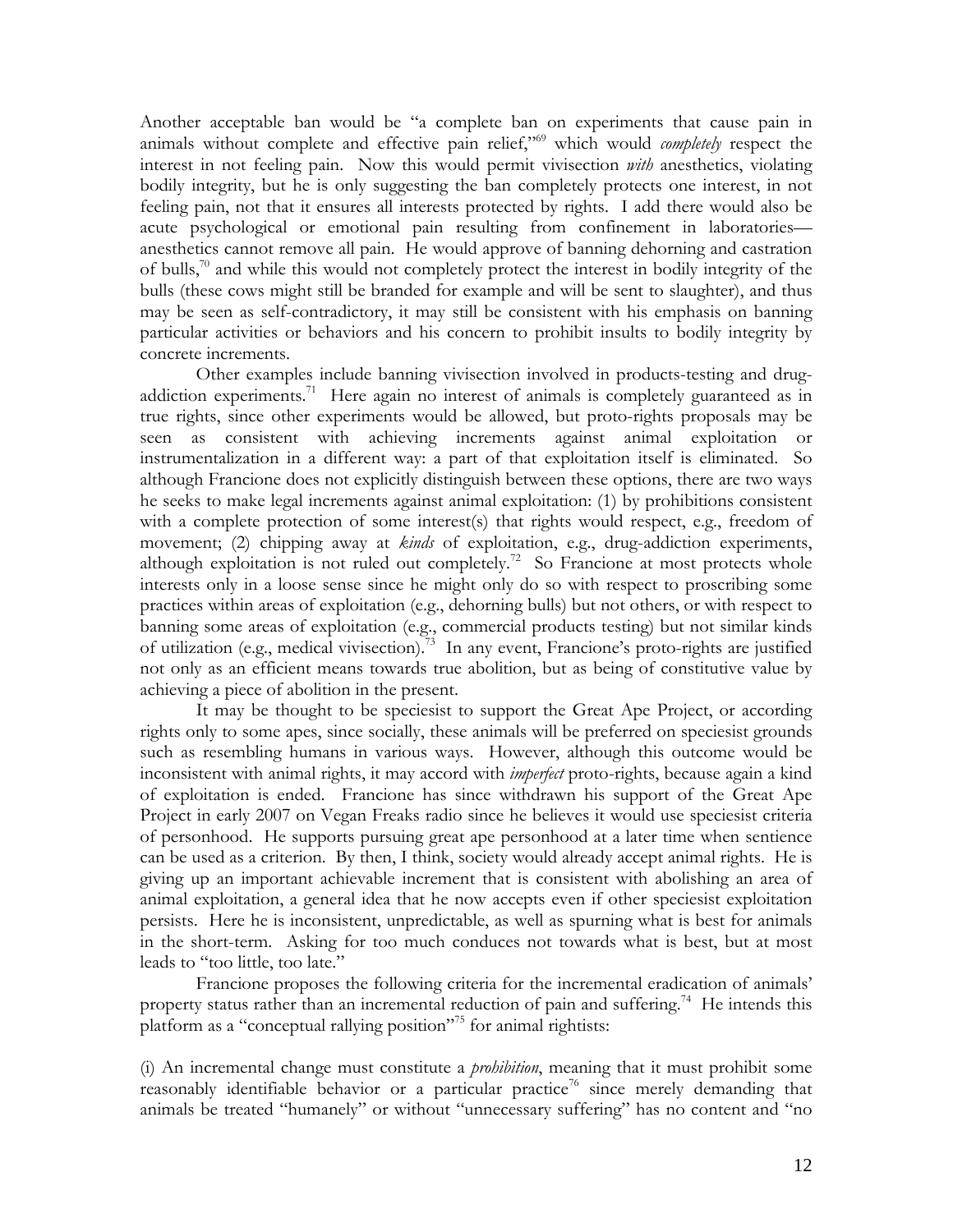one is under any obligation to refrain from any particular action"<sup>77</sup> and in that case the property owners' interests will normally prevail. Although not a true right, the proto-right prohibition would entail definite protection like a right.<sup>78</sup> He reserves "prohibitions" for these short-term incremental goals—which also meet criteria detailed below—and "abolition" for the long-term goal of animal rights. $^{79}$ 

(ii) The prohibited activity must be *constitutive* of the exploitive institution. It might be objected that banning dehorning is not constitutive of animal agriculture because the latter can carry on without dehorning, but again he is targeting particular practices with good reason, so what is "constitutive" of animal agriculture for Francione's purposes will be particular practices rather than what is essential to any or all animal agriculture.

(iii) The prohibition must recognize and respect a *noninstitutional animal interest*. By "noninstitutional interest," he means that there must be a protection of the animal's interests that goes beyond merely maintaining the animal so that he or she can be (more) profitably exploited. Noninstitutional interests are those interests that the animal would have if not reduced to the status of property. For example, avoiding injury to animals just so that meat carcasses are not damaged is insufficient. $80$  The "wise use" of animals is not enough, and typically, there will be an additional cost to the owner of the animal.<sup>81</sup>

(iv) Animal interests cannot be *tradable*, which means that the animal interest cannot be overruled or "balanced away" by a human benefit such as profit or use-value $^{82}$  such as slaves' interests being ignored "whenever they conflict with the interests of their master."83 Finally,

(v) The prohibition *shall not substitute an alternative, and supposedly more "humane," form of exploitation*. An example would be forbidding vivisection on dogs and providing that pigs be used instead which would be speciesist<sup>84</sup> and be a "moral conflict with rights theory."<sup>85</sup> The only exception to substitute exploitation could be an alternative arrangement that eradicates an activity constitutive of institutional animal exploitation through the full recognition of animal interests,  $66$  e.g., a fully generous hen enclosure. Not substituting exploitation is crucial since otherwise exploitation continues in a regulated or reformed way, and there is no chipping away at exploitation itself by taking out a whole piece of it.

He warns that these criteria are imprecise $87$  and "imperfect because none will succeed in securing the basic right of animals not to be regarded as property."<sup>88</sup> Rather he seeks "to *approximate some moral idea* in a sensible way."89 Primarily seeking to act for *ideas* rather than sentient beings is actually central to what he is attempting as I have argued in II. Still, his strategy allows an alternative to simply demanding an end to all animal oppression. Francione writes: "*the basic right not to be treated as property is a right that does not and cannot admit of*  degrees.<sup>"90</sup> Yet he speaks of "trying to chip away at the property status of animals and move in the direction of establishing their personhood."<sup>91</sup> It may seem superficially inconsistent that the right not to be treated as property is not a matter of degrees and yet you can chip away at it—are not the "chips" themselves degrees? Francione can reply that rights are not a matter of degrees but proto-rights are. The entire right not to be considered property would include a number of subsidiary rights, e.g., freedom of movement and bodily integrity, etc., being protected at the same time. That is an all-or-nothing logic. But one can still chip away at property status by guaranteeing a single interest such as liberty of movement, even if one does not protect all of the interests that full animal rights would provide for.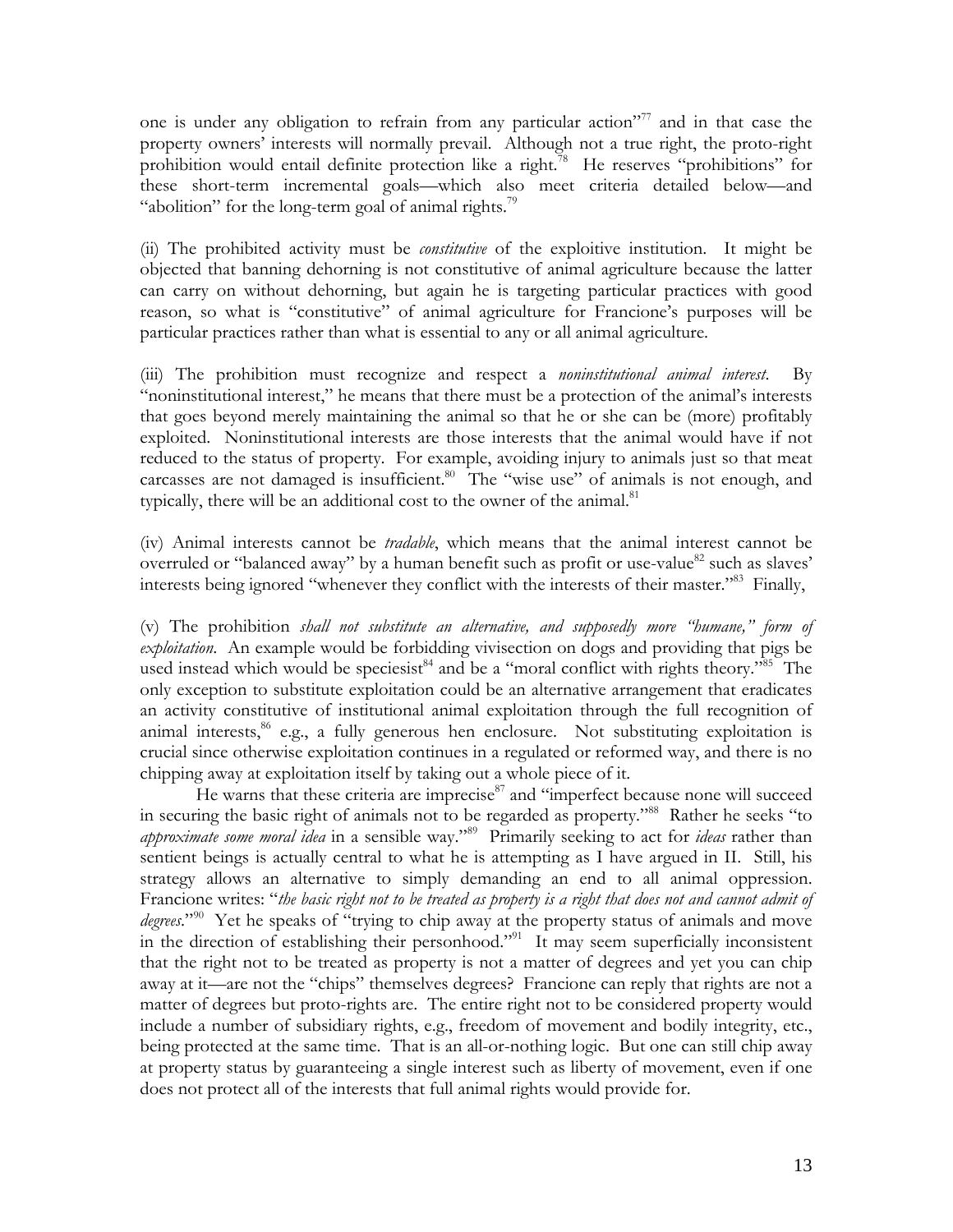We must be careful not to object to Francione's legal proposals because they are "welfarist" in his sense of merely regulating animal exploitation without abolishing it, or treating animals more "humanely" while instrumentalizing them. It is true that the animals are treated better, and there is no wholesale abolition. However, he does seek to contribute immediately and in the long-term to abolition with the particular prohibitions that he sets out, and also to strongly recognizing animal interests so that sentient beings are not treated as mere instruments. He does not pretend to perfect abolition or de-instrumentalization, but only to imperfect increments of a very particular sort.

#### **V. Protecting Whole Interests: Would-Be Justifications and Objections**

Francione oddly does not make complete interest-protection an explicit part of his five criteria for incremental reform, although we have seen it prominently figures into his thinking. Indeed, the issue of whole-interest-protection seems to crystallize the key area of contention between animal rights pragmatists and the fundamentalists who follow Francione. Both agree to proposals that are imperfect compared to animal rights, and the main issue is a contest over the size of "pieces of rights" that are acceptable. Noninstitutional animal interests are to be wholly respected according to Francione. Eliminating practices constitutive of exploitation and restricting against substitute forms of exploitation both ensure that specific types of insults to interests are gone and not replaced by practices that merely degrade the insulted animal interest(s) less. Proscribing "tradability" of interests does not allow degrading of an interest in question to any degree for human gain. So whole-interest-protection interweaves with his criteria of incremental reform.

Francione also devotes scant attention to *justifying* this key part of his thinking. He seems to take it for granted that his interpretation of animal rights law is uncontroversial:

I think that these aspects of rights theory are relatively uncontroversial—not, of course, in any absolute sense, but rather in that anyone who identified herself as an advocate of animal rights would probably agree that these are key aspects of rights theory and with the content of these assertions.<sup>92</sup>

Among the assertions referred to here is that "we cannot endorse the sacrifice of fundamental interests of some animals today in the hope that other animals tomorrow will no longer be treated as the property of human owners."93 Apparently, not sacrificing interests means respecting whole interests. However, this simply begs the question. Calling one's own position "uncontroversial" does not preserve it from controversy.

Consider now his claim that "the rights advocate cannot endorse the sacrifice of fundamental interests of some animals today in the hope that other animals tomorrow will no longer be treated as the property of human owners."<sup>94</sup> Suppose there is a "welfarist" law proposal prescribing larger cages. Pragmatists might intend this measure just for the sake of the animals now suffering under exploitation. The new law need not be seen as treating contemporary animals as a means to the end of serving future animals. Not treating others as a mere means, the core Kantian idea here, entails treating someone with substantial respect for their interests. However, suppose that demanding 100% of an interest protection results in no legal progress. This would not serve the interests of present-day animals. Indeed, *there is no better regard for the interests of an individual than doing what is really best for him or her at any given time.* More than the best possible no one could reasonably expect. So the "welfarist" need not treat animals today as a "mere means"—on the contrary.

A variation on Francione's assertion is that it is wrong "to disregard the rights of animals *today*…in the hope that some other animals will have rights *tomorrow*."95 Pragmatist support for "welfarist" measures does not exclude animal rights. Animal rights pragmatists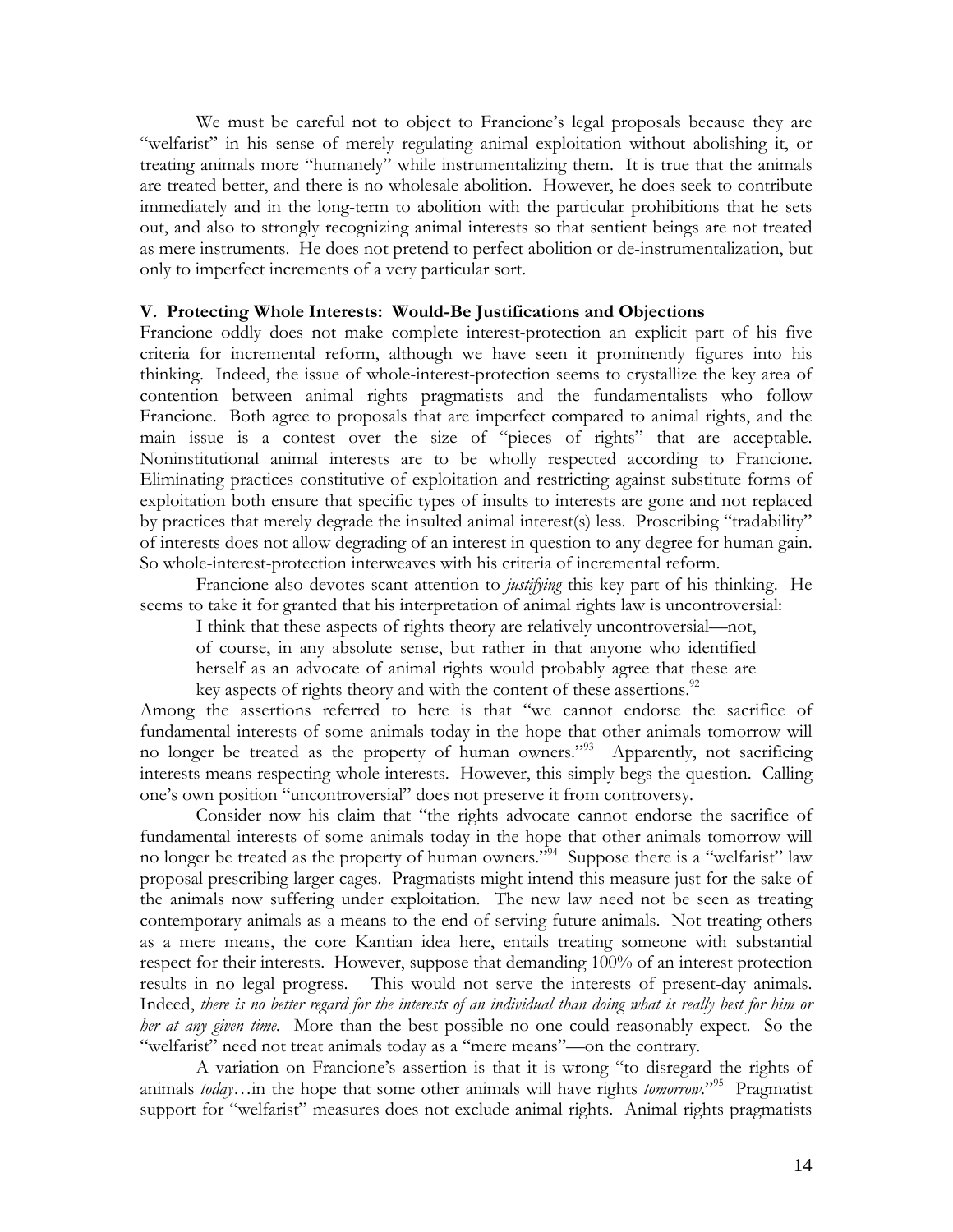also advocate animal rights today. Thus they do not "disregard" these rights. Asking for animal rights to be legislated a.s.a.p. makes a demand not just in the long-term but in relation to the present. However, pragmatists also have regard for what they perceive as a higher principle of moral rightness: advocating what is really (and not just conceivably or imaginably) best for sentient beings. If pragmatists advocate "welfarist" suffering-reduction laws this does not "sacrifice" animal rights in time frames in which such rights are not ours to gain in the first place.

Recall his claim that a pain scale which only rules out extreme pain is wrong because he said that would imply that other degrees of pain are acceptable. Thus the whole interest in not feeling pain must be legally protected. However, this criticism can redouble back on Francione's own arbitrary and incomplete securing of protection for animals. If cows are not dehorned but still branded, does that not on this logic imply that branding is acceptable? Or if the interest in freedom of movement is respected but bodily integrity is not, does that imply that violating bodily integrity is condoned? Or if one area of exploitation such as drug addiction experiments is banned and others are not, does that imply that these other areas are legitimate? Francione cannot self-consistently deploy this argument against an incomplete protection of interests since his proto-rights proposals also leave interests unfulfilled. He does not approve of areas that are unprotected but neither do many animal rights pragmatists. So Francione's strategies for justifying protections of only whole interests fail. Perhaps he rather has in mind an implicit justification which he does not come out and state. Fundamentalists may think it is self-evident that preserving whole interests are what rights do, and that rights are what we ultimately act for, and so anything else is wrong. Yet the findings of section II. above show that (as with so many aspects of this whole discussion) the case is not so simple.

Now here are 10 objections to his insistence on the protection of whole interests:

(1) Partial relief is *in the interests of animals* if entire relief for the frustration of a given interest is unavailable. Rights themselves have no interest whatsoever in their own fulfillment—they are implemented exclusively for the sake of sentient beings. Crucially, Francione agrees with Singer that "it would be better for 'food' animals if we adopted free-range farming and discontinued factory farming," but Francione does not support all aspects of eliminating factory farming, such as replacing tiny enclosures with more generous ones, because he is "trying to approximate [the] moral idea"<sup>66</sup> of rights. He prefers what is "better" for rights in the unrealistic, timeless abstract to what is better for animals by his own admission. And this even though rights or strong proto-rights are often not even a *possibility* in the foreseeable short-term, although what is really better for animals might be possible. If animal rights cannot be obtained in concrete reality, then they are not a "better real option" if it is not a real (as opposed to merely conceptual or imaginary) option at all, or the best that can be realized in the immediate short-term. Rights are only part of what is really better if they are part of what is possible in reality, which they may be one day for legislatures but maybe not for now. Those who do not separate what is really better from what is conceptually/imaginably better are partly living in a fantasy world when it comes to reckoning the nearer future. We should not lose sight of reality in an obsession with ideals. While rights may one day help fully to secure true animal welfare by eliminating unnecessary suffering, reducing animal suffering short of rights now makes animals better off too. A larger hen enclosure respecting 80% of an interest—which runs afoul of Francione's standard—can be *much* better for animals than continuing utter disrespect, as in factory farming. We must not treat animals as "mere means" towards animal rights, or omit to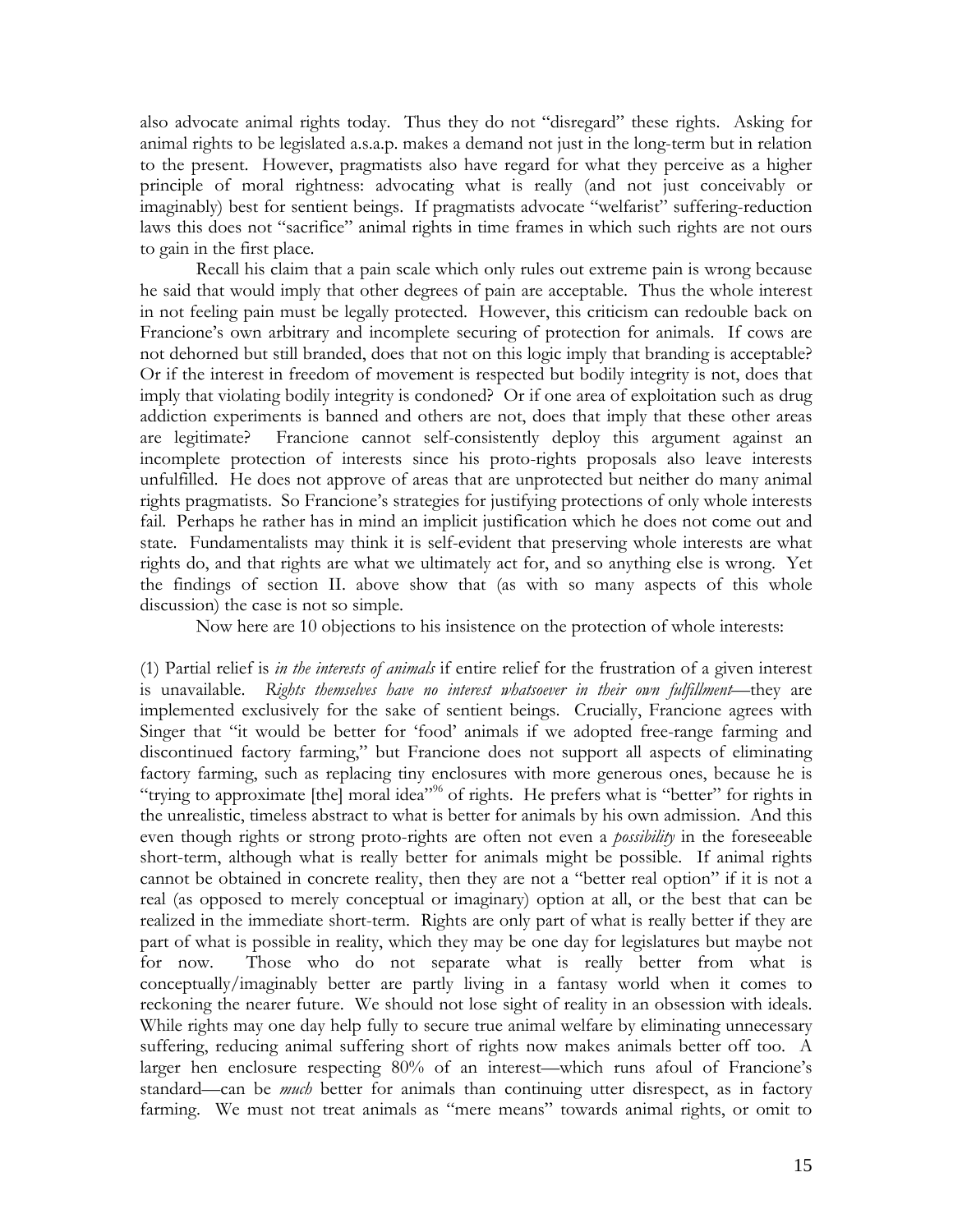secure their interests because we try misguidedly to serve timeless abstractions as wholes above all—like Plato's Forms—more than animals. That is what Francione in effect does.

(2) Francione might think that rights activists by nature demand *strong* protection for prospective rights-holders, and whole interests are stronger than parts. $\frac{97}{100}$  However, there is nothing weaker than futility. It is much stronger to achieve substantial progress rather than none at all in the short-term. I additionally have argued that unkind culture delays in precipitating the absolutely strong long-term goal of total liberation.

(3) Francione already accepts partial fulfillment of rights by only respecting some interests named by rights and not others (e.g., freedom of movement but not at all bodily integrity part utopia and part utter distopia), or by only protecting rights-interests somewhat by prohibiting some practices that contravene the interest, say, in bodily integrity, but not others (e.g., by prohibiting dehorning but not branding of cows). If he already accepts these partial fulfillments of interests, why not a partial fulfillment in the sense of "merely" reducing suffering? There seems to be arbitrariness in accepting some partial fulfillment of interests but not others. Parts of interest-fulfillment are also part of rights, only they are smaller parts that may be more difficult to conceptualize precisely than the simpler formula of whole fulfillments of interests or whole lack of fulfillment of interests.

(4) Francione's proto-rights can protect one interest but leave another completely unprotected (e.g., bodily integrity). So he will tolerate 100% of an interest not being respected. However, a pragmatist might support a "welfarist" measure that guarantees 80% of freedom of movement for hens. That implies the birds will lack 20% of free movement. Yet oddly, this missing 20% (which he will not abide) is a lesser imperfection to tolerate than the 100% (which he plainly accepts). I suppose he might reply that he does not accept partial fulfillment of interests because that is less like full rights-protection. Yet preserving part-interests also stake out part of rights-protection, and doing without the 100% is even more unlike rights protection. In any case, we cannot as rational agents ultimately serve rights, but only sentient beings. Progress for sentient beings can be assessed by the degrees to which their interests are served. "Welfarist" progress may not be part of rights in the way that one right is part of all rights, but generally animal rights cannot be had in the short-term anyway.

(5) Admittedly his way of falling short of pure animal rights may seem "neater" (i.e., more all-or-nothing) rather than going by degrees of interests that are ideally protected by rights, but rights themselves often progress by degrees of respecting interests anyway. Say the unemployed have a right to support from a modern welfare state. That support will fluctuate by degrees as different amounts and periods of compensation are legislated. So it appears dogmatic to declare that interests protected by rights cannot be a matter of degrees. A sophisticated understanding of rights already accepts full rights as protecting degrees of interests in the real world of political economy, which intrinsically involves negotiation. Let us say, then, that full rights-recognition refers to a range-property, which means that a set of possible protections may be acceptable. Not only proto-rights but rights themselves *already* involve degrees of protection of interests.

(6) We can use various analogies to illustrate that it does not make sense to disregard degrees of what is of value. Francione's denial that we can make legitimate progress via protecting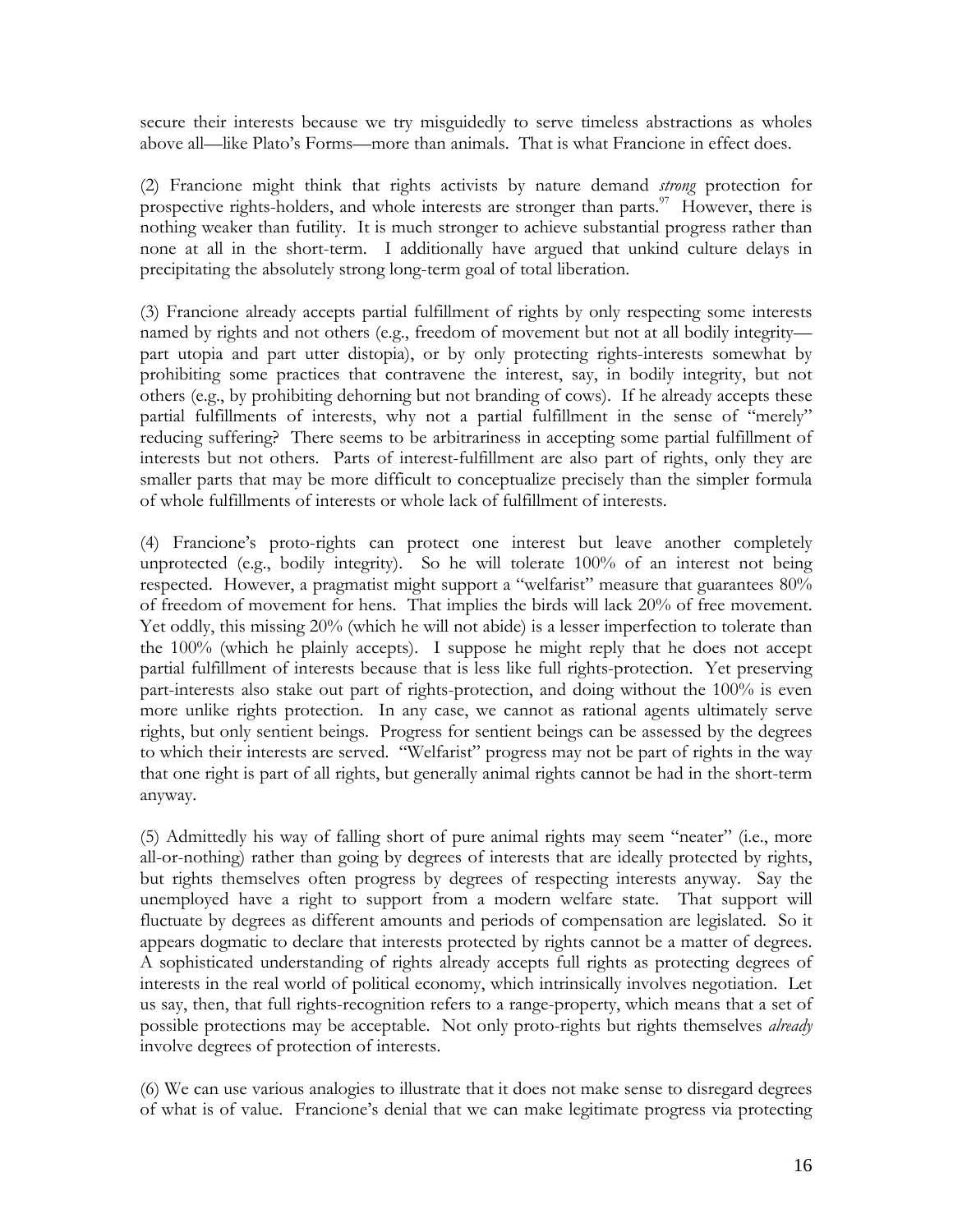degrees of interests associated with animal rights is like stating that, in assessing available water rations (partly analogous to precious animal welfare), only full bottles of water should count. Partly filled bottles are unworthy of either practical or theoretical attention. However, the water in the partly filled bottles may collectively be greater than the total quantity in one or even all of the full bottles. Likewise, partial recognitions of many interests may be "greater" than whole interest recognition in many cases in contemporary animals law (in which whole interests of animals are rarely respected). Maximal progress considers *all* degrees of progress, just as maximal savings in one's bank account considers "small change."

(7) Francione seems to assume that only laws containing part of animal rights in some sense—with full protection of interests—will lead to animal rights law, and that this will not happen with mere "welfarist" laws. However, this assumption is falsifiable. All that is needed for animal rights law is democratic support, or constituents who empower representatives to create such laws. A majority can create *any* kind of law, for better or worse. Thus far in history, our culture has given rise to many animal rights supporters *without* anything like strong proto-rights on the law books. Therefore, plainly, we can grow animal rights supporters without such laws. Laws are not induced mechanically due to the state of preceding law, as though people are mass-hypnotized by law books—which most people will never even read. Rather laws in a democracy are ideally determined by *people*. Saying we cannot go from, say, 70% of an animal's interest being protected to 100% is just saying that people will never be convinced of animal rights if we secure animal "welfare." This way of thinking seems unsupportable, as my next point will show.

(8) Francione would say that protecting 70% of an animal's interest would be unacceptable because then no further progress would be made (soon enough) from there. So he would not advocate making things better for animals by a more modest increment. However, positive legal change for animals is largely a matter of public *motivation*. We need to be clear about what complete respect for animals would involve. It would involve: (a) protecting them against bad/harm, and (b) enhancing their good/benefits. Animal rightists to succeed need to inspire motivation to eliminate harms and to create great good for animals out of an abhorrence of harm and a love of the good. Respecting 70% of liberty of movement might eliminate harm but might not be as beneficial as possible. If we are **successful** in creating motivation for animals rights by inculcating a love of the good of animals, then progress upwards of 70% *will* be possible and indeed that is the only way we could ever get to 100% respect (i.e., by motivating people to have a sufficient love of animals' good). We can also establish animal rights motivation *en masse* sooner by cultivating a kinder culture towards animals, including through progressive legislation. If we are destined to be **unsuccessful** (which I do not believe) in creating animal rights motivation, then 70% may be the best that humans could ever manage for animals and so on that scenario we should at least secure that. Either way (and thus the same applies if we are *unsure* of our ability to create animal rights motivation), it makes sense to aim for 70% in the short-term. We should not be afraid of "welfarist" successes or aim for the best only indirectly. Part of the fear of such success is the crucial problem of complacency (which I discuss in VII, Objection 2).

(9) Francione's insistence on "imperfection" and "imprecision" with proto-rights is rather suggestive of the imperfect fulfillment of interests too. And finally: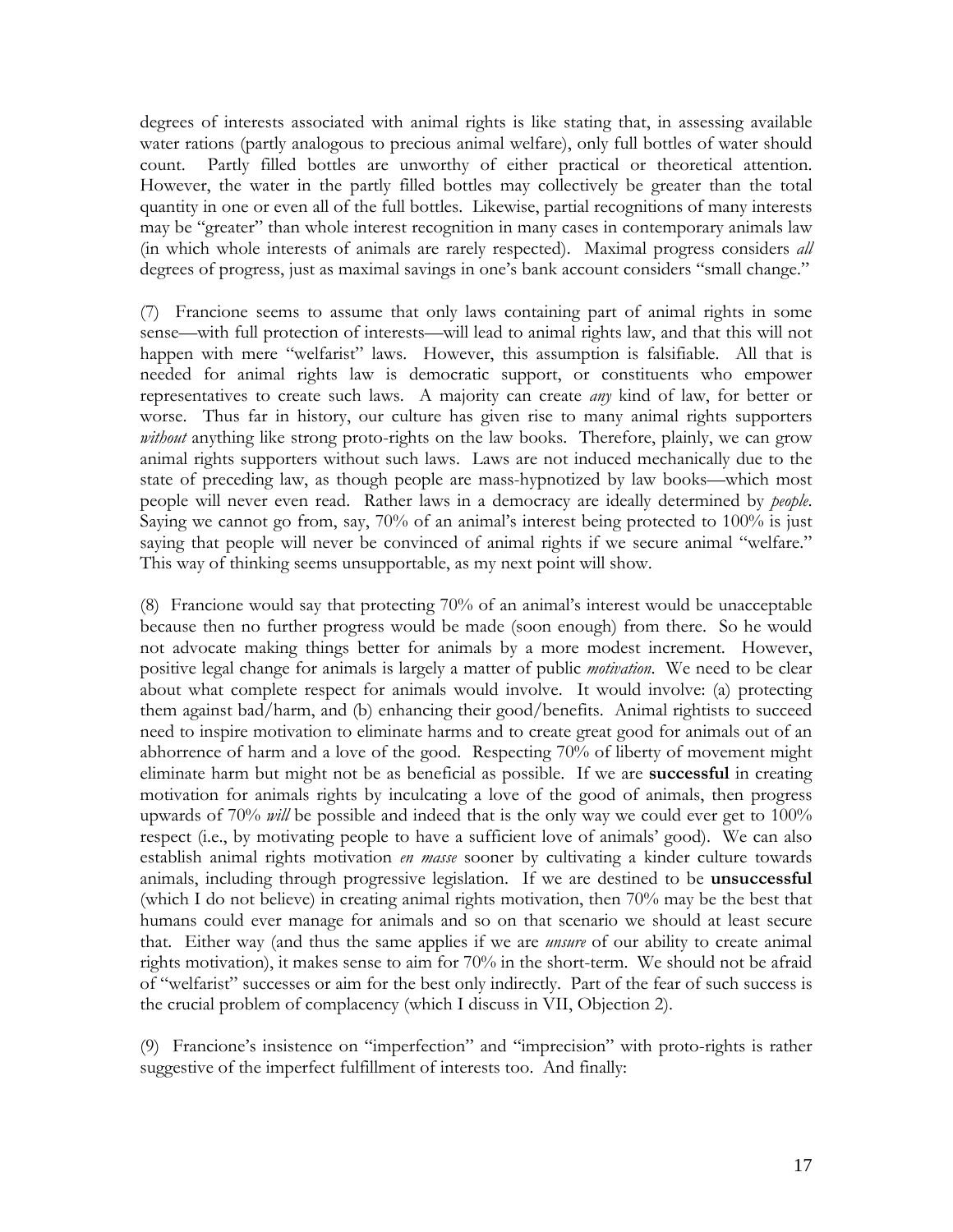(10) His own protection of whole interests is very loose and some would justifiably say not even truly the case (e.g., banning de-horning cows but not branding), so he may contradict himself in demanding only whole-interest-protection. He seems at times to advocate weaker proto-rights, in which only a degree of an interest is protected, after all.

Now let us reconsider Francione's key contention that we can only call for the complete protection of animals' interests. Recall his three justifications: that his stance is "relatively uncontroversial," that we cannot "sacrifice" animal interests today for animal rights tomorrow, and that a partial fulfillment of interests implies that partial violation of interests is morally acceptable. First I found that his three justifications fail; second, I raised ten relevant objections to his principle of whole-interest-protection. Therefore his principle should be rejected for the time being—although not necessarily for the future. One day, when there is sufficient public consensus against speciesism, it may be appropriate to insist that whole-interest-protection be legislated.<sup>98</sup> Until then, though, we should aim for strong proto-rights when possible, or else the best "welfarist" measures that can be obtained.

#### **VI. Further Objections to Francione's Insistence on Strict Proto-Rights**

Note that Francione objects to laws providing water to thirsty cows in slaughterhouses because that would condone animal slavery and exploitation<sup>99</sup> and presumably speciesism. However his own proposed laws, as amendments, would become a part of general agriculture laws which equally condone these same evils. So if speciesism and rights violations are still permitted, why not have a more imperfect approximation of rights through only *degrees* of protection of interests that would ideally be fully protected by animal rights?

Consider my example of a larger hen enclosure respecting 80% of the birds' interest in liberty of movement. The proposal might meet Francione's criteria (i) in that it is specific. It is not prohibiting a practice "constitutive" of exploitation, as in (ii), since it replaces the something with the same sort of practice only more generously. It respects a noninstitutional animal interest, as it costs money, as in (iii) although not fully, or not as though animals are no longer property as Francione would have it (respecting 100% of an interest). Animals interests are to some degree tradable, contrary to (iv), since limiting the size of the enclosure inevitably would take into account costs to exploiters at this stage in history. Finally, contrary to (v) this is indeed a substitute form of exploitation. The much larger hen enclosure contravenes the last four of Francione's criteria, although it reflects the good sense in (i) of requiring something specific. Yet the nature of this reform I have already defended ethically and in terms of effectiveness in earlier sections. It is only too easily possible to insist dogmatically on Francione's criteria, but it is not the most reasonable move or what is really best for animals as I have argued.

Recall that Francione considers "welfarist" laws futile to seek so long as animals are property. By the same logic, his stronger proto-rights would be even more fruitless to seek since they would be that much harder to obtain. (I am not saying his proto-rights, once achieved, would be futile in seeking animal rights—a different point.) In fairness to Francione, he seems to advocate abstaining from legal initiatives at this time in history. I argue however that such a strategy is not best for animals. Animals urgently need legislative relief right now.

Prohibitions are always negative, unlike regulations, although Francione illustrates that a prohibition can be used to secure something positive. One can prohibit that animals be deprived of water by vivisectors.<sup>100</sup> However he denies that giving treats to hens would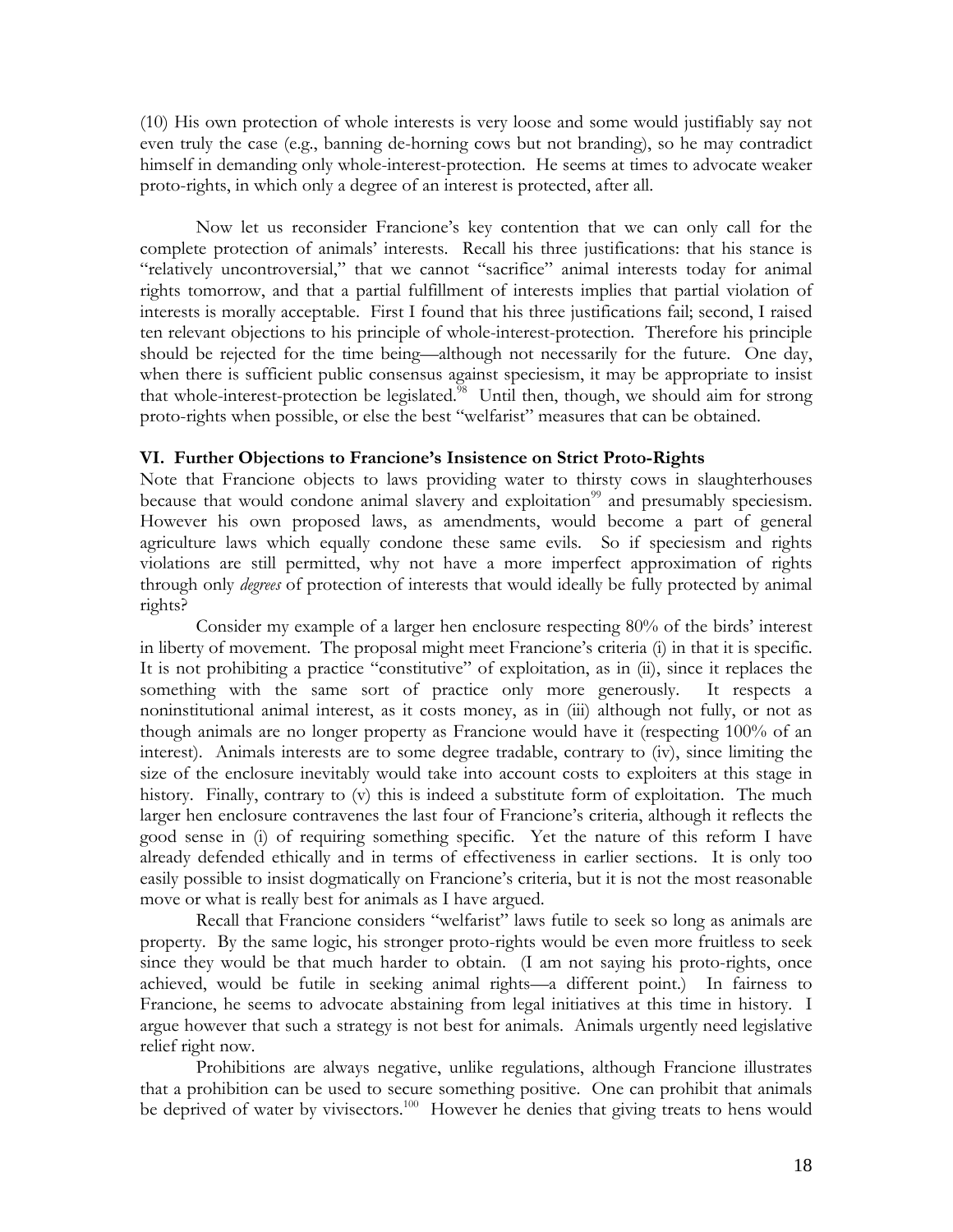prohibit an activity that is constitutive of the hens' exploitation.<sup>101</sup> This seems arbitrary. Part of their exploitation and being treated as a mere means is being deprived of positive benefits, and treats, amusements, or ways of relieving boredom can make animals considerably better off, which again is my bottom line, rather than exclusively Francione's abstract model of rights-realization, as important as rights are.

Francione's program of highly restrictive incremental reforms condemns substitute forms of exploitation. Yet although he supports a ban of the leg-hold trap and would not accept a substitute of a padded trap,<sup>102</sup> the fur industry, if permitted to do so, will predictably turn to a substitute: fur-ranching. The animals and the exploiters would agree (if they were in a position to judge) that substitute exploitation is occurring in such an instance but not Francione. He writes evasively, "that the rights advocate cannot fairly be made to account for what others do to effect other types of exploitation."103 He gives the example of ending child slavery in factories, noting that it would not be activists' fault if the children are forced into prostitution instead. Of course activists are not to *blame* and we would celebrate the banning of the leghold trap, but it does not alter the fact that fur-ranching may be a substitute form of exploitation *specifically* for the leghold trap: they are not relatively unrelated areas of exploitation unlike factory work and prostitution. He supports prohibiting chimpanzees being used in experiments so long as it is not specified that dogs will be used instead.104 However, if experiments are prohibited for one species, experimenters will tend to use other species. Laws, their meaning, and significance have force due not only to what they say, but *what they do not say* (and thus do not prohibit). Thus certain laws which Francione approves passively encourage the substitute use of animals of permissible species.

# **VII. Fundamentalist Objections to "Welfarist" Laws**

Now we turn from objections to Francione's incremental reform strategies to further consider his and Joan Dunayer's objections to so-called "welfarist" laws.

Objection 1: "Welfarist" suffering-reduction laws are inconsistent with animal rights and are therefore unethical to support.<sup>105</sup>

Reply:I have already answered this objection but it may be helpful to recapitulate here: we cannot always use rights reasoning in moral dilemmas, such as in the legislative short-term, and strong proto-rights might not be the really best that can be secured for animals in all cases. My philosophy of pragmatic reforms is a self-consistent position that incorporates animal rights, and is consistent with Francione's own "burning building" reasoning. Also, since Francione is speaking of consistency with animal rights, he ought to favor not only what *causes* animal rights, but what is *conducive* towards animal rights. I have argued that current laws which permit any amount of cruelty, e.g., in factory farming, are not conducive towards kindness. Only a culture that is kind—if only by imperfect increments, such as the banning of factory farming—can be receptive to animal rights. A culture of cruelty finds animal rights to be ridiculous and an object of deprecation<sup>106</sup> and also is likely to produce fewer animal rights supporters. In summary, I have argued that Francione is inconsistent with maximum conduciveness towards animal rights. My philosophy is completely consistent with an ultimate principle of moral rightness which justifies rights themselves in the first place: what is really best, both in the short- and long-terms, for sentient beings (see Section II). Francione, by contrast, is very much at odds with this moral principle.

Objection 2: "Welfarist" laws make people too complacent that animals are well-treated.<sup>107</sup>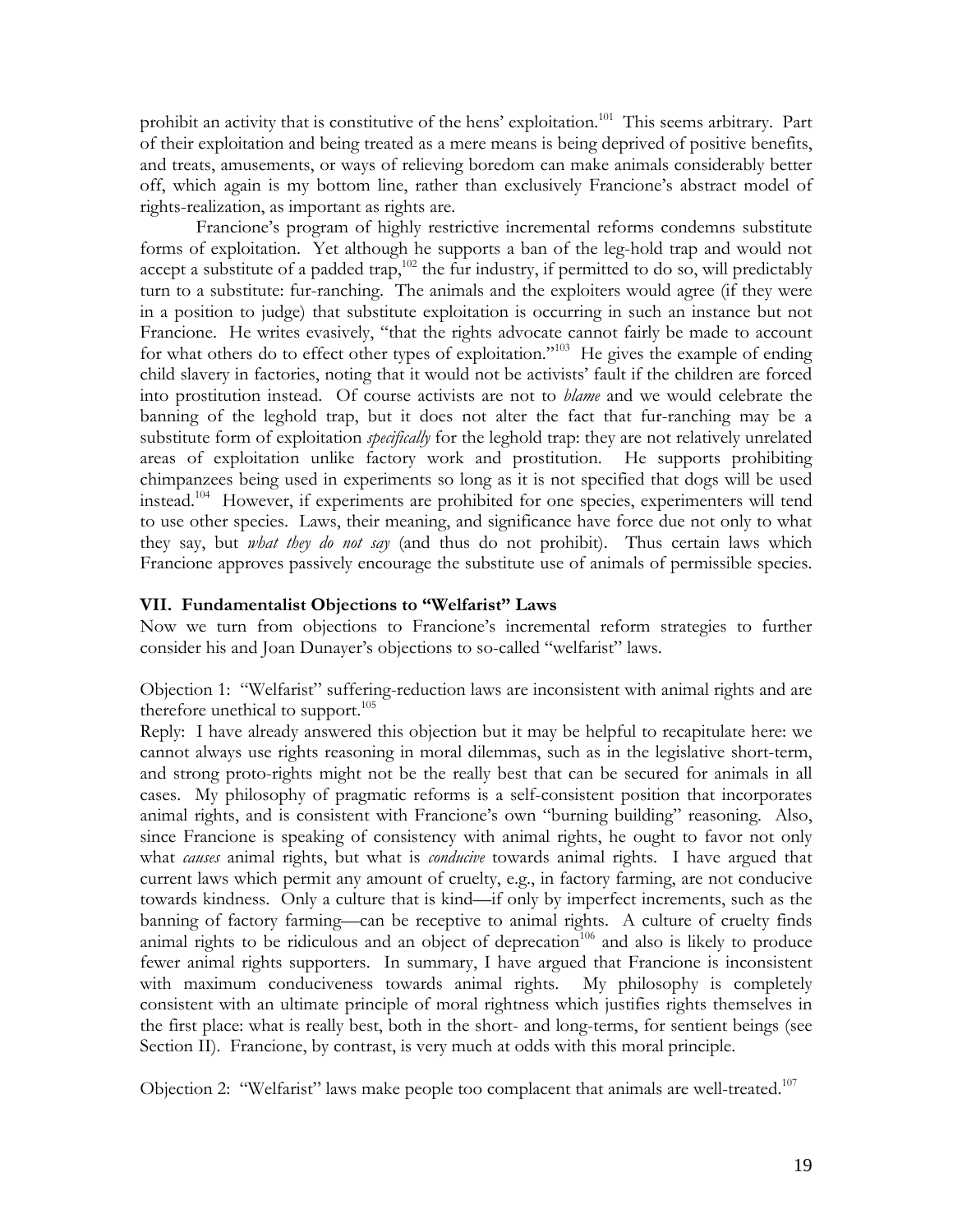Reply: Warnings against complacency are well taken. "Welfarism" may afford animals only a token good. However, how complacent people remain is in large measure due to how effective animal rights activism is, and the strength of the given community's kindness culture. The unstated logical other half of the idea that "welfare" reforms lead to complacency is the shady notion that *not* improving animal welfare will help to *prevent* complacency. That is, specifically, when people see how cruelly animals are still treated, they will not rest easy and will call for reforms—perhaps even to the extent of demanding animal rights? This implication—which fundamentalists by no means *explicitly* support—cynically uses animals' misery as a means towards animal rights or reformism and is more worthy of a utilitarian rather than a rights advocate.

Such a position is also misguided since legal changes tend to be conservative, and *keeping* conditions extremely cruel by not acting to change them will only likely inspire a next legal phase of less cruel laws, not strict animal rights law. Francione calls for consistency with animal rights but again he does not seem to promote maximum conduciveness towards animal rights. Animal rights advocates often rely on atrocity images now, and appeal directly to human compassion. However, when factory farming is no more, cruel conditions may not be as readily apparent except at the slaughterhouse. Then extensive philosophical dialogue rather than pointing to cruelty will be necessary to make progress for animal rights. We should not use severe cruelties as our crutch or means of easy appeal. Moreover, thinking of reforms shy of animal rights as illfare-reduction rather than as securing *animal welfare* will help to combat complacency, since no one can rightly be smug about illfare as an outcome.

*Qualitatively*, it is more wrong to be complacent with a worse state of affairs, such as contemporary factory farming, than to risk complacency with a better situation reflecting "welfarist" suffering-reducing reforms. *Quantitatively*, in terms of years needed for change to occur, "welfarist" animal suffering-reduction is a likely transition-phase before animal rights. So in a society progressively moving towards a kinder culture, the sooner we bring about kindness-positive suffering-reduction, the sooner the transition to something kinder. We need to risk complacency with "welfarism" anyway, since that will *always* be a legal option or risk on the hopeful road to animal rights, so we would do well to push through this particular risk of complacency sooner rather than later. This need to go through a "welfarist" suffering-reduction phase first, before animal rights, could only fail to be the case if we could somehow "pole-vault" from abject animal misery, such as the factory farming which now prevails, straight to animal rights. This is doubtful since a culture of cruelty is structurally incapable of taking animal rights favorably or even seriously. It would be complacent indeed to believe that we could go from cruelty to liberation in one gigantic leap. Francione does not wish to leave factory farming unchanged. Still, Francione's limited set of incremental proposals might keep the culture of cruelty continuing longer since they may be unattainable and advocating unsuccessfully would inadvertently keep conditions just as cruel for longer.

We can also use Francione's own reasoning once again to turn the tables. Suppose, for the sake of argument, that we *can* attain his kind of proto-rights reforms. We saw that many of them overlap with Sweden's "welfarist" initiatives such as banning the leg-hold trap. So if it is predictably objected that Swedish "welfarism" will create too much complacency, then so will Francione's proto-rights, since they are materially equivalent in many cases. Actually the proto-rights *discourse* may provoke even *more* complacency than materially equivalent but less impressive "welfarist" laws because people might in that case say: "It is as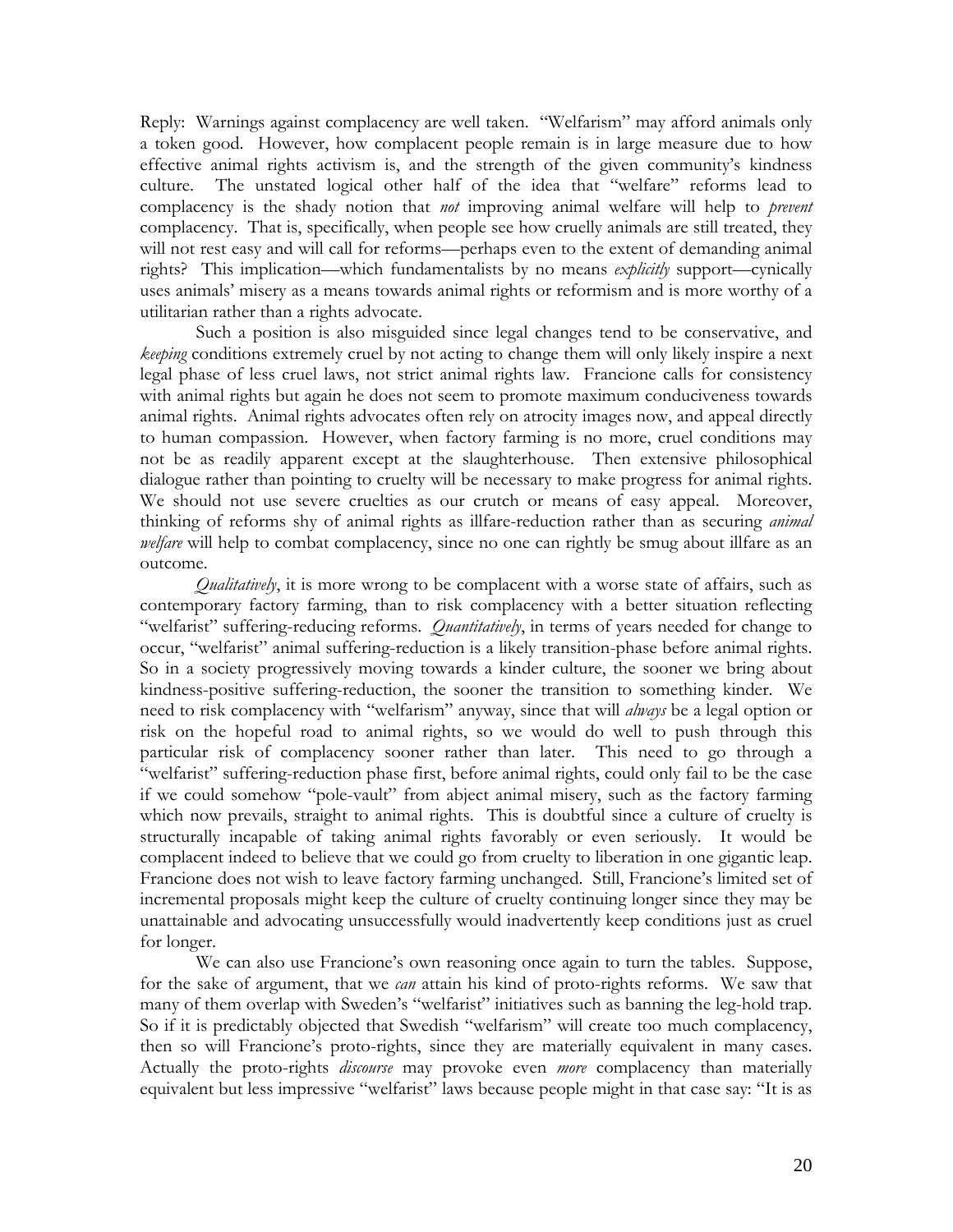though even *animal rights* are being met to some extent according to Francione—so why go further?"

In terms of law, it is really the fundamentalists who are complacent, in effect, with horrendous living conditions for animals in the short-term, and legislatively hesitating over this horror, in effect, is supposed to be conducive to animal rights in the long-term. Pragmatists themselves are continuously vigilant about making the conditions as livable as possible in the short-term, while at the same time facilitating what is best for sentient beings in the long-term.

Objection 3: People will consume more animal products if practices are made less cruel, and thus more animals will suffer and have their rights violated.

Reply: I offer ten objections to Objection 3: (i) Actually, Francione's own legislative proposals coming to pass would boost animal consumption even more, since then people would say it is almost as if animals have rights, not merely increased welfare, so we can consume animals in better conscience once again. (ii) The kinder a culture gets, the more animal consumption might one day fall off as we approach a society that upholds animal rights. (iii) Many will continue to boycott animal products on animal rights grounds even given less cruel meat, and many more may convert to animal rights given increased media attention to the cause if, say, factory farming is outlawed. (iv) Less cruel meat might be more expensive which would help to discourage consumption. (v) While more rights to life may be violated with greater consumption, there may be enhancements along the lines of, for example, welfare and liberty. And what is life for in the first place but for having a good quality of life and freedoms? (vi) We likely cannot avoid an animal "welfare" phase before animal rights as discussed above, so the sooner we may risk increased consumption temporarily before ending animal consumption with animal rights, the better. (vii) This objection implies that we can make people consume fewer animal products by keeping conditions for animals very cruel, thus cynically using the miserable animals as a means. (viii) Banning factory farming would not *create* the choice to consume less cruel products derived from animals, since such products are already available and so there is even now a risk that some boycotters' animal consumption will go back up. Finally: (ix) The objection seems confined to a fragmentary view, whereas we can more objectively evaluate from a comparative overview. There are three broad phases here: (1) extreme cruelty (such as right now); (2) substantially reduced cruelty, and (3) animal rights. On Francione's approach that opposes the suffering reduction phase (2) due to a supposition of increased animal consumption (among other reasons), there would be a longer phase (1) which is undesirable, and a shorter phase (3) (because we can bring animal rights about sooner as I argue through a kinder culture) which is also undesirable. Phase (2) might last about the same amount of time on his and my approaches, or maybe his phase (2) would be even longer, since if a cruel culture is more firmly entrenched after being dragged on for his reasons, then animal rights might come much later. If he ends up with a longer phase (2) as seems reasonable on my arguments, then his scenario may again might (on his own reasoning that "welfarism" leads to greater consumption) risk an overall *greater* consumption of animals, and be worse in all three phases by dragging on (2) more than need be. But even if (2) is the same length on his scenario and mine, he makes worse phases (1) and (3) as I argued, rendering his overall proposal less desirable.108

Objection 4: It is right to assist animal welfare on the "micro" level of relating to individuals, but wrong to institute animal welfare at the "macro" level of laws.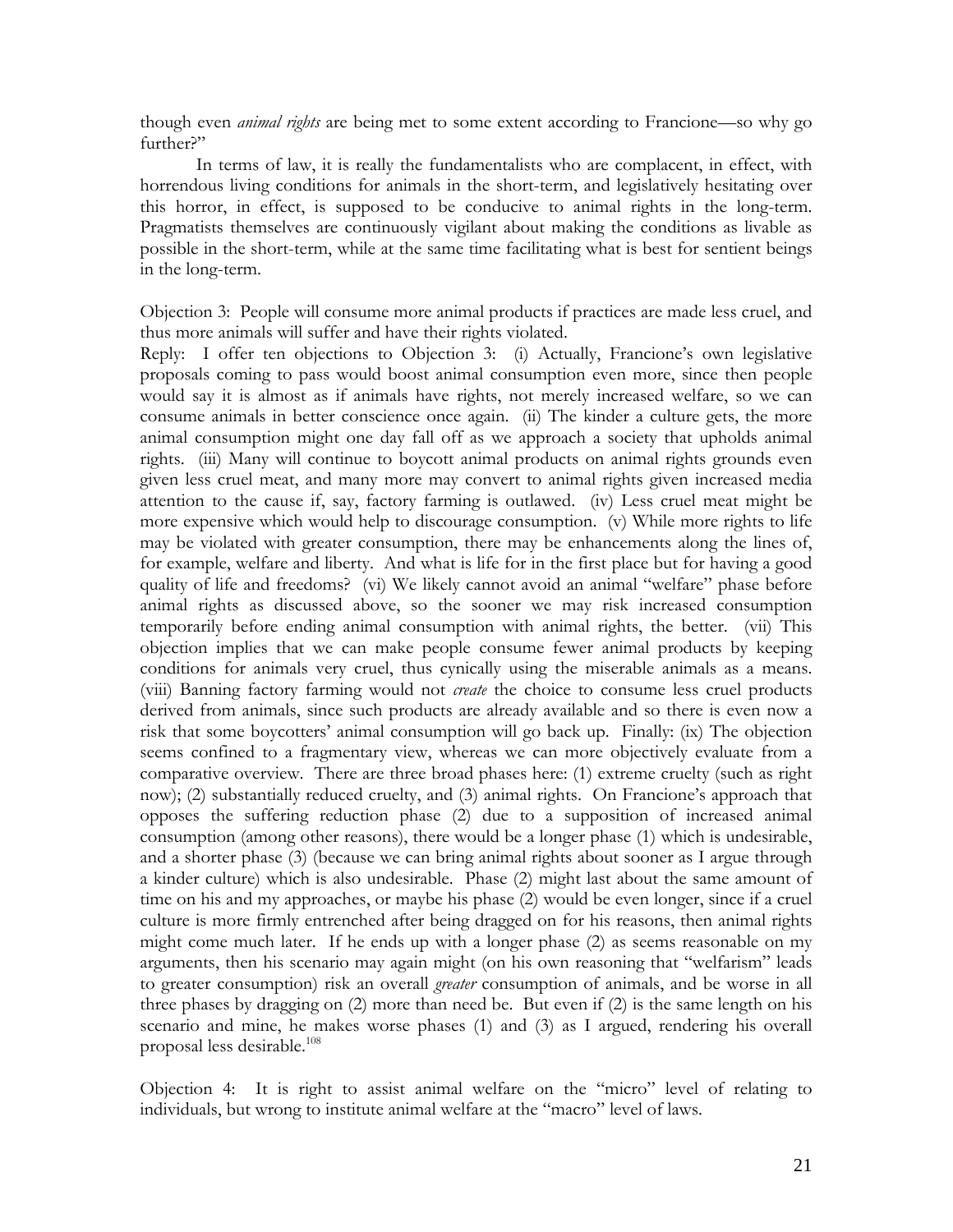Reply: Despite his rhetoric at times noted above, Francione is no enemy of "animal welfare" per se. He thinks it is fine for an individual to give water to thirsty cows in stockyards and slaughterhouses, presumably if one happens to be in the vicinity, but it is wrong, he claims, to advocate a *law* to the effect that cows in these situations should get water. He calls promoting animal welfare on the individual level "micro" animal welfare, which he agrees with, and animal welfarism on the legislative level "macro" animal welfare, which he disagrees with.<sup>109</sup> The law would be unjust because it would supposedly "condone" animal slavery and exploitation, unlike the individual helper.<sup>110</sup>

Francione's distinction between micro and macro "welfarism" seems incoherent or unsustainable, because if *everyone* should practice animal "welfare" at the "micro" or individual level that always adds up to a "macro" phenomenon. Perhaps "animal welfare brigades" could form near a slaughterhouse? The only remaining question is: *What kind or degree of "macro" concern with animal "welfare" may be endorsed?* The argument from dilemma reasoning holds that it is better for cows to have water in these facilities in the shortest term rather than no such improvement whatsoever. Recognizing the value in the best of subutopian practical options is compatible with advocating a just society on a two-tiered approach.

If PETA supports a law to provide water to these cows, it would show appallingly bad judgment or even insincerity to read this as a "sign" that PETA "truly" supports animal slavery or slaughter. PETA gives every sign of *not* approving of anything contrary to animal rights. Anyone taunting PETA that such a law "really" means that this animal protection group endorses speciesism merely betrays an ignorance of PETA. Rather, advocating such a law is a clear sign that PETA is *frustrated* in its abolitionist agenda, not that it lacks such a purpose. It is those who participate in the murder of animals who approve the killing and make it inevitable in the shortest term—no matter what PETA says—and no one else.<sup>111</sup> Francione's own proposed amendments to animal laws would *equally* be part of laws that condone speciesism. As for the key question of whether PETA is wrongfully complicit in seeking macro laws, see again Section II, which uses a justification that is unavailable to Francione's "condoning" since his proposals go contrary to the pragmatist principle of rightness but also contrary to his principles of animal rights and anti-speciesism.

Objection 5: Fundamentalists such as Francione charge that self-described animal rightists who support "welfarist" laws are really "new welfarists" and not, after all, animal rightists. Reply:Francione calls "new welfarism" a hybrid position of animal "welfare" in the shortterm but animal rights as a long-term goal.<sup>112</sup> He outlines five supposed characteristics of "new welfarists":

(i) They favor abolishing animal usage or tolerating it so long as animal interests are not devalued due to speciesism;

(ii) They believe that animal rights theory cannot provide a practical agenda for activists seeking abolition;

(iii) Animal welfare campaigns are pursued which are identical to traditional welfarists'  $t$ actics<sup>113</sup>;

(iv) Animal welfare regulations are seen as necessary and desirable on the road to animal rights, and most new welfarists see reformist measures as causally related to abolishing animal exploitation;

(v) They believe that there is no moral or logical inconsistency perceived in "reinforcing an instrumentalist view of animals."114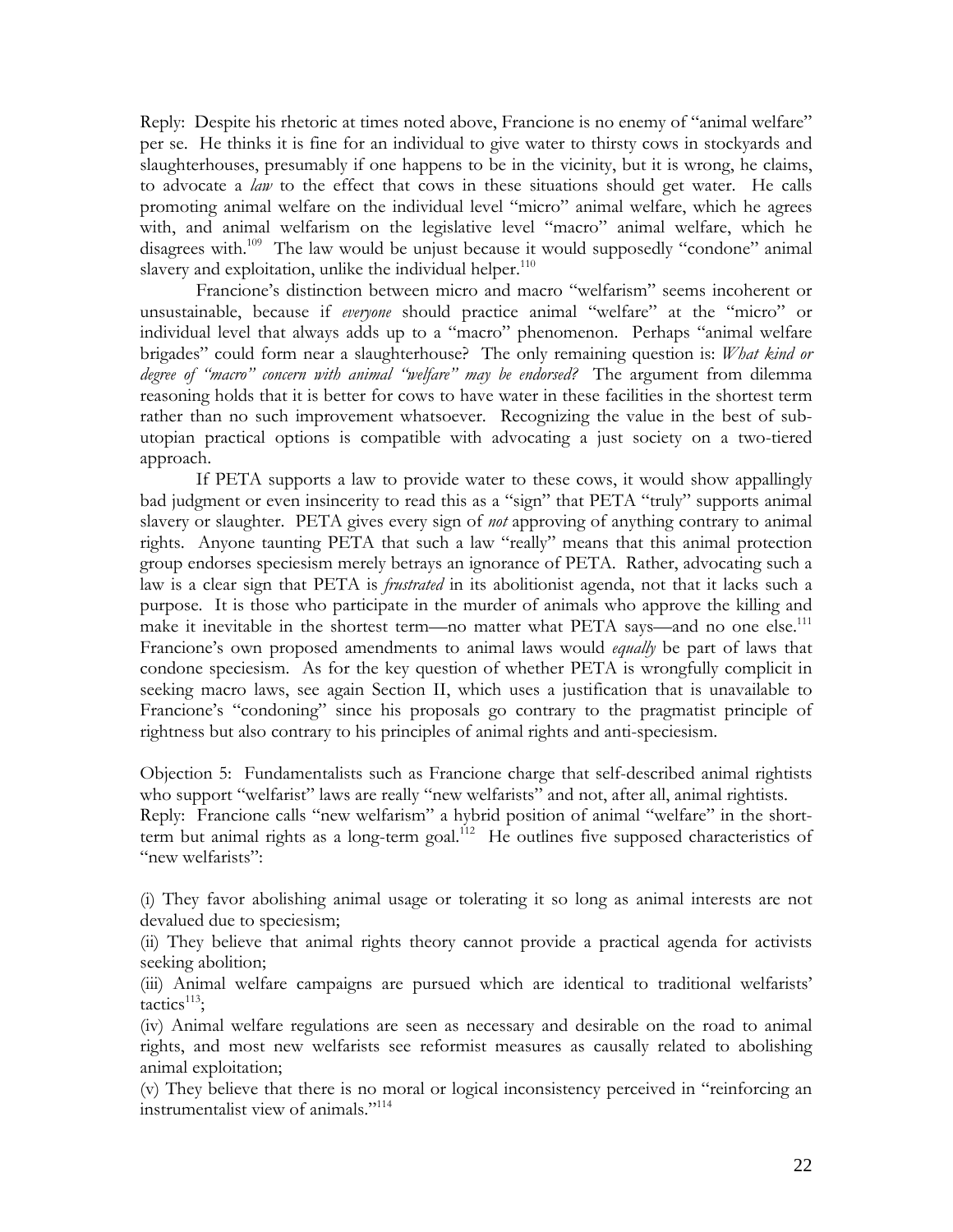Francione uses "new welfarist" derisively, since he at times suggests a distinction between "rightists" and "new welfarists,"115 and he writes that new welfarists "purport to embrace animal rights at least as a long-term matter," as if they are not sincere about their support for animal rights. In the practice of the movement, Francione and his followers often call themselves *animal rightists* and *abolitionists* but insultingly try to deny these terms to so-called "new welfarists." He might say rather that animal rights do not *result* from new welfarism, but anyone who supports rights, even if we generously assume, for the sake of argument, that their strategies are mistaken, are rights advocates and are to be dignified as such. Francione likens the so-called "new welfarists" to reformers who tried to improve human slavery "by reforms such as recognizing the validity of slave marriages to prevent the hardships caused by breaking up slave families,"<sup>116</sup> rather than seeking to abolish slavery altogether. In fact, escaped married slaves often took grave risks to free captive spouses, and the people cited often advocated abolishing slavery!

Now we will consider Francione's five alleged features of activists who support animal "welfare" and will find that his description is prejudicial, unrealistic, and ultimately mistaken. He is objecting to "welfarist" laws of the sort that pragmatists would argue are better than no legislative changes at all, and therefore he is presumably keen to label these pragmatists as "new welfarists," a label meant to embody such advocates. However I, for example, do not fulfill even *one* of his conditions for counting as a "new welfarist."

First he claims that animal "welfarists" tolerate animal usage *so long as it is not speciesist*, but dilemma reasoning means that options are not necessarily recognized to be void of speciesism, especially if it is *impossible* to avoid such oppression. If we only have speciesist options to choose from dilemma reasoning may authorize us to recognize the best realistic option for the shortest-term, given the ultimate principle of moral rightness that I have posited as part of my pragmatist position. By way of self-contradiction, his own proto-rights amendments would also become parts of speciesist laws. Nonetheless a long-term practical goal of ending speciesism is clearly and unequivocally embraced both by animal rights fundamentalists and pragmatists.

Second, he claims that "new welfarists" say animal rights theory does not provide a practical agenda for activists to secure abolition. On the contrary, those who embrace pragmatic reasoning have insisted that advocating animal rights is *crucial* for dialogues *now* with individuals and groups and also key to the long-term goal of abolition and therefore of course such advocacy is part of the pragmatists' "practical agenda."

Third, he claims that animal rightists' campaigns are "identical" to traditional "welfarism." However, animal rightists only temporarily and conditionally recognize possible progressive merit in "welfarist" legislation, whereas traditional "welfarists" permanently and unconditionally support such laws. Animal rights advocates see such laws as *prima facie* morally wrong, unlike traditionalists who tend to see them as absolutely morally right. Animal rightists are not unconditionally "welfarist" or "anti-welfarist." It depends on the meaning of "welfare" and the context of political action. It is not "identical" to traditional "welfarism" that PETA says animals are not ours to eat, wear, experiment on, etc. I even deny that the laws in question are truly *welfarist* and instead dub them illfare-reducing, which is hardly the same as traditional "welfarism." Francione's is really calling apples "oranges" and then denying that they are different.

Fourth, according to "new welfarism," animal welfare leads to animal rights. Not only have I defended this possible link using the subtleties of conduciveness rather than the crudities of causation, I would make the further point that we legitimately can recognize laws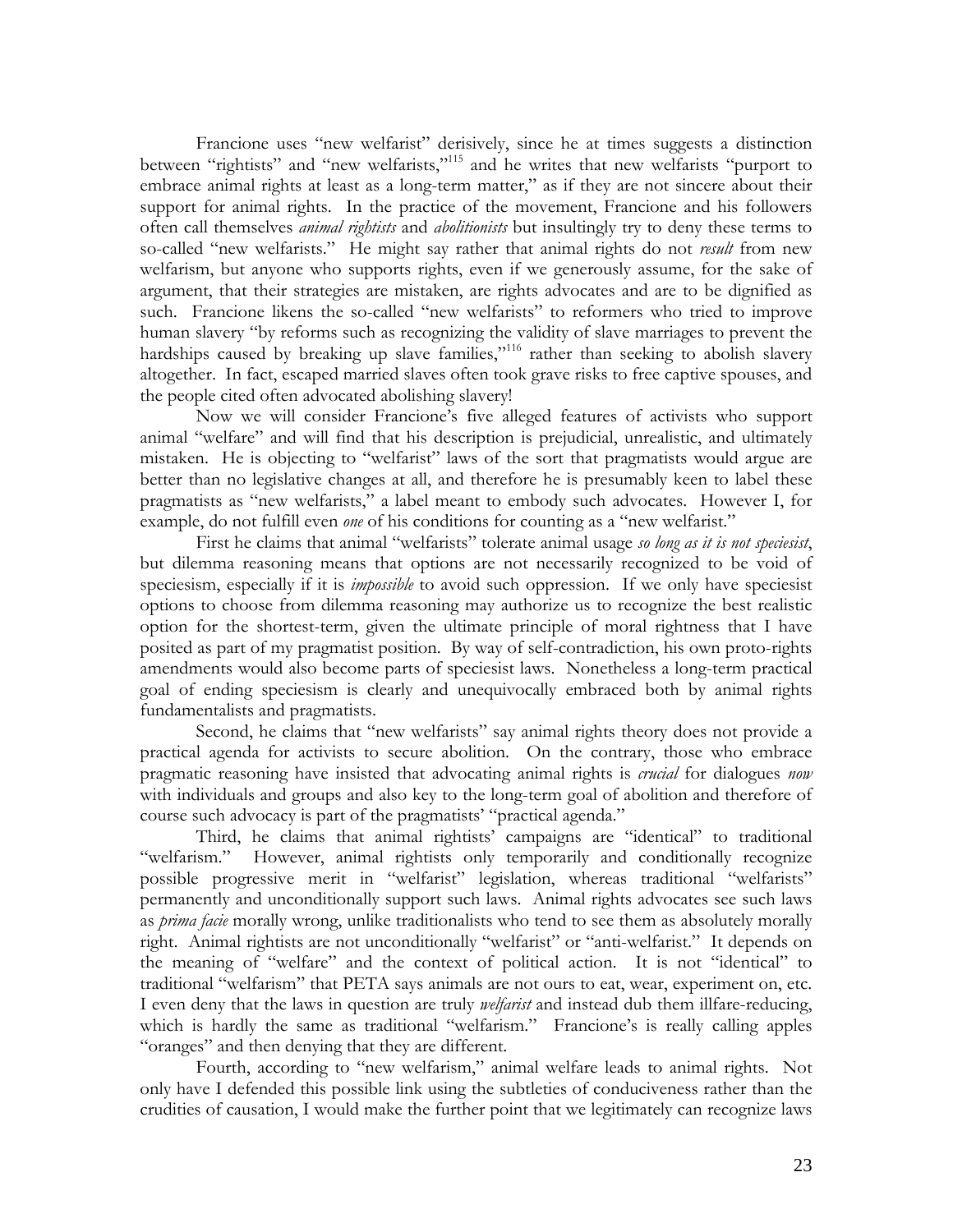to benefit animals now suffering under drastic oppression, *without* any thought that these laws might directly or indirectly lead to animal rights laws some day sooner. (Conduciveness does not involve guarantees anyway.) The reform may be intended *just* for the specific animal(s) involved, or at least that may be a huge part of the reasoning. We cannot look at millions of animals in distress and dismiss them with the question: "What good is my helping you in furthering the cause of animal rights?" Again, ultimately we should act for *individual sentient beings*, as many, as often, and as well as we can.

Fifth, it is insulting for Francione to claim that "new welfarists" do not perceive any inconsistency between speciesist animal "welfarism" and animal rights. Of course they are different, as all animal rights pragmatists openly recognize. Dilemma reasoning in this case involves painful awareness that available short-term options usually fall short of animal rights. Also the *right to welfare* that I propose for animal rights pragmatism in the long-term goes far and away beyond any "welfare" available to animals under speciesist rule. However, I have argued that there is in any case perfect consistency between animal rights pragmatism and a higher moral principle than animal rights, i.e., doing what is best for sentient beings at all times. It is also worth emphasizing again that Francione's amendments to animal agriculture and vivisection laws would "inconsistently" (according to his objection) become a part of laws that condone speciesism. Probably the new welfarist paradigm was in large part born from the thought that through complicity with wrong-doers, one becomes practically indistinguishable from those who do wrong, but I have already addressed the collusion question.

 My analysis utterly undermines Francione's characterization of "new welfarists." Here is a case of *persuasive definition*, a fallacy in which a definition of a term is urged that is really designed to convince those who accept it of various conclusions—in this case all spurious. Even the name "new welfarist" is meant as a belittlement, because it falsely suggests a lack of difference between new and old. Thus he denies pragmatic animal rights supporters their rightful name. Not surprisingly, these faulty labels have infuriated many activists in the movement and have led to much needless division, alienation, lack of communication, and so forth. However, anyone aiming for abolition—which in the end *destroys* speciesist "welfarism"—is primarily, or overall, an *abolitionist*. And the "welfarism" recognized as progressive in the shortest-term does not define animal rightists so much as the society which may only practically permit speciesist suffering-reduction in the medianterm between now and animal rights law per se. One day we will hopefully transcend the dilemma that helps to justify "welfarist" suffering-reduction laws. Come that time, when society better permits what is best for animals, we will be able to advocate (strong proto-) animal rights law as the next stage of animal law. Francione's "new welfarist" label needs to be set aside not only as irreverent but irrelevant if we replace it with the much more apt term: "animal rights pragmatist."

Objection 6: Joan Dunayer objects that people should not advocate anything that they are not willing to do themselves.<sup>117</sup> Therefore, if people are not willing to eat meat, they should not advocate laws that permit meat-eating but make it less cruel.

Reply: The whole point of dilemma reasoning is that one cannot stop people from doing things that one would *never* do oneself, at least in the short-term, and the question remains about how to make the best of that (optimistically) short-term and indeed the long-term. If I were a speciesist, I might be willing to reduce cruelty to animals. I also would not willingly allocate as much monies as governments do to military expenditures, but as long as that is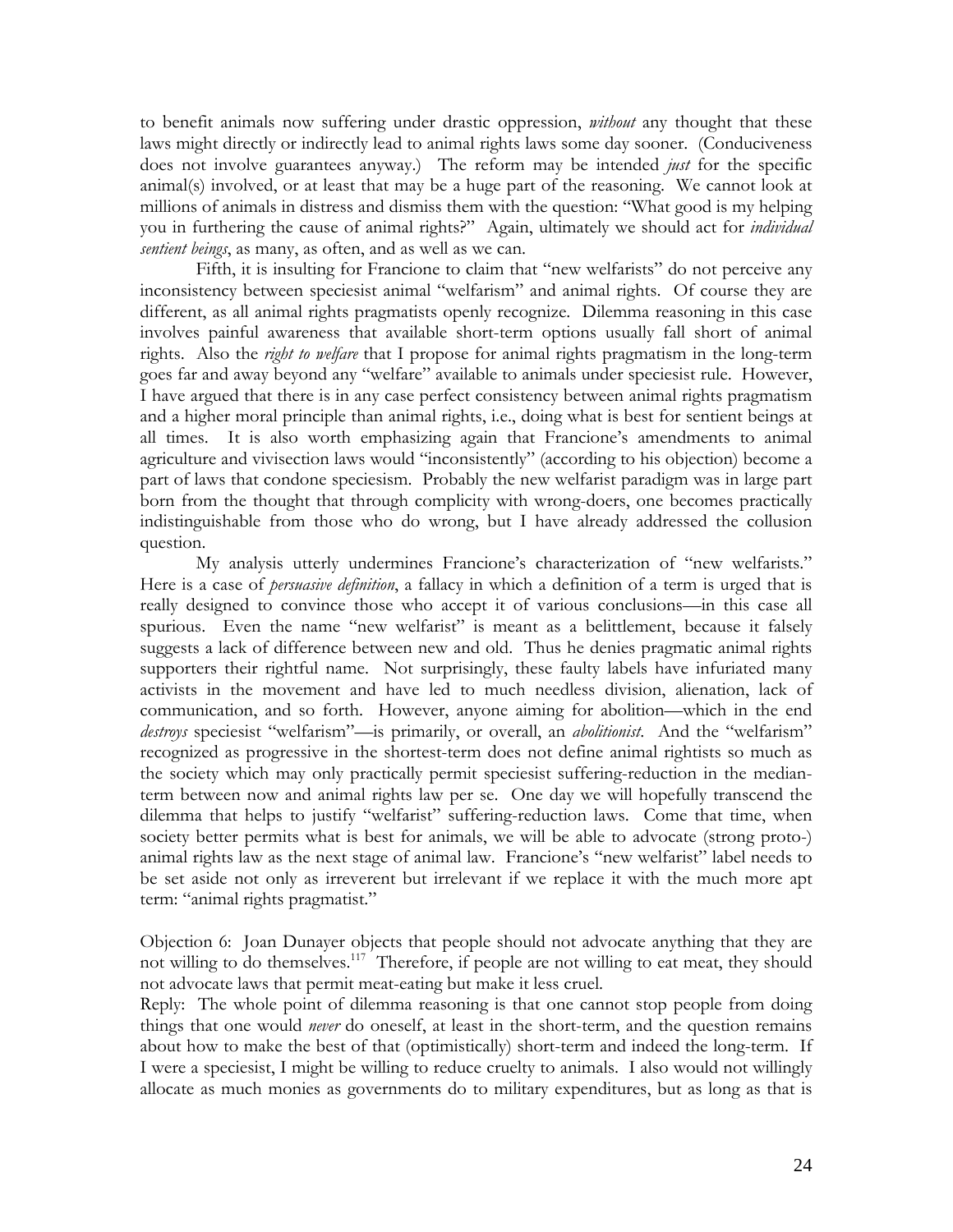carried on I believe that all of those allocations should be regulated. I think this objection really addresses the problem of collusion with wrongful practices (see again Section II).

Objection 7:It is not virtuous to eat meat and a vice to endorse laws which permit meateating (this objection I have not seen voiced, but anticipate it anyway).

Reply: The animal rights pragmatist strategy promotes more or less perfectly virtuous laws for the long-term, promising to bring them about sooner, and as-virtuous-as-possible laws for the short-term. To be virtuous one must not collude with wrong-doing, but again I deal with that key objection in Section II. By contrast, the fundamentalist approach would fail to produce more virtuous laws in the short-term, resulting in laws that are more vicious for the foreseeable future. Fundamentalist tactics also may delay bringing about wholly virtuous laws. We should indeed promote what is as virtuous as possible for individual behavior in oneself and others, and also address the virtues and vices of legislatures in the best possible way.

Objection 8: Animal advocates should never tell people to stop short of what is most ideal.<sup>118</sup>

Reply: Animal rights pragmatists do not *tell* people to stop short: they consistently demand animal rights. It is rather the *answer* of most of the populace to stop short of this demand. The aim is rather to prevent society from falling still shorter than it would without effective "welfarist" advocacy in many cases. We need to make the best of speciesists stubbornly falling short.

Objection 9: We should not send confusing messages of animal "welfare" and rights.<sup>119</sup> Reply:It is clear enough to aim for animal rights in the long-term and the best possible "welfarist" measures in the short-term. Rather, it would be quite confusing not to distinguish between short-term and long-term strategies. Indeed, Francione's unclear protorights criteria are more confusing than simply seeking to reduce suffering.

# **VIII. Conclusion**

Animal rights law involves a long-term goal of animal rights, as fundamentalists such as Francione agree.<sup>120</sup> However animal rights pragmatism would argue that we must choose that which is closest to animal rights and best for animals in the short-term, and what is maximally conducive to animal rights in the long-term. Ushering in "welfarist" legislation plays with fire because the end result will still be morally wrong in terms of moral perfectibility, but it honorably passes on the torch of moral progress for animals. These laws are "progressive" not in the sense of making what is good better, but what is unjust less horrific. The majority of animal rights advocates the world over I suspect would be in agreement with this general strategy since something like it is deployed by mainstream animal rights groups such as PETA. A minority of fundamentalists, influenced by Francione, would disagree, and lodge predictable objections to my position, advocating strong proto-rights exclusively as permissible incremental reforms. I have considered these objections and shown that they fail to discover any flaw in the pragmatist animal rights law position. Indeed, Francione's own ideas are logically faulty, and ironically, not maximally conducive towards animal rights. Fundamentalist objections themselves are objectionable. On the road to abolition, smaller but significant increments of progress may still be progressive in terms of both ethics and efficacy.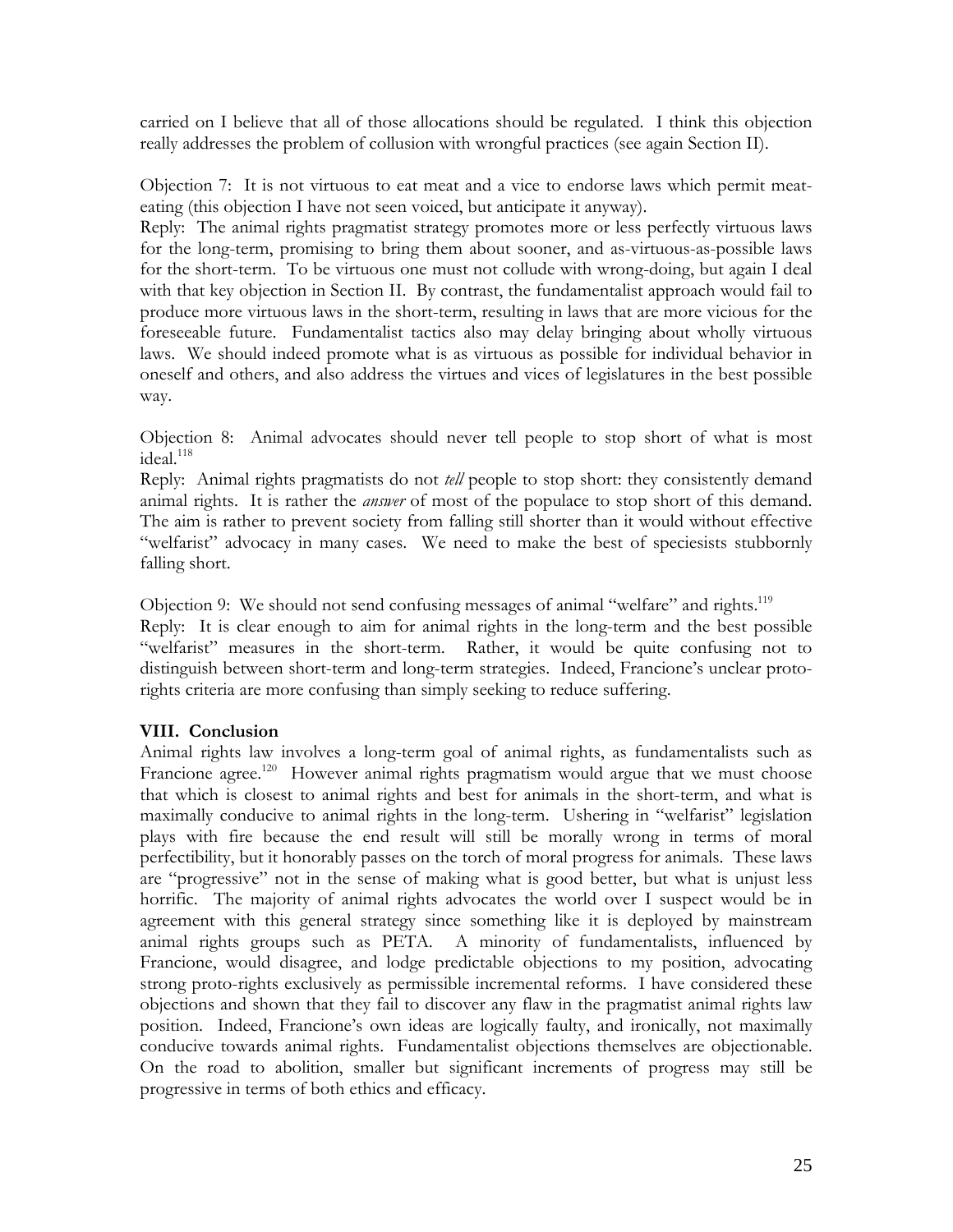Francione falsely claims that hybrid theorists "sacrifice" animal rights today to gain such rights tomorrow, as if animal rights are now achievable. He insists that welfare reforms are somehow inherently futile so long as animals are considered property, ignoring, for example, the clear counter-instance of Sweden banning factory farming. He criticizes the idea that animal "welfare" laws somehow *cause* abolition. In this paper I have offered a much more realistic model according to which "welfarist" laws may *conduce towards* abolition. The concern that "mere" suffering-reduction laws for animals lead to complacency is well taken. However I have argued that pragmatists, far from being complacent, are constantly vigilant about what is really best for animals. It is also unlikely that allowing cruelty to persist without "welfarist" laws would lead to an emotional upset sufficient to ensure animal rights as the next stage of animal law, but rather just the same animal "welfarism" which fundamentalists propose to delay. Francione's position may complacently promote pipedream demands that are doomed in the short-term and make matters worse by delaying long-term progress for animals. I have shown that his own proto-rights, if passed into law, significantly risk even *greater* complacency. His charge about increased consumption of animals may well be reversible. He suggests that pragmatists approve of speciesism when that is really not the case; meantime, his own proposed amendments would equally form a part of speciesist laws. He constructs a demeaning label, "new welfarist," none of the specifications of which apply to the animal rights pragmatist position outlined in this essay. We would do well to replace "new welfarist" with "animal rights pragmatist." All this I have argued.

Let me be clear that in contrast to legislative campaigns, it is often advantageous to promote animal rights and veganism directly, as: (1) the eating of animals is often the key area of animal exploitation to abolish in a person's life; once this form of oppression is addressed, other areas tend to follow; (2) it can thoroughly be justified ethically; (3) it connects well with the passions and interests of animal rights supporters; and (4) it avoids the red tape, time-consumption, resistance, legislative watering-down, lack of enforcement, etc. often involved in securing animal-suffering-reduction laws. Dunayer points out that activists have limited time, money and effort, and she argues that we should devote every available minute and dollar to promoting veganism and animal rights.<sup>121</sup> This paper has shown though that sometimes "welfarist" laws win *important degrees of goods for animals that cannot be won in any other way at this time*, contribute to a culture of kindness, and are conducive towards still further progress (e.g., Sweden). That Francione in the end recommends abstaining from any legislative initiatives in the short-term indicates a paucity of legal solutions for the foreseeable future. Francione would no doubt say that he promotes what is best for animals in the short-term and long-term. However, his recommendation that we abstain from any legislative initiatives in the short-term falls short of optimal efficacy in the near- and far-terms. People can respectfully disagree on what is most effective, but my paper is intended to show at least that it is not *immoral* to argue in favor of the occasional efficacy of "welfarism."

Francione's insistence on (proto-)rights only might become entirely appropriate one day, once animal rights activism and indeed "welfarist" initiatives have reached a certain level of progress for animals. As said, once animals' interests are afforded greater consideration, there might be nothing pragmatically but to advocate either strong proto-rights (perhaps much as Francione construes them) or rights full-out. Proto-rights might well precede rights, although if any legislature can skip proto-rights and go directly to rights all the better for everyone. Francione may be right but at the wrong time. That he is ahead of his time does not mean that he is of no contemporary relevance. There is a vital role for visionaries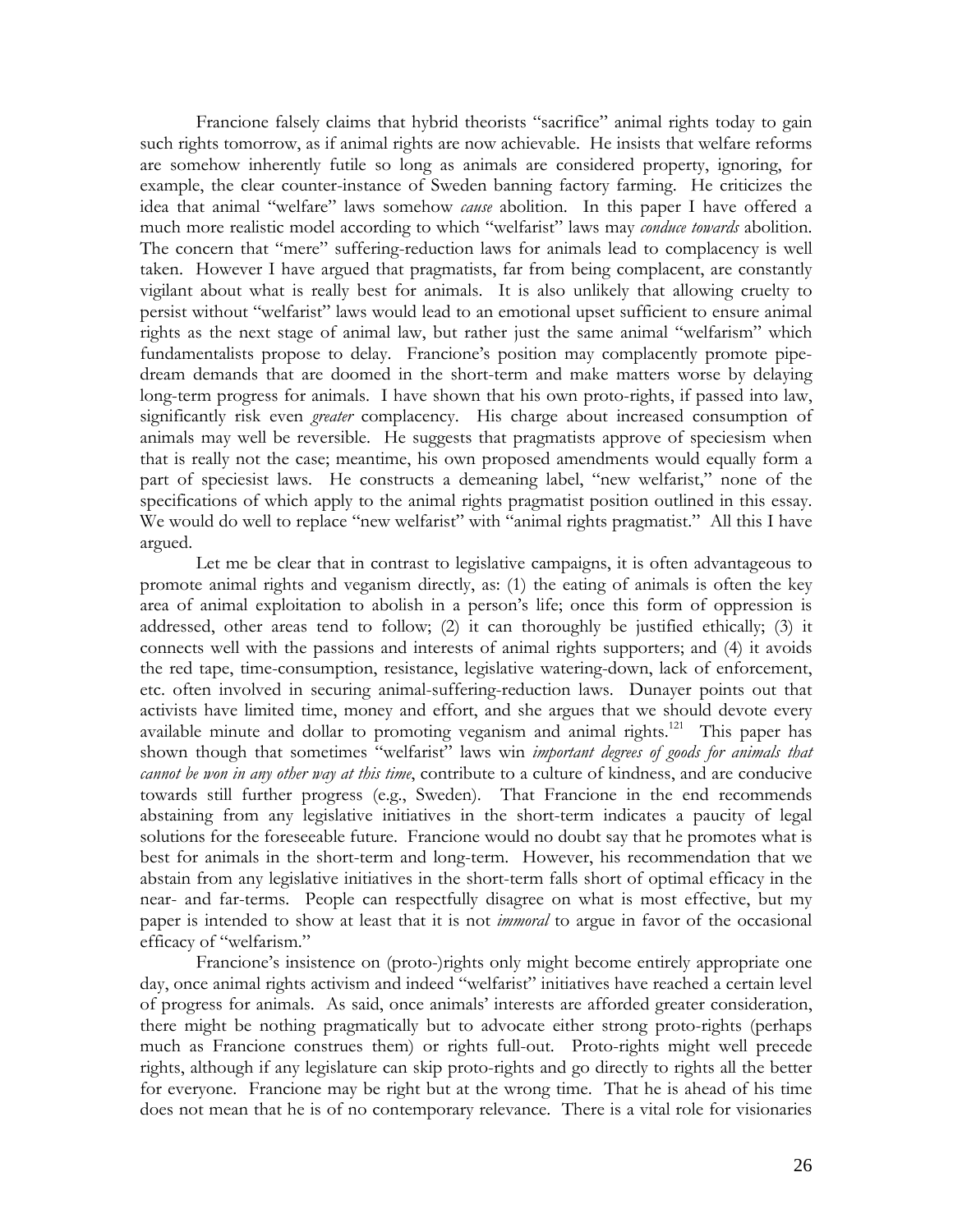in any idealistic movement: they give us something to look forward to. Francione's approach is not *purely* visionary though, but rather short-sighted regarding what is best for animals in the short- and long-terms. Fundamentalist and pragmatist animal rights law strategies will converge at some point in the medium- or long-term, depending on the specific context, although Francione would not agree with that assessment. In rare cases though, legal initiatives can and do happen today that meet his criteria such as the banning of circus animal acts. In general, however, we must not allow our utopian dreams for the future to cloud our judgment as to what is really best for animals today. I hope the pragmatist approach incorporates the strengths of Francione's approach for the far-future without the dangers of fundamentalism for the short- and long-terms, even as I aim to have the strengths of allowing "welfarist" reforms without the weakness of omitting to advocate abolition. Still, there may be an indirect pragmatic benefit—although as I have said there are strong liabilities—in having a spectrum of demands, including those who ask for nothing less than the full recognition of interests, so long as that is a minority and "outsider" position as it is now. That outsider stance may make it more likely that a more modest proposal might pass due to fear of—or a positive desire to meet part-way with—something more radical. In the course of history, anti-speciesist irrationality may help to balance out speciesist irrationality.

In dilemmas, it is the most caring thing we can do to try to salvage the most good. Francione wrote a key work about animal rights movement strategy entitled *Rain without Thunder*, the idea presumably being that we cannot get the rain of animal liberation without the thunder of abolitionist activism. In this he is correct. Yet reducing animal suffering also plays an important part in seeding the thunder that shakes up the establishment before the day will dawn that wholly illuminates animal rights laws.

#### **Notes**

 $\overline{a}$ 

<sup>&</sup>lt;sup>1</sup> This terminology originates with James M. Jasper and Dorothy Nelkin—see note 5 in this essay. Gary L. Francione, *Rain without Thunder: The Ideology of the Animal Rights Movement* (Philadelphia: Temple University Press, 1996), p. 40, describes fundamentalists rejecting instrumentalism in regard to animals as he does, rejecting the pragmatic view that "the instrumental treatment of nonhumans may in some circumstances be morally justifiable." On p. 26 he further characterizes fundamentalism as a position according to which rights are "accepted as a moral trump card that cannot be disputed….rights are considered nonnegotiable." Francione agrees, and we will see he aims for rights wholesale but accepts piecemeal progress in securing rights in the short-term.

<sup>&</sup>lt;sup>2</sup> Tom Regan, *The Case for Animal Rights* (Los Angeles: University of California Press, 1983); Evelyn B. Pluhar, *Beyond Prejudice: The Moral Significance of Human and Nonhuman Animals*  (Durham: Duke University Press, 1995); Mark Rowlands, *Animal Rights: A Philosophical Defence* (London: Verso, 1998); Gary L. Francione, *Introduction to Animal Rights: Your Child or the Dog?* (Philadelphia: Temple University Press, 2000); Paola Cavalieri, *The Animal Question: Why Nonhuman Animals Deserve Human Rights* 2d ed., trans. Catherine Woollard (New York: Oxford University Press, 2001); Julian Franklin, *Animal Rights and Moral Philosophy* (New York: Columbia University Press, 2005); and David Sztybel, "The Rights of Animal Persons," *Animal Liberation Philosophy and Policy Journal* 4 (1) (2006): 1-37. My book on animal rights ethics is forthcoming.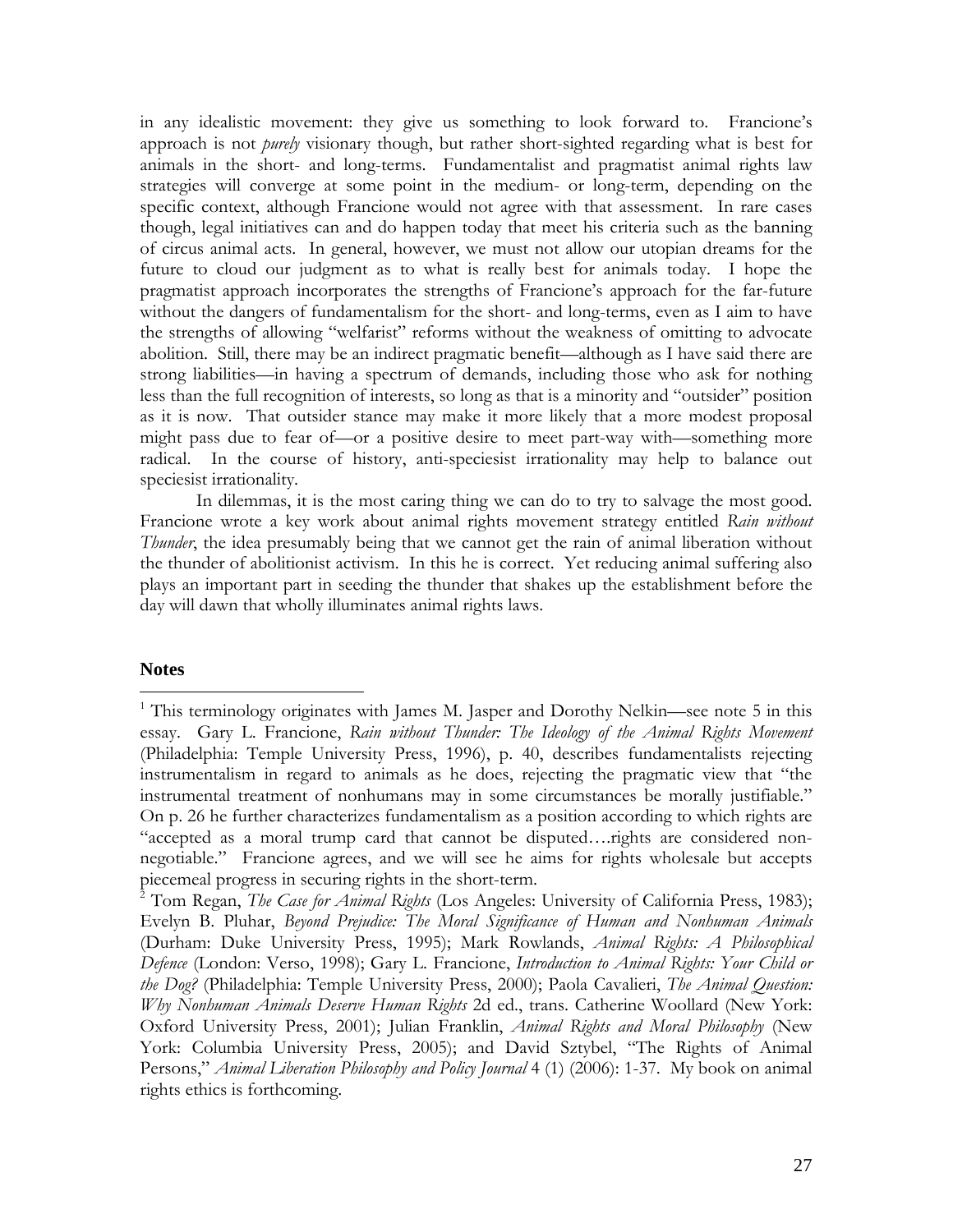<sup>3</sup> Sztybel, "The Rights of Animal Persons," pp. 5-6.

 $\overline{a}$ 

<sup>5</sup> See James M. Jasper and Dorothy Nelkin, *The Animal Rights Crusade: The Growth of a Moral Protest* (New York: The Free Press, 1992) for a different sense of these terms. They distinguish pragmatists and fundamentalists from welfarists, too. Pragmatism in their vision may allow for human superiority although that is not what I am advocating in my version of animal rights pragmatism; still I see negotiation and legislation as a means in common with their reading of pragmatists. The fundamentalists reject any instrumentalist view of animals in keeping with how I am using the term in this essay. In my understanding of fundamentalism, rights are among the ultimate principles of moral rightness (an idea which I will soon explain) and that is not a requirement for Jasper and Nelkin. Francione, *Rain without Thunder*, p. 40, is upset that Jasper and Nelkin "without any argument whatsoever— …assume that fundamentalists, who reject instrumentalism, can use 'pragmatic strategies,'" or can use reformist strategies although having the ultimate goal of abolishing animal exploitation. My own sense of animal rights fundamentalism and pragmatism is somewhat different (not to be confused with their sense especially of pragmatism) and relates to whether animal rights is a fundamental principle or a practical means towards a higher ethical principle as I shall make clear.

<sup>6</sup> I invited Francione to the list-serve of the Toronto Animal Rights Society (TARS) on the animal rights versus "welfarism" question. There was a brief dialogue but Francione left before much could be discussed. The contents of this exchange can be viewed in the public archives of the Toronto Animal Rights Society for mid-September, 2006. To access these archives, please contact TARS (accessible on all internet search engines). I am grateful to David Langlois, as an extension of these TARS discussions, for interpretive insights concerning Francione's work which are no longer featured in this essay, but which led to my removing some criticisms from the paper which were based on taking Francione's most basic right not to be considered property too literally.

7 Francione claims, *Rain Without Thunder*, p. 124, that "the only attempt that I have seen thus far to employ rational discourse and argument in support of the central tenets of new welfarism" is in Robert Garner contention that the welfarist catch-phrase of only permitting "necessary suffering" will help people gradually realize that more and more animal suffering is not "necessary." Francione, in my abortive debate with him on the Toronto Animal Rights Society list-serve already noted, failed publicly or privately to engage my new rational argument based in dilemma reasoning. However, although Francione condemns Garner's line of reasoning in his 1996 book *Rain without Thunder*, Francione himself uses a very similar argument to Garner's, without attribution, in Francione's 2000 book *Introduction to Animal Rights*, p. xxiv, and on his website by arguing that traditional animal welfare does not live up to the ideal of avoiding unnecessary suffering. Yet in *Rain* Francione characterizes Garner's welfarism as naïve because welfarism does not work so long as animals are considered property and immoral because welfarism contradicts animal rights. Still, perhaps Garner would not progress by protections of whole interests alone.

<sup>8</sup> The viability of pure animal rights law in the short-term requires a majority endorsement not only by legislators, but also their constituents, lest a new election bring about the repeal of such laws.

9 Should we *wait* before advocating animal rights until society is more "ready" for that message? Society will never be ready for the message unless it is advocated. Abolitionists

<sup>4</sup> See generally Joan Dunayer, *Speciesism* (Derwood, MD: Ryce Publishing, 2004).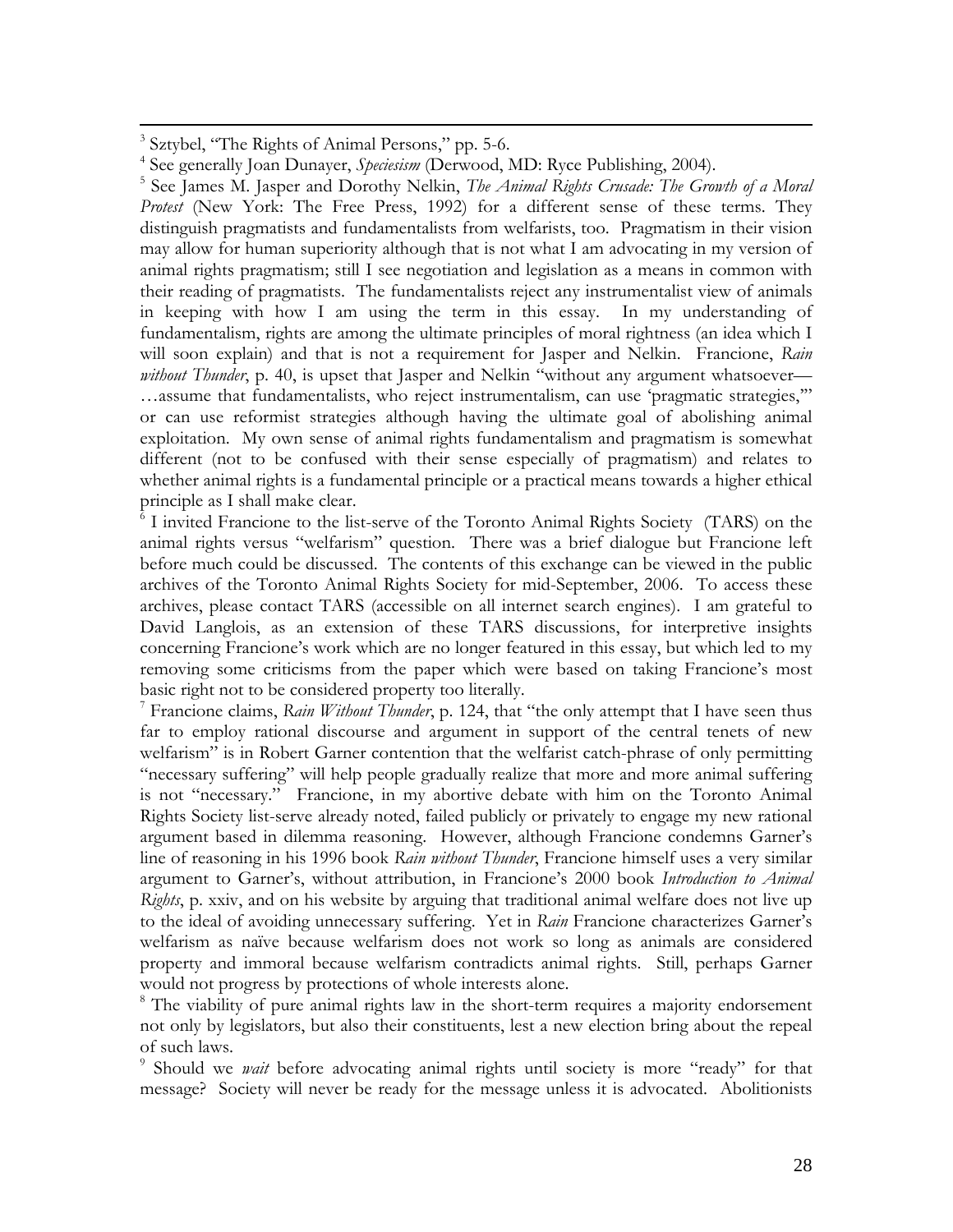cannot grow from a small minority to a large minority to a bare majority to a large majority to an overwhelming majority without a principled demand for the abolition of speciesism itself all along. In other words, we cannot get to these majorities without widespread humane education that includes animal rights. Scatterings of outreach by activist groups, although vital, are not enough. Such education needs to be systematic and part of the public system. Most people crudely understand animal rights as never using animals anymore, as though they can never be used as subjects for photography. Or they say that vegans merely use no animal products, as though babies should be given no breast-milk. Few people grasp what motivates animal rights, let alone how animal rights theory competes with standard ethical theories, including skepticism in ethics. We need an "educational critical mass" that no amount of advertising or corporate public relations can possibly overcome.

10 Howard Lyman, "Straight Talk from a Former Cattleman," *Satya* (September 2006): 31, writes: "…when *we're* involved in killing the animals, *we're* part of the problem." I do not dispute this statement, but rather argue that suffering-reduction is part of the long-term solution.

 $\overline{a}$ 

<sup>11</sup> *Ibid.*, p. 28.<br><sup>12</sup> Alasdair MacIntyre, *After Virtue: A Study in Moral Theory*, 2d ed. (Notre Dame: University of Notre Dame Press, 1984), pp. 67-68.

<sup>13</sup> See for example Tom Regan's reflective intuitionism in *The Case for Animal Rights*.<br><sup>14</sup> It might be objected that rights are still morally right so there is wrong in contravening them. However, rights are pragmatic on best caring ethics in the way that rules are on utilitarianism. Usually a rule utilitarian believes that it maximizes utility to follow rules, but that in some cases it is better to have exceptions to rules based in optimum happiness. Best caring ethics firmly rejects utilitarianism but insists on rights *whenever that is practical or applicable*, but in exceptional circumstances aims for what is best for sentient beings directly in cases where insistence on rights or proto-rights alone will not deliver what is best. This is arguably not morally wrong but organizing all actions using an ultimate principle of moral rightness.

<sup>15</sup> See Regan's treatment of ethical egoism, for example.

<sup>16</sup> Paul Shapiro, "Getting Birds Out from Behind Bars: The Campaign to Ban Battery Cages," *Satya* (September 2006): 37.

 $17$  See "The Rights of Animal Persons." I will also discuss this matter in my forthcoming book.

 $18$  It might be objected that we cannot take it for granted that a ban on factory farming measures will lead to actual animal rights law, so we cannot assume that such laws are "proto-animal-rights law." In reply, we cannot take it for granted that animal rights law itself will result either, but we still speak of animal rights law as an intended outcome. The same is true of proto-animal-rights law: it is an intended outcome regardless.

 $19$  I agree with Francione that we must not be indiscriminate about supporting measures that support animals. For example, *Rain without Thunder*, p. 59, he criticizes Peter Singer's claim that he supports any kind of measure so long as it helps animals as not being consistent with Singer's utilitarian ideal of minimizing suffering.

 $20$  It may be objected that we always have a choice about what we advocate politically, and we can choose not to advocate suffering-reduction laws. We are not "forced" by any dilemma to advocate such laws. Or perhaps the least of evils is for animal rights advocates to ask only for animal rights, but to comment on others' speciesist positions that it would be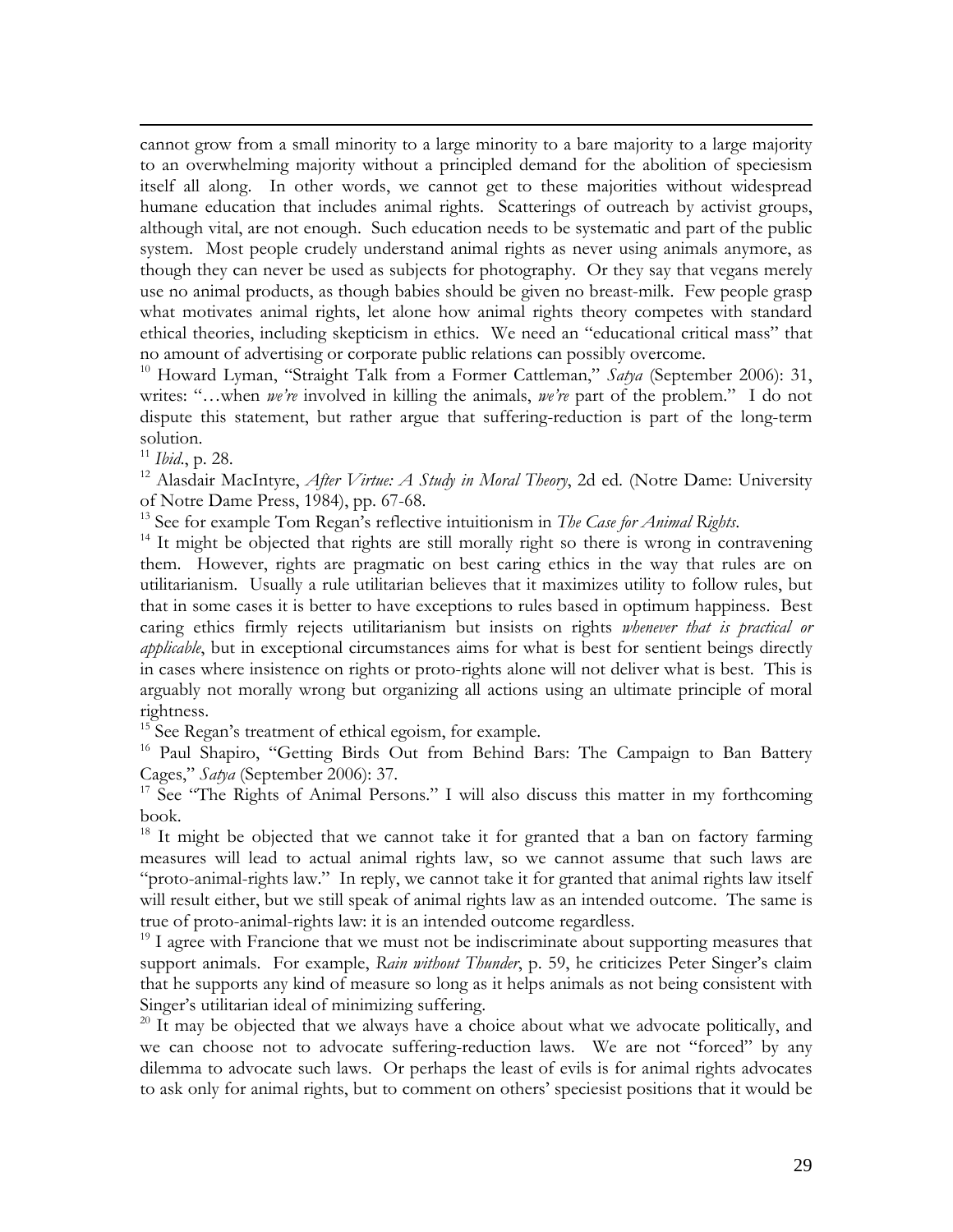*better* (more good and less bad) if they agreed to laws which reduce animal suffering even if they would not be truly morally *right*. Such a compromise position seems to allow one to preserve one's own morally integrity by only advocating animal rights, and lets speciesists make wrong speciesist choices if anyone is to do that. Such a view is attractive for obvious reasons. However, such a compromise position may fail to be what is best for *animals* in a very practical way. When campaigning for animal law, it can never be taken for granted how much public support exists for a given law. If animal rights advocates do not push for a "welfarist" suffering-reduction bill, it may make the difference between passing and notpassing, or passing faintly or resoundingly (which inspires more confidence in the law in social-democratic terms), and solely commenting on *others'* choices may therefore be insufficient. Even if most people favor what they call "animal welfare" laws, they may not turn out to vote in sufficient numbers for particular measures. So is it the least of evils to merely comment on others' choices? Rather, it seems the least of evils to ensure *the least suffering for animals*, and it is only the most pleasant for oneself to demand only those sorts of laws that are dearest to one's heart. Such a position may be other-regarding, but is not so in the highest degree. Rather, it is seemingly self-indulgent and may chance that animals receive no real protection at all just so that one can feel better about one's advocacy. That is, if there is no complicity in moral wrong-doing as I argue in this essay.

21 Bernard Rollin, *Animal Rights and Human Morality*, 2d ed. (Buffalo: Prometheus Books, 1992) starts out arguing for animal rights, but then decides that it is impossible to realize such a dream and so instead he advocates, for example, kinder forms of animal experimentation rather than abolishing vivisection.

22 Pluhar advocates a right to well-being in *Beyond Prejudice*, ch. 5. Regan, *Animal Rights, Human Wrongs: An Introduction to Moral Philosophy* (Lanham, MD: Rowman and Littlefield, 2003) seems to use a right to bodily integrity rather than welfare because he rejects animal welfarism, or making animals better off under slavery. However, we must also have respect for "mental integrity" too, and not merely integrity, or being left intact, but functioning, flourishing, or doing well, i.e., *welfare* or well-being.

23 Zoe Weil quoted in Francione, *Rain without Thunder*, p. 33.

24 Francione, *Rain without Thunder*, p. 11.

<sup>25</sup> *Ibid*., p. 31.

 $\overline{a}$ 

<sup>26</sup> *Ibid.*, p. 79.

27 As I wrote in "The Distinction between Animal Rights and Animal Welfare" in *The Encyclopedia of Animal Rights and Animal Welfare*, ed. Marc Bekoff (Westport: Greenwood Publishing Group, 1998), pp. 43-45, there are at least five distinct usages: (1) *animal exploiter's animal welfare*, which may be a harsh standard indeed and a verbal smokescreen to hide poor treatment; (2) *common-sense animal welfare*, which reflects the average citizen's concern with kindness or anti-cruelty (which means using animals but "kindly"); (3) *organized humane animal welfare*, which is more disciplined, principled and knowledgeable than the humaneness of the average citizen, but which may not reject most animal industries (fur and hunting, and the worst of factory farming and laboratory treatment may be occasional exceptions); (4) *animal utilitarian animal welfare* such as that of Peter Singer; (5) *new welfarism*, which we will see is Francione's own definition; and (6) *animal welfare-animal rights views*, as in Richard D. Ryder, "Painism: The Ethics of Animal Rights and the Environment," in *Animal Welfare and the Environment*, ed. Richard D. Ryder (London: Gerald Duckworth & Co. Ltd., 1992), p. 197 opposes all animal experimentation while noting that animal rights and animal welfare "both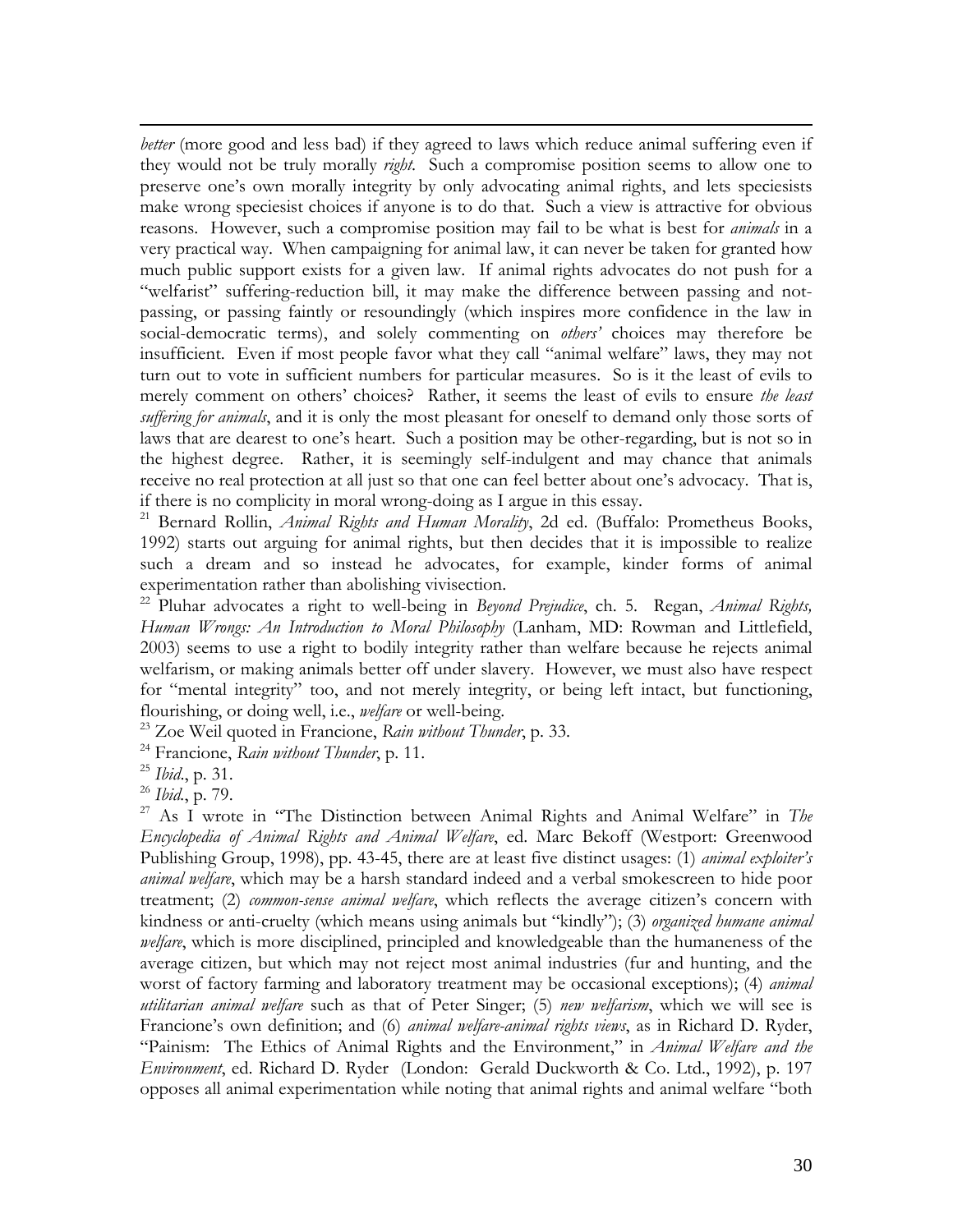denote a concern for the suffering of others." I also distinguish a seventh sense of "animal welfare" in "The Rights of Animal Persons," for I analyze traditional "kind" treatment of animals as still animal illfare rather than "welfare," making the latter as it is usually used by speciesists into a misleading but widespread euphemism.

28 Dunayer, *Speciesism*, p. 62.

 $29$  This fact is cited on the website of the group North Shore Animal League America. There are many Buddhists in China who would promote kindness to animals, but that is only a minority.

<sup>30</sup> Peter Singer and Bruce Friedrich, The Longest Journey Begins With a Single Step: Promoting Animal Rights by Promoting Reform," *Satya* (September 2006): 12.

31 Francione, *Rain without Thunder*, p. 151.

32 http://www.purefood.org/Toxic/eufactfarm.cfm.

 $\overline{a}$ 

<sup>33</sup> Ibid.<br><sup>34</sup> http://www.alternet.org/story/14154/.

35 http://www.goveg.com/factoryFarming\_pigs\_farms.asp.

36 http://www.sierraclub.ca/national/programs/health-environment/food-agriculture/iloenvironment.shtml.

37 http://www.hsus.org/farm/camp/nbe/.

38 http://www.hsus.org/press\_and\_publications/press\_releases/chicago\_wont\_swallow\_ foie.html.

39 http://www.da4a.org/trappingfur.htm.

40 http://www.respectforanimals.org/news/2001/221101.html.

41 Francione, *Rain without Thunder*, p. 212.

<sup>42</sup> *Ibid*., p. 217.

43 Francione, *Introduction to Animal Rights*, p. 51, he notes a strong tendency in law for the owners of property to be allowed to use property to the exclusion of everyone else. He cites, *Ibid*., p. 54, William Blackstone: given "the right of property…one man claims and exercises over external things of the world, in total exclusion of the right of any other individual in the universe." However, it is commonplace that one cannot use one's umbrella to assault people, and it is conceivable that property cannot be used in ways that "needlessly" harm animals too, as in Sweden's banning of factory farming. Francione, *Ibid*., he notes that in the U.S. Constitution no property shall be taken for public use without just compensation, interpreting perhaps that property owners need to be compensated for any interfering with their profit-making. Thus if it is more profitable to exploit animals through intensive farming, U.S. law might be reluctant to interfere with that property right. However this is not impossible since legal change is always possible, and tax monies used for people with disabilities is not always in taxpayers' self-interest.

44 Francione, *Rain without Thunder*, p. 206.

<sup>45</sup> *Ibid*., p. 68.

<sup>46</sup> *Ibid*., p. 129.

 $47$  This is an analogy frequently given in Francione's talks on animals, property and the law.

48 Francione, *Introduction to Animal Rights*, p. 66.

<sup>49</sup> *Ibid*., p. 63.

<sup>50</sup> *Ibid*., p. 56.

<sup>51</sup> In my own country of Canada, staff from the animal "welfarist" organization, the Toronto Humane Society, moved on to form animal rights groups such as Action Volunteers for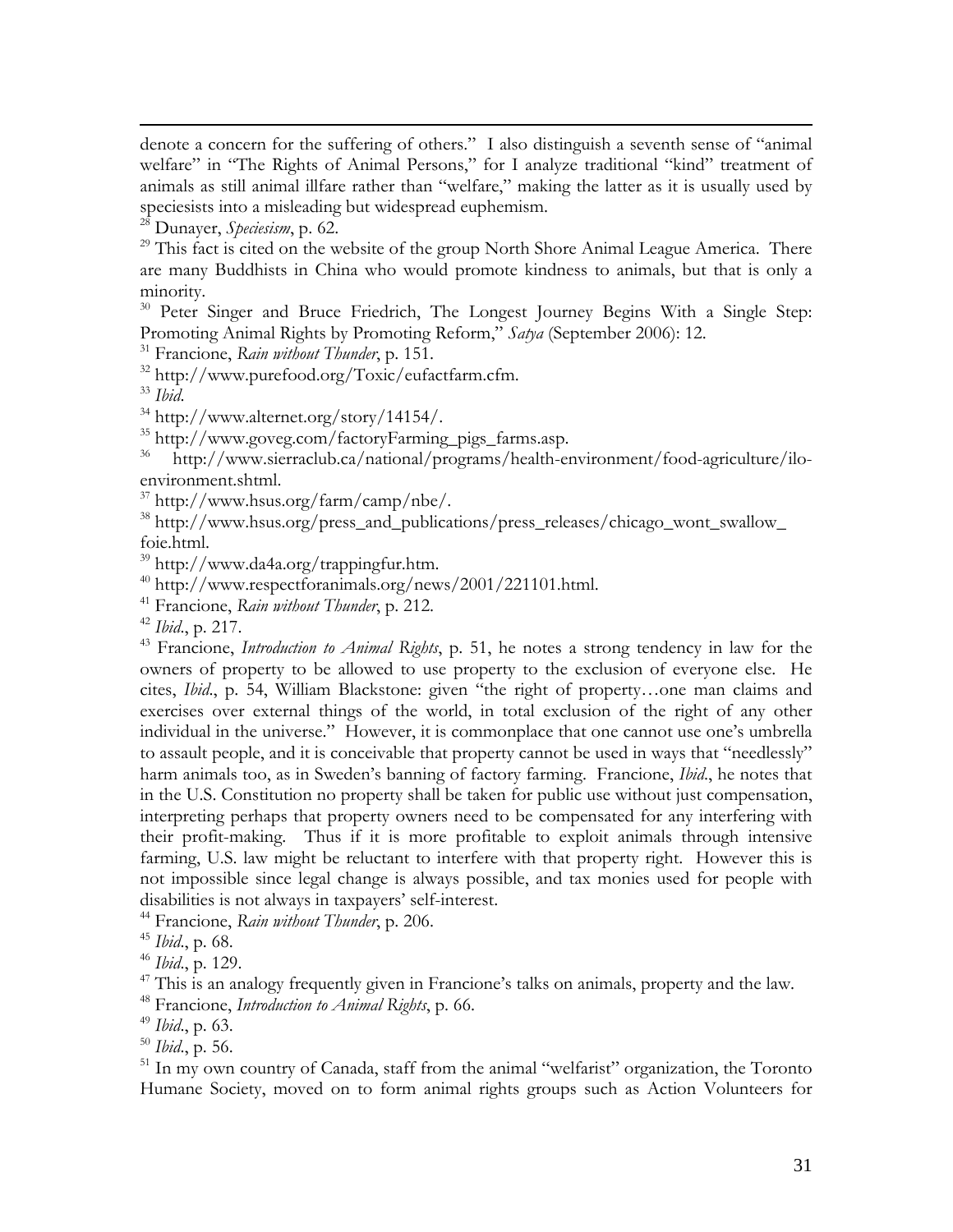Animals and the Animal Alliance of Canada. Peter Singer's "welfarist" book, *Animal Liberation*, which is not abolitionist with regard to medical vivisection, gave rise to an Australian group, Animal Liberation, whose pamphlet said it would abolish all animal exploitation. Singer's book inspired many, including me, to become animal rights vegans. This was not because of "causation," but because his "welfarist" critiques are part of what is *conducive* towards animal rights in many people's lives.

52 Francione, *Introduction to Animal Rights*, p. 79.

53 Francione, *Rain without Thunder*, p. 10.

54 See generally the excellent issue of *Satya* (September 2006) for a discussion of this issue by numerous writers. James LaVeck, pp. 8-11, is particularly eloquent. He compares euphemisms for speciesist treatment with Orwell's "double-think" from *1984* which in essence is the acceptance of contradictory thinking.

<sup>55</sup> Note that "radical" etymologically refers to the "root" of things.

<sup>56</sup> *Ibid*., p. 192.

 $\overline{a}$ 

<sup>57</sup> *Ibid*., pp. 211, 171.

<sup>58</sup> *Ibid*., p. 163.

<sup>59</sup> *Ibid*., p. 171.

<sup>60</sup> *Ibid*., p. 171.

<sup>61</sup> *Ibid*., p. 202.

<sup>62</sup> *Ibid*., p. 190.

<sup>63</sup> *Ibid*., p. 190.

<sup>64</sup> *Ibid*., p. 194.

<sup>65</sup> *Ibid*., p. 193.

<sup>66</sup> *Ibid*., p. 214.

<sup>67</sup> *Ibid*., p. 210.

<sup>68</sup> *Ibid*., p. 212.

<sup>69</sup> *Ibid*., p. 89.

<sup>70</sup> *Ibid*, p. 214.

<sup>71</sup> *Ibid*., pp. 196, 214.

 $72$  Note that (2) here presupposes (1) in specific contexts, but (1) is not always tantamount to (2).

 $\frac{73}{13}$  Also, it is not plausible to believe that interest-violations do not holistically interrelate. So if I claim that a whole interest is protected but a whole other one is not protected, the area not protected might make incursions into the area I claim is protected. If I claim that liberty of movement is secured but not bodily integrity or freedom from suffering, the latter two types of misery will likely in turn reduce full liberty to express movement that is normal and healthy for a given species. However this may relate to his warnings, documented later on, that his criteria are imperfect.

74 Francione, *Rain without Thunder*, p. 221.

<sup>76</sup> *Ibid*., p. 194. 77 *Ibid*., p. 193.

<sup>78</sup> *Ibid*., p. 205.

<sup>79</sup> *Ibid*., p. 194.

<sup>80</sup> *Ibid*., pp. 199-200.

<sup>75</sup> *Ibid*., p. 191.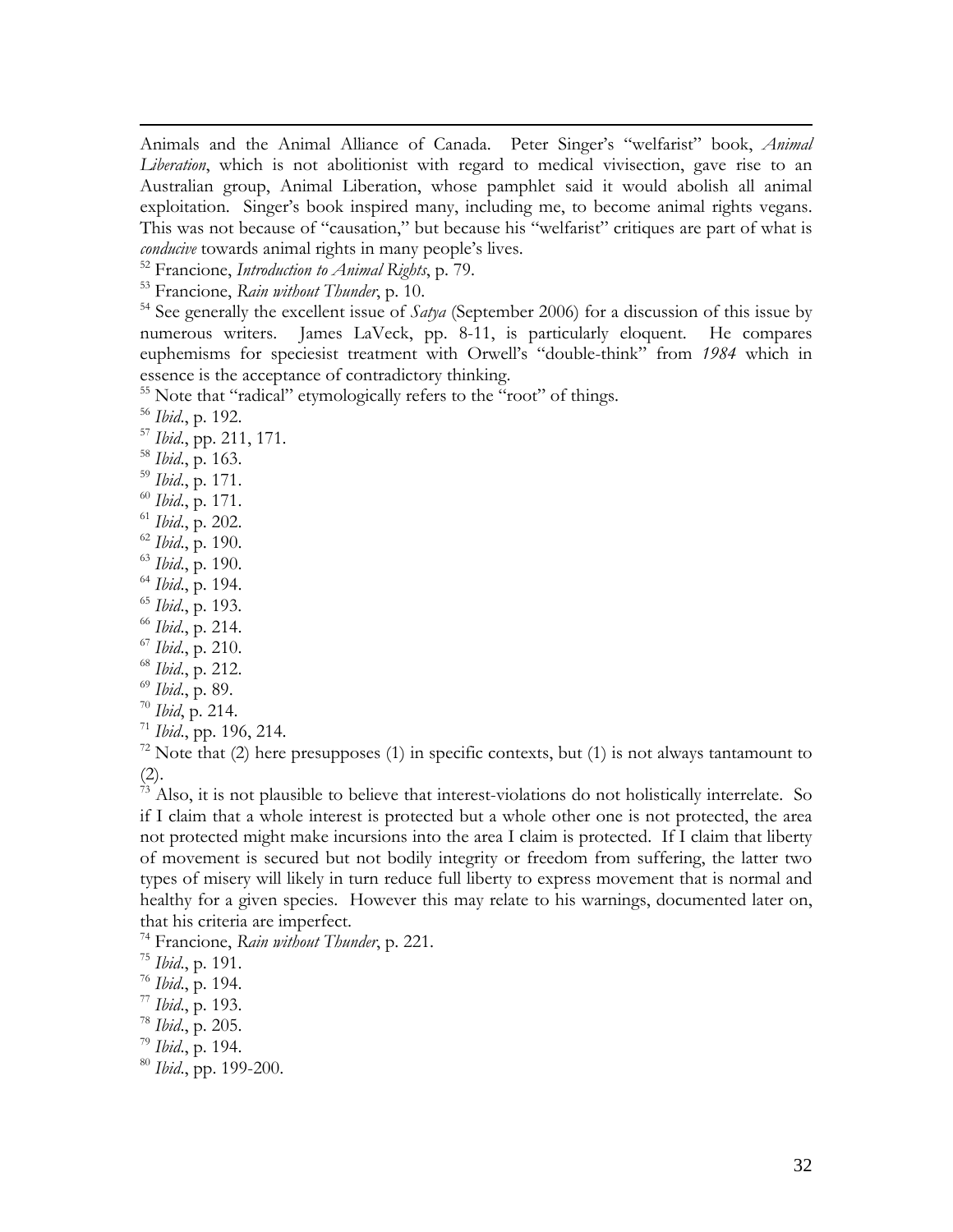82 Francione, *Rain without Thunder*, pp. 203-205.

<sup>83</sup> *Ibid*., p. 205.

- <sup>84</sup> *Ibid*., p. 208.
- <sup>85</sup> *Ibid*., p. 211.
- <sup>86</sup> *Ibid*., p. 211.
- 

 $\overline{a}$ 

- <sup>87</sup> *Ibid*. 88 *Ibid*., p. 218.
- <sup>89</sup> *Ibid*., p. 192. My italics.
- <sup>90</sup> *Ibid*., p. 178.
- <sup>91</sup> *Ibid*., p. 6.
- <sup>92</sup> *Ibid*., p. 191.
- <sup>93</sup> *Ibid*., p. 190.
- <sup>94</sup> *Ibid*., p. 190.
- 95 Francione, *Rain without Thunder*, p. 37.
- <sup>96</sup> *Ibid.*, p. 192. This quote was featured also above.

<sup>97</sup> Dunayer makes a similar point, *Speciesism*, p. 158, that nonhuman animals need clarion calls for rights (a strong idea), not weak requests for "welfare"—as though animal rightists must only ask for one or the other and not both over time.

<sup>98</sup> His three justifications could also be used in relation to the more austere principle that all legal proposals must respect all interests of animals, but objections (1) and (2), (7)-(9) apply, with suitable adjustments, to that sort of strategy.

99 Francione, *Rain without Thunder*, p. 176.

- <sup>100</sup> *Ibid*., p. 195.
- <sup>101</sup> *Ibid*., p. 198.
- <sup>102</sup> *Ibid*., p. 212.
- <sup>103</sup> *Ibid*., p. 213.
- <sup>104</sup> *Ibid*., p. 208.

<sup>105</sup> Tom Regan and Gary L. Francione, "Point/Counterpoint: Point: A Movement's Means Create Its Ends," *The Animals' Agenda*, (Jan./Feb. 1992), p. 40. Francione writes, *Rain without Thunder*, p. 1: "To oversimplify the matter a bit, the welfarists seek the *regulation* of animal exploitation; the rightists seek its *abolition*." He adds, *Ibid*., p. 32, that animal rightists reject the view that animals are human instruments, or are human property, to do with as we will. He admits, *Ibid*., p. 45, that animals have an interest in not suffering, but that they also have an "interest in not being part of the institutionalized exploitation that causes the suffering in the first place." Peter Singer stresses animals' interest in not suffering, whereas Tom Regan, in Francione's interpretation, *Ibid*., p. 199, also advocates an "interest in not being treated exclusively as a means to an end." For animal rights advocates, Francione, *Ibid*., p. 108, writes: "'happy' slavery is still slavery." Francione, *Ibid.*, p. 41, considers it a dodge when animal advocates try to make a distinction between the moral goal of abolition on the one hand, and a welfarist tactic or strategy on the other. Implicitly, he is suggesting that our campaigns must be ethically defensible, as must be all of our actions. He is disturbed, *Ibid*., p. 2, that the theory of animal rights is not reflected "in the social phenomenon called the

<sup>&</sup>lt;sup>81</sup> *Ibid.*, pp. 201-202. I do not know of examples of substantially alleviating animal suffering that would not cost money. However, if that were possible, I would not in principle be opposed to such a proposal if it made significant progress for animals.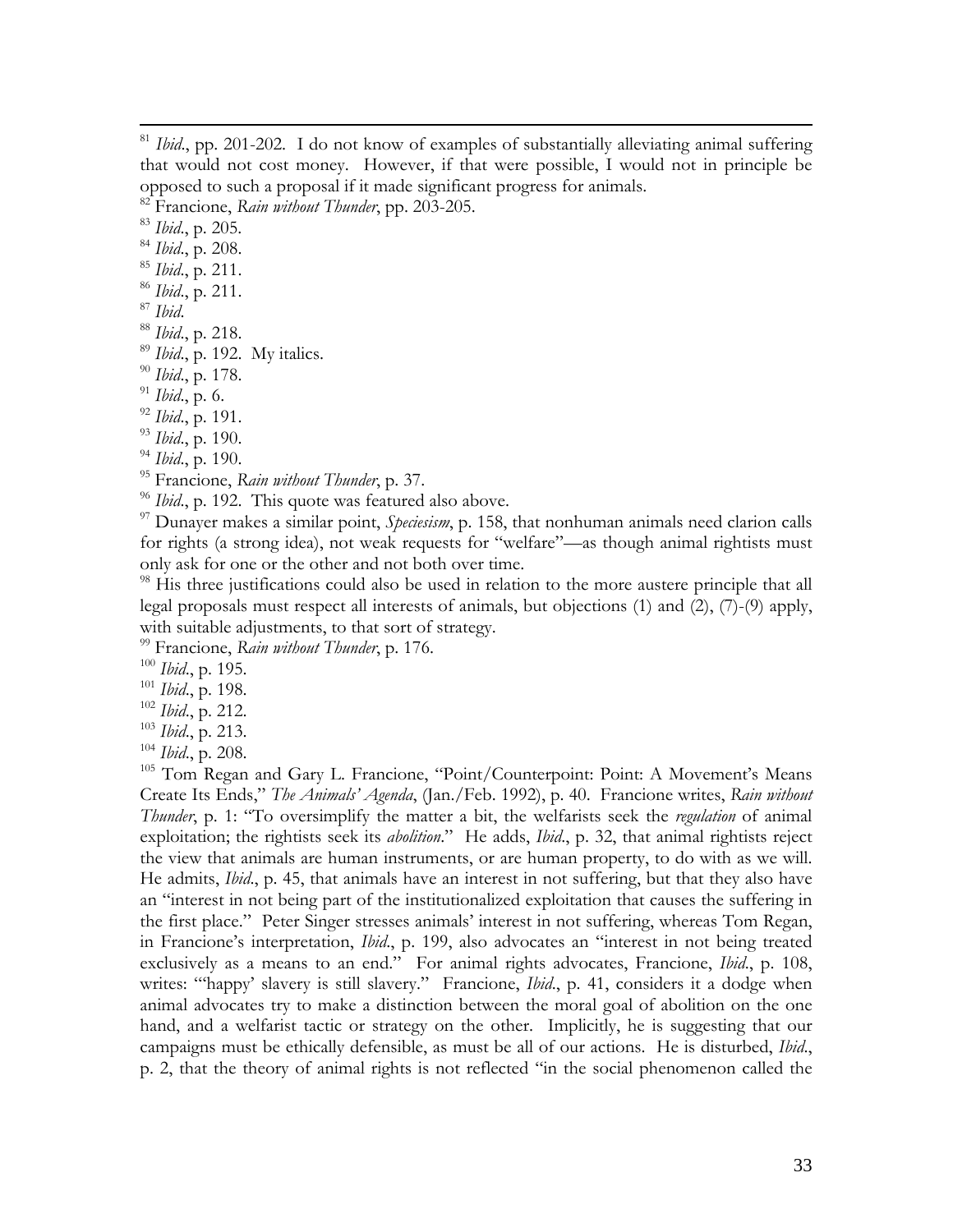animal rights movement," and instead notes, *Ibid*., p. 3, that the movement advocates animal welfare entangled with animal slavery, exploitation, and a denial of rights.

<sup>106</sup> Still, do suffering-reducing laws, in terms of conduciveness, guarantee that a given cruel individual will become kind? No. Do they guarantee obedience of the law? No. Could laws regress? Perhaps.

107 Francione points out, *Rain without Thunder*, p. 187, that making the slaughter of animals for food more humane may have the effect of promoting more meat-eating. Dunayer, *Speciesism*, p. 68, makes a similar point that changing methods of confining animals can make an animal-derived product more desirable. However, it is the burden of animal rights activists in any case to show that even meat-eating with reduced cruelty is undesirable. We should not "show" it is undesirable by keeping it all the more cruel. Francione points out, *Rain without Thunder*, p. 69, that although the U.S. Animal Welfare Act was amended in 1985 to create care committees to monitor animal experiments, and to require the adequate use of anesthesia or analgesia unless "scientific necessity" dictates otherwise, the measures are not enforced, and in fact he claims, *Ibid*., pp. 94-95, that statistics show that the number of painful experiments has increased. Part of the problem is that scientists themselves determine what suffering is "necessary." Thus, an illusion of progress is sometimes created as a result of animal "welfarist" measures: the public comes to believe that animal "welfare" measures are in place when this is not the case.

 $108$  I again consider it unlikely that we could pole-vault from (1) to (3), since even Francione's does not propose that as likely given his hypothetical acceptance of proto-rights reforms. 109 Francione, *Rain without Thunder*, pp. 141-142.

 $\overline{a}$ 

<sup>110</sup> *Ibid.*, p. 176.<br><sup>111</sup> This addresses a parallel point by Dunayer, *Speciesism*, p. 63, that to slaughter animals is to commit murder and so to advocate slaughtering them in any manner is to advocate murder. She makes the further assertion that "welfarist" guidelines and laws "re-legitimize" speciesist exploitation, give exploiters positive publicity, make critics appear unreasonable, keep abolition marginalized, encourage humans who care about nonhumans to continue to buy animal-derived products, and leave nonhumans in the power of abusers. Dunayer's statement however is belied by more careful consideration. Positive publicity for progress for animals is not a bad thing. Critics who advocate animal rights do not appear unreasonable or marginalized if such rights are advocated in the long-term, and PETA does not encourage animal consumption but rather discourages it. Finally, animals are not simply "left" in the power of abusers, as though there is a choice about whether to leave most animals with speciesists or animal liberationists.

<sup>112</sup> *Ibid*., p. 3.

113 Dunayer, *Speciesism*, p. 51 makes the similar point that animal rightists "conduct oldspeciesist campaigns" against cruelty to animals.

114 Francione, *Rain without Thunder*, pp. 36-37.

<sup>116</sup> *Ibid*., p. 41.

117 Dunayer, *Speciesism*, p. 58.

<sup>118</sup> This objection was voiced by doctoral student Valérie Giroux at a conference at Brock University March 16, 2007.

<sup>119</sup> Again I attribute this objection to Giroux although I have heard it in other places.

<sup>115</sup> *Ibid*., p. 45.